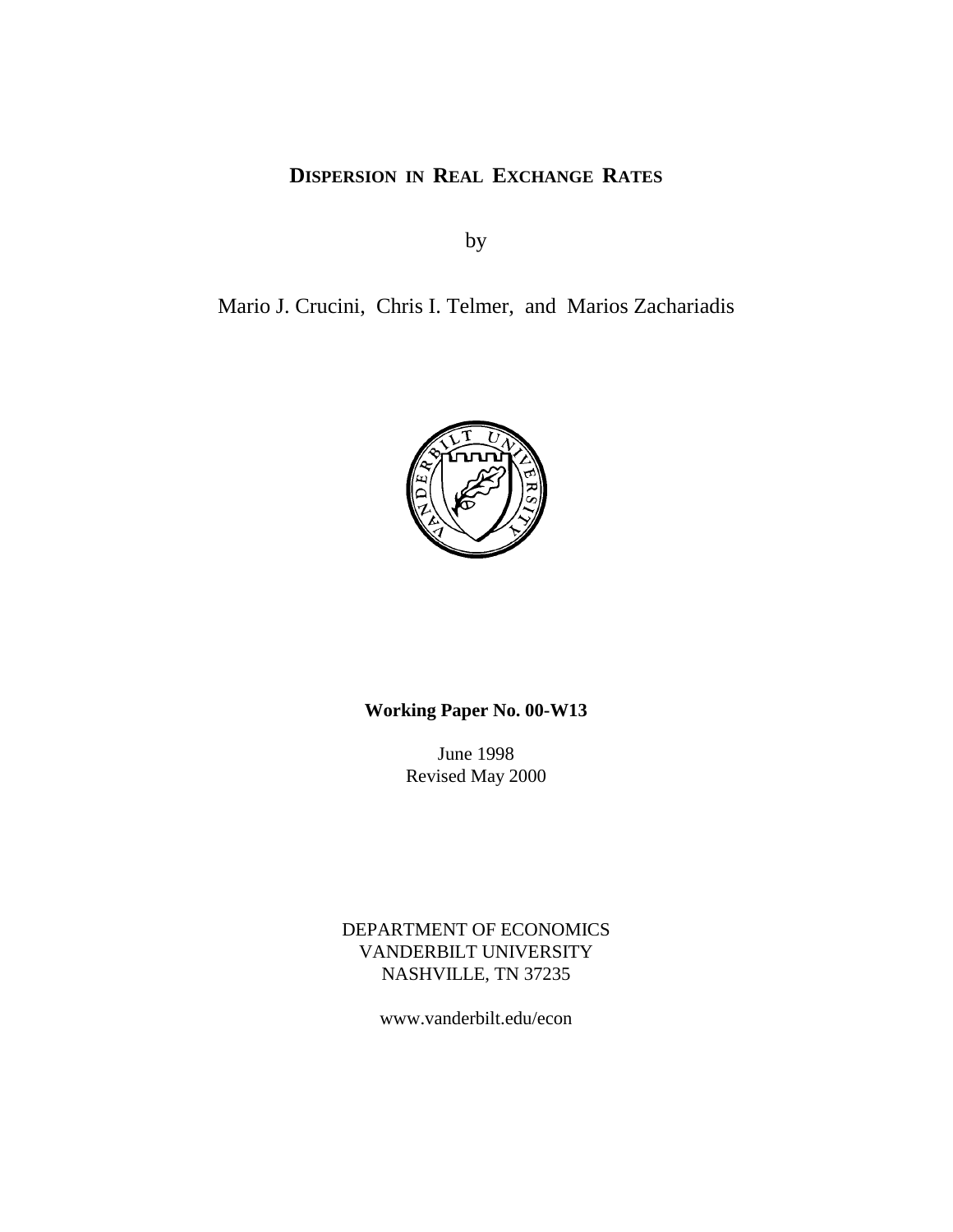# Dispersion in Real Exchange Rates\*

Mario J. Crucini<sup>†</sup>

Chris I. Telmer<sup>‡</sup>

Marios Zachariadis<sup>§</sup>

First draft: June 1998 Current draft: May 2000

### Abstract

Using cross-sectional data on local currency prices of over 1,800 retail goods and services across 13 European countries in the mid 1980's, we characterize the behavior of average relative prices — 'real exchange rates' — as well as dispersion around these averages. We find that the averages are surprisingly close to what purchasing power parity would suggest. In other words, in the mid 1980's, averages of ratios of foreign to domestic prices (across goods for a particular pair of countries) provide surprisingly accurate predictions of most nominal cross-rates. Variation around the averages, however, is large but is found to be related to economically meaningful characteristics of goods such as measures of international tradeability, the importance of non-traded inputs into production and the geographical distance between product markets. Using data on product brands, we find that product heterogeneity is at least as important as geography in explaining relative price dispersion.

<sup>\*</sup>A predecessor of this paper circulated as "What can we learn from deviations from the law of one price?" first presented at the 1998 NBER Summer Institute. In addition to participants at seminars and conferences, we thank Stephen Cosslett, Charles Engel, Paul Evans and Stan Zin for helpful comments and suggestions. We gratefully acknowledge the financial support of the Carnegie Bosch Institute.

<sup>&</sup>lt;sup>†</sup>Department of Economics, Vanderbilt University; mario.j.crucini@vanderbilt.edu

<sup>&</sup>lt;sup>‡</sup>Graduate School of Industrial Administration, Carnegie Mellon University; chris.telmer@cmu.edu.

<sup>&</sup>lt;sup>§</sup>Department of Economics, The Ohio State University; zachariadis 1@osu.edu.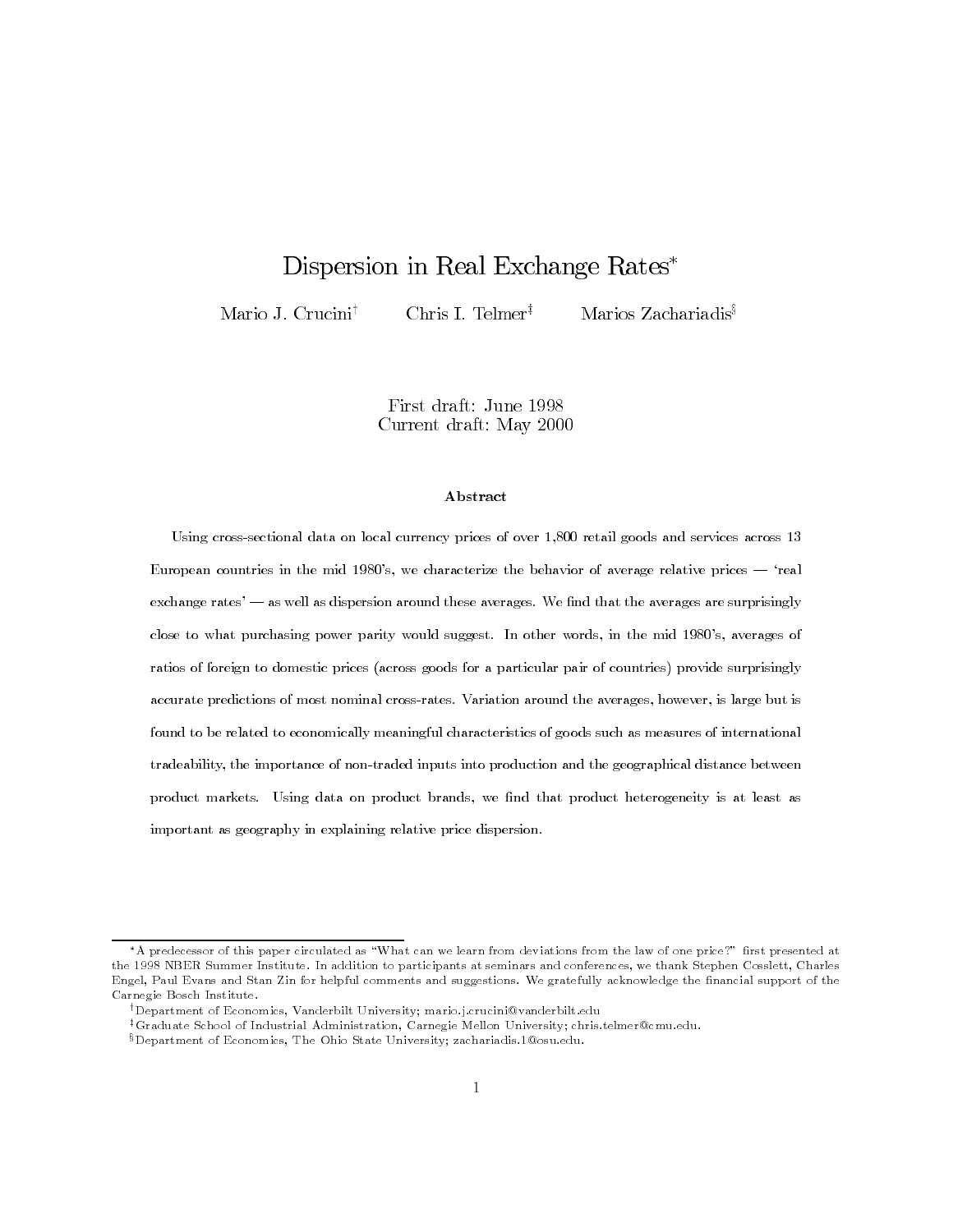As long as anything like free movement of merchandise and a somewhat comprehensive trade between the two countries takes place, the actual rate of exchange cannot deviate very much from this purchasing power parity. Cassel  $(1918, p. 413)$ 

#### 1 Introduction

A time immemorial question in international economics asks what determines the relative price of a good, or a basket of goods, in one country vis-a-vis another. The answer has important implications for research areas ranging from international industrial organization to international finance. The 'law of one price' (LOP) suggests that the answer is trivial: common-currency prices of the same good should be the same. Anyone who has traveled knows that this should not be taken literally. The notion of 'purchasing power parity' (PPP) suggests that something akin to the law of one price should hold at a more aggregate level, involving broad baskets of goods and services. The evidence suggests otherwise, where the common finding is that deviations from PPP can be large and long lasting. The goal of this paper is to bridge the gap between what we know about disaggregate relative price behavior as embodied in deviations from the law of one price and aggregate relative price behavior measured as deviations from PPP. We attempt to do so by characterizing the mean and the variance of the distribution of relative prices for a cross-sectional dataset on the retail prices of roughly 1,800 different goods and services across 13 European countries in the mid-1980's.

What we know about PPP and how it relates to individual goods and services has increased substantially since Gustav Cassel wrote the above quote some 80 years ago. At the aggregate level, an extensive literature has shown that deviations from PPP based upon consumer price indices can be large and persistent with half lives (presuming that real exchange rates are stationary processes) in the neighborhood of three to five years. Using less aggregative data, but data which is still represented by index numbers, papers by Engel (1993), Engel and Rogers (1996), and Rogers and Jenkins (1995) show that economically large deviations from PPP are not a mere artifact of examining CPI baskets of questionable comparability. An important implication of these papers is that international borders represent something special for price determination; patterns of price dispersion across countries seem to be substantially different than those across locations within a country. Finally, a large and growing literature, including papers by Froot, Kim and Rogoff (1995), Giovannini (1988), Gosh and Wolf (1994), Haskel and Wolf (1998), Isard (1977), Parsley and Wei (1999) and Richardson (1978), shows that at even lower levels of aggregation — sometimes down to the individual goods - the prices of similar goods across borders can be vastly different and these differences can persist for long periods of time. Again, this body of work demonstrates that the well-known results on PPP violations at the aggregate level are not simple manifestations of comparing apples and oranges.

Our work continues along the lines of many of the above papers in that we examine relative price behavior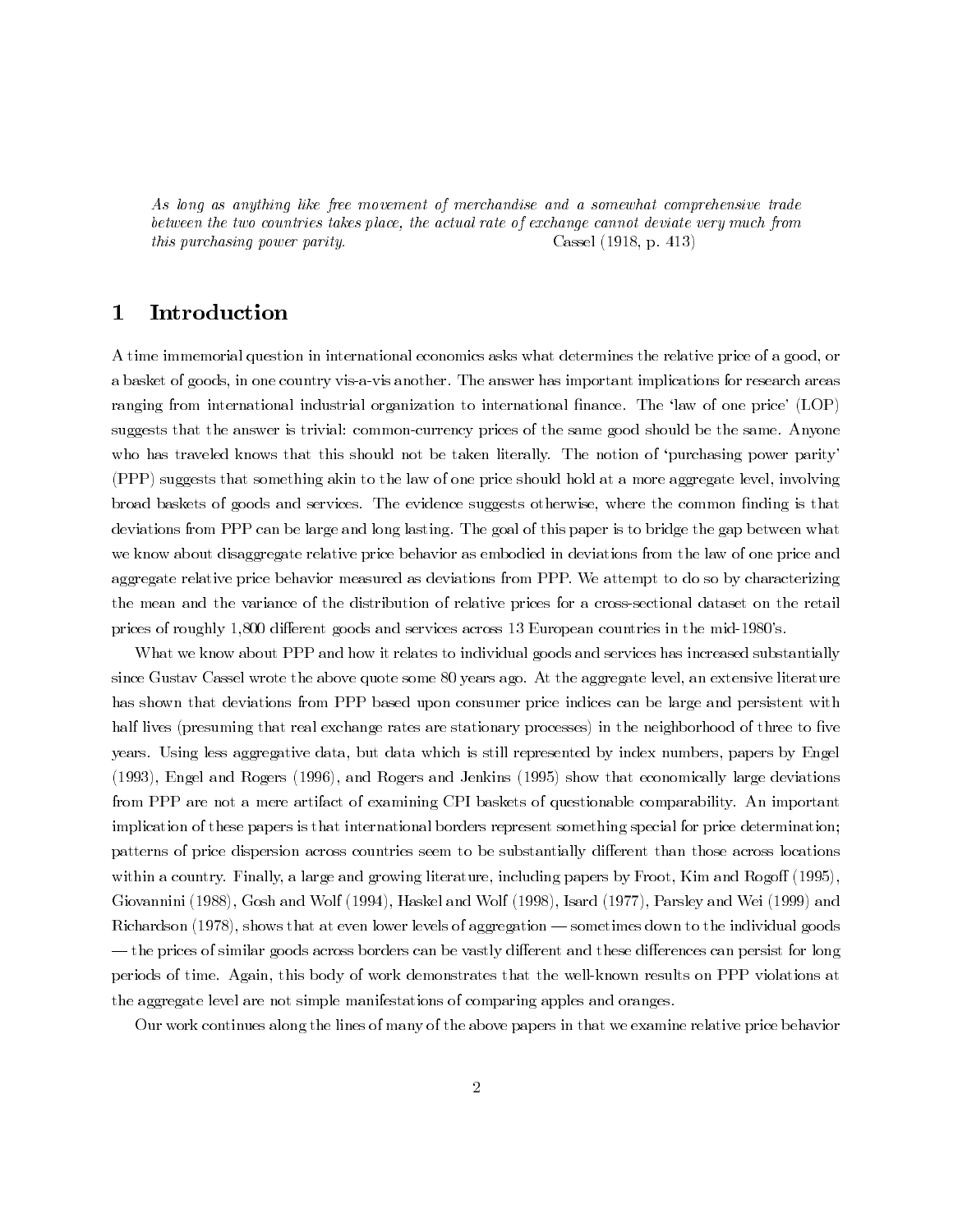for a highly disaggregated collection of goods. What distinguishes our study is the breadth of our dataset and. as a result, the extent to which we are able to relate price dispersion to economic characteristics of particular subsets of goods. A useful framework in which to consider the questions we ask involves the extent to which the definition of a good should have a location-specific component. For instance, it seems natural that a bottle of beer served on Las Ramblas, in Barcelona, is a different commodity than an identical bottle of beer served in the Squirrel Hill Cafe, in Pittsburgh. On the other hand, it seems just as natural that there exists some link between the prices at which these goods sell which goes beyond location and distance. Indeed, a rich literature, including (among many others) papers by Alessandria (1999), Betts and Kehoe (1999), Balassa (1964), Baumol-Bowen (1966), Harrod (1933), Knetter (1989, 1993), Krugman (1987), Samuelson (1964), Ethier (1979), Stockman and Dellas (1989) and Stockman and Tesar (1995), argue persuasively that a lower-dimensional relationship (relative to location) should characterize international relative prices. Among other things, this literature focuses on measures of tradeability and various aspects of industrial organization as being important attributes which should help explain both disaggregate and aggregate price dispersion.

The role played by our study in this context is one of identifying how important the location aspect of a good is relative to its other, economically relevant, attributes. For example, the literature on CPI-based measures of PPP, and to a certain extent the contributions made by Charles Engel and his co-authors. suggests that location plays a paramount role (*i.e.*, national goods markets are strongly segmented) and that price dispersion is not strongly related to a small number of economic factors. The work of Michael Knetter. on the other hand, suggests that one should find an increasing amount of relative price dispersion as one considers products which are more highly differentiated. Our goal is to ask to what extent these viewpoints are supported by the data.

Our findings are as follows. Our data display large deviations from the law of one price; of the 8,400 relative price comparisons which are possible, roughly 4,800 feature deviations of 20% or more. On average. however, there are roughly as many goods which are overpriced as there are goods which are underpriced. That is to say, equally-weighted averages of the ratios of foreign to domestic prices give a surprisingly (in light of previous work) accurate prediction of the nominal exchange rate. Specifically, the PPP predicted nominal exchange rate is within 10% of the actual market rate for Austria, France, Germany, Ireland, Italy, Luxembourg, the Netherlands, and the United Kingdom, using Belgium as numeraire. Denmark is somewhat anomalous in this context in that the kroner is overvalued by 16%. The nominal exchange rates are predicted to be between 16% and 25% above market rates in Greece, Portugal, and Spain, consistent with existing work that finds prices tend to be lower in poorer countries. We also find that a value-weighted average, analogous to the CPI, provides a less accurate prediction of the nominal exchange rate, in particular if expensive items such as automobiles are included. In this sense, our results are consistent with the literature on aggregate, real exchange rate variability. At the very least, our results are suggestive of the importance of using a very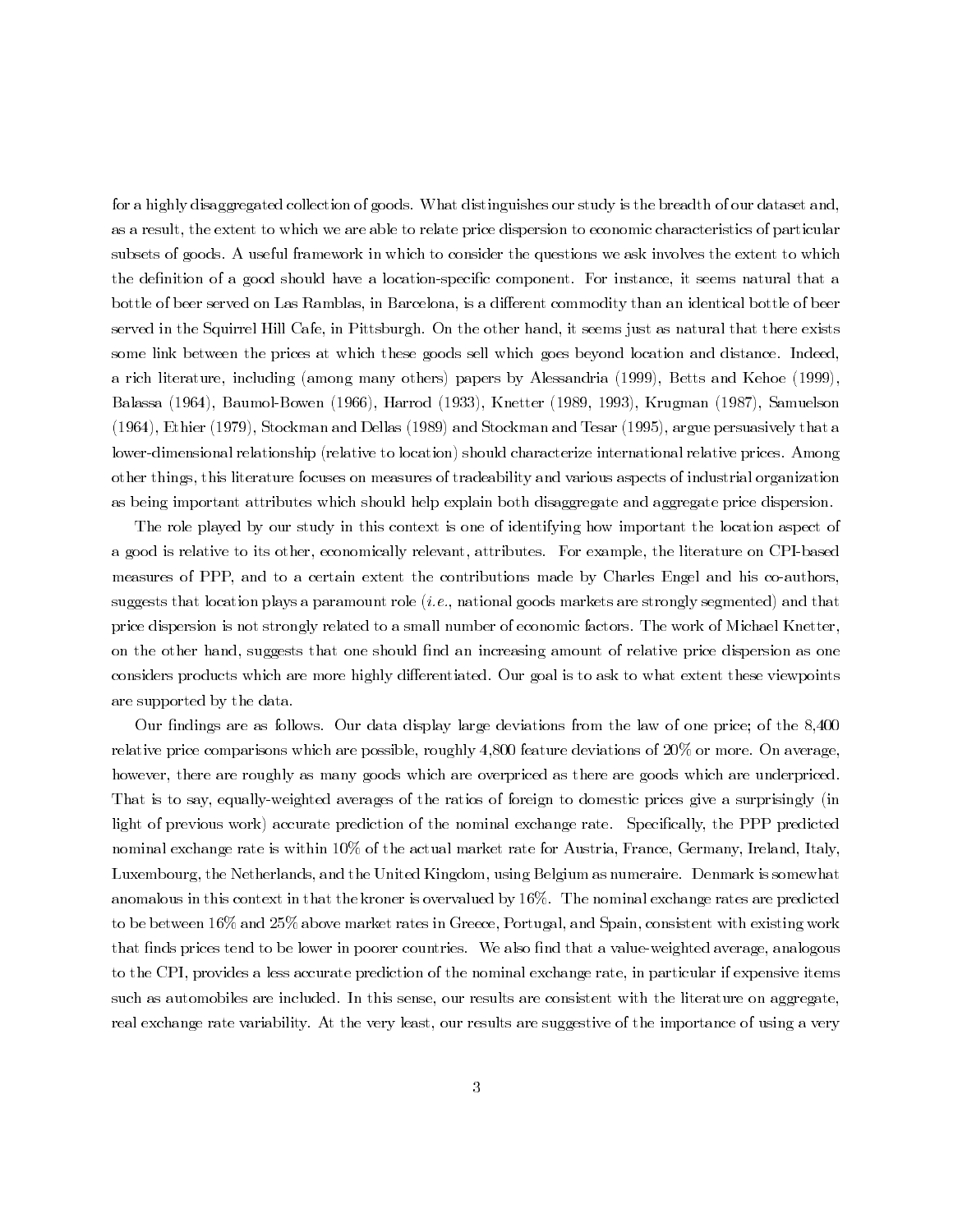broad basket of goods to assess the purchasing power of a country's currency.

Our findings regarding average relative prices should certainly be interpreted with caution. The weakness of our dataset, obviously, is that it represents only a single cross section, taken at a particular point in time. In regard to characterizing the dispersion in relative prices, however, the size of our cross-sectional sample leaves us on stronger ground. Focusing on three economic factors  $-$  the tradeability of the good in question, the tradeability of the inputs required to produce the good, and a measure of how differentiated the good is – we find convincing evidence that an important component of price dispersion is attributable to what mainstream economic theory suggests. Price dispersion falls by about 17% as we move from non-traded goods to goods with trade shares at the sample average. Goods requiring a large share of non-traded inputs have greater dispersion; if the fraction of non-traded inputs doubles from 10% to 20% of total cost, price dispersion rises by  $8\%$ , going from roughly  $23\%$  to  $25\%$ . Finally, price dispersion is positively related to the physical distance between the capital cities from which our goods prices arise. The overall message we take from our dataset is that simple economic forces play an important role in international price setting. Just as the law of one price should not be taken literally, neither should the completely segmented goods markets view of the world.

One final issue we examine is how price dispersion and product heterogeneity are related. Our cross section contains many price observations for different brands of the same good. We use this subset of the data to shed light on how market structure relates to price dispersion. Models featuring monopolistic competition, for instance, predict that firms can sustain price differences across differentiated products within countries, while models of geographic price discrimination predict that firms can sustain price differences across countries for identical products. In order to quantify the relative importance of these features of market structure we ask the following question: "How does the dispersion of prices across brands of the same good within a country compare to the dispersion of prices across countries of a particular brand?" We find very little tendency for the dispersion of prices of identical goods across countries to exceed the dispersion of different brands of the same good within countries. One important exception is automobiles where the price dispersion across countries for a given make and model is comparable or higher to the dispersion across makes and models in a given location.

The remainder of the paper is organized as follows. We begin in Section 2 by describing our data. While international price indices are of questionable comparability across countries, the structure of the Eurostat Survey that we utilize is designed to provide exact comparability of individual goods across countries. Thus we can be confident that when price deviations arise they reflect differences in prices not differences in the characteristics of the goods. After describing the data we present some basic descriptive statistics to illustrate both the tendency toward the LOP and the large differences that exist across individual goods used in the comparison. Section 3 contains the main results of the paper. Here we compute a measure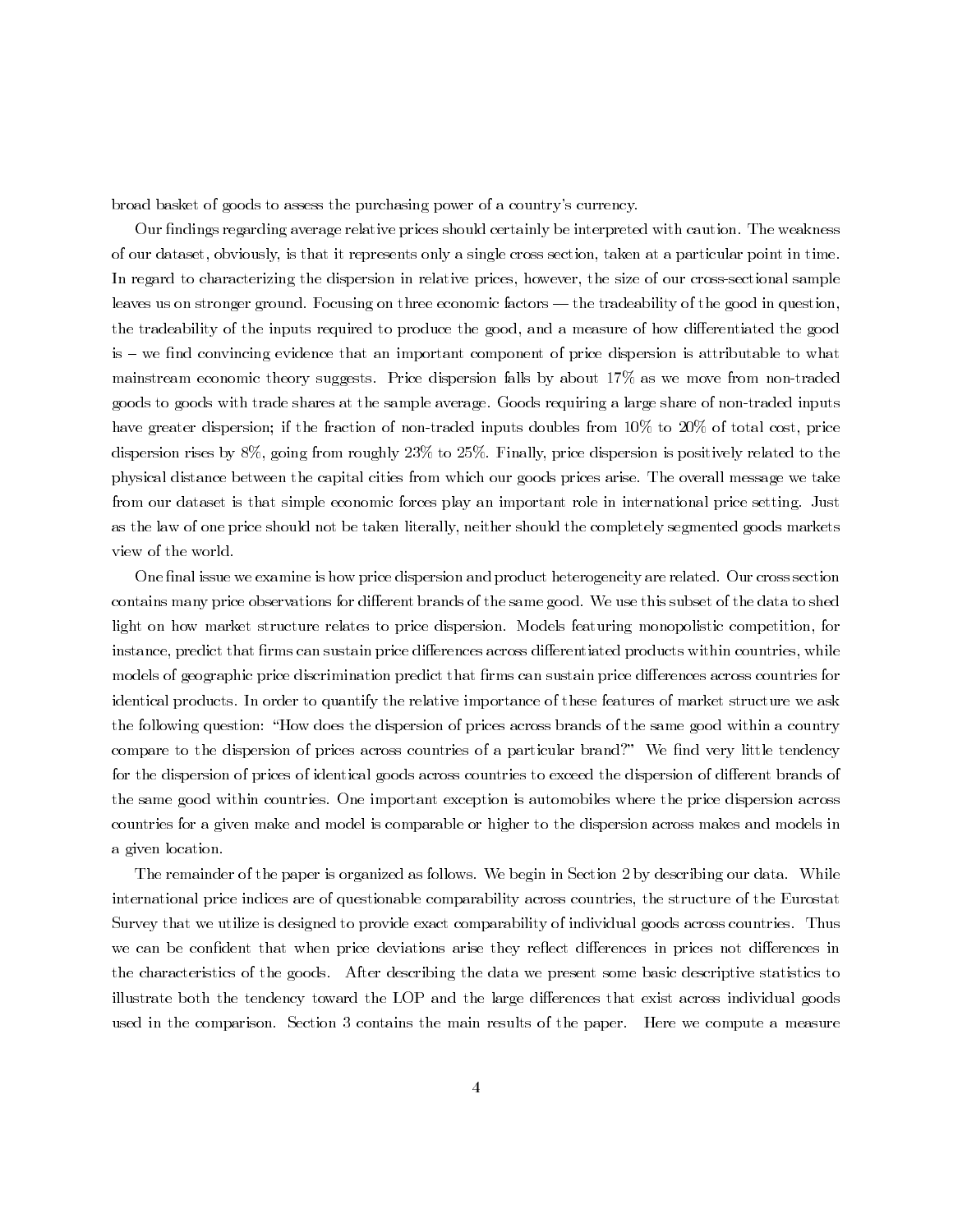of price dispersion for each good in our sample and relate this dispersion measure to features of the good. Section 4 examines the geographic patterns of overall price dispersion and the implications of those patterns for consumer expenditure. Section 5 concludes with remarks about the implications of our findings for the large and growing theoretical literature on the dynamics of international relative prices.

#### $\overline{2}$ The Data

We begin with an overall description of our data, emphasizing the design of the price survey. More specific details are relegated to Appendix A. The majority of our data is comprised of local currency prices on 1,805 different goods and services across 13 European countries. The source is the survey, "Price Structure of the Community Countries in 1985" published by Eurostat, the Statistical Office of the European Communities.<sup>1</sup>

With the help of the individual national statistical agencies, Eurostat has in effect produced an international price survey comparable to what the U.S. Bureau of Labor Statistics (BLS) compiles as an input into the construction of urban consumer price indices. Unlike the BLS survey, however, the Eurostat survey has a location specificity which proves very useful for our questions. That is, the BLS refers to 'typical purchases,' so that the cost of soda pop might refer to Pepsi in New York City and Coke in Los Angeles. The design of the Eurostat survey, in contrast, would result in the prices of both goods in both locations being reported. The end result is that the European price survey is probably the best absolute price data available for purposes of location-to-location price comparisons, arguably better than that available for price comparisons within the U.S. $2$ 

While the survey is explicitly designed to give exact comparability of goods across locations, the completeness of the descriptions provided varies to a certain degree. Eurostat provides two explanations for this shortcoming of the published record: 1) space constraints (some descriptions would require a paragraph or more) and 2) confidentiality. One good, for instance, is identified as 500 grams of long-grain rice, packaged in a plastic bag. Another is a 'selected brand' of automobile with an engine size between 1,200 and 1,700 cubic centimeters. In this latter case there are actually multiple brands (92 in total), but none of the brands are explicitly identified. Goods in our survey, then, are rarely identified up to the manufacturer and/or product brand, but are defined in such a way as to make one reasonably confident that comparisons are being drawn across goods which are quite similar. The label 'selected brand,' for instance, suggests that we are unlikely to end up comparing the cost of a Toyota with that of a Mercedes Benz.

The price data itself was actually collected in a sequence of surveys spanning the period 1984-1986. Clothing, footwear and household textiles were surveyed in Autumn 1984; durable household goods in Spring

 $1$ The 1985 Eurostat price survey was an important part of the basic price data used in the International Comparison Project as described in Summer and Heston (1991).

<sup>&</sup>lt;sup>2</sup>We thank Alan Heston for pointing this out.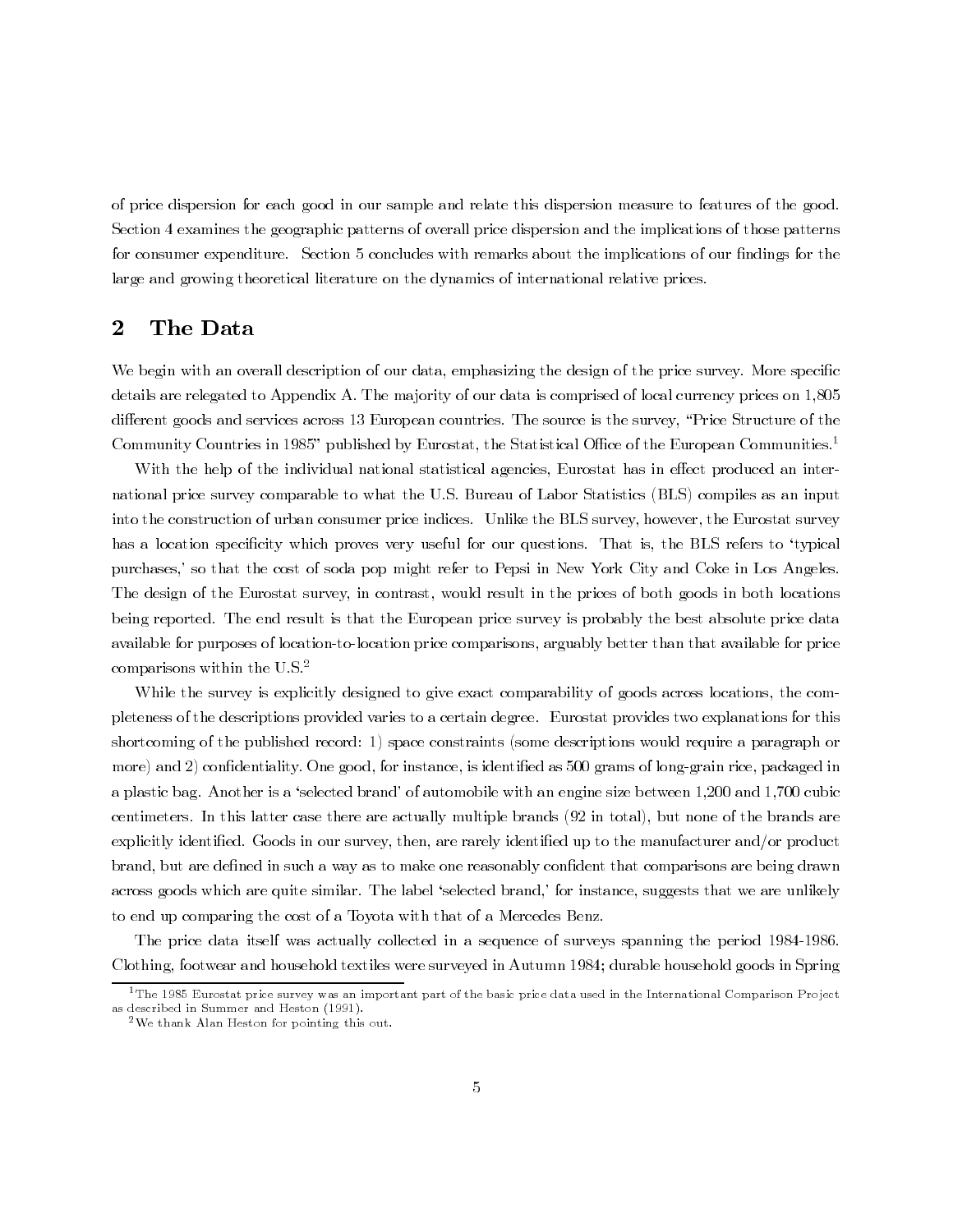1985; services in Summer 1985; glassware and other household articles in Autumn 1985; food, beverages and tobacco in Spring 1986 and health services in Summer 1986. The nominal exchange rate data with which we convert prices into a common currency takes explicit account of this timing, taking the form of averages of daily data over the season in question.

The retail prices are cash prices paid by final consumers, inclusive of all taxes such as VAT. For 12 of 13 countries these surveys were conducted exclusively in their respective capital cities. The exception is Germany, where the survey was country wide. The prices we use in our analysis are averages of the surveyed prices across different city-wide sales points, with more observations collected for goods having greater price dispersion. Sales points were selected by the national statistical offices so that the sample is representative of the distribution of prices in the capital city.

For illustration purposes, Table 1 reports a number of individual records on goods and services which are chosen to be representative of the various overall categories contained in our dataset. Two goods from the food and beverages category, for instance, are long-grained rice and a particular brand of liqueur. An example of a consumer durable is a selected brand of dishwasher with 5 cycle settings. Examples of services are the cost of bus fare for travel of about 6 km and a change of bus and the rental of a television for one month. In each case, Table 1 illustrates what our data are comprised of: a Eurostat code, a detailed description of the particular good, the units of measure and 13 columns of price data. Although Eurostat reports the latter in local currency units, Table 1 represents prices in Belgian francs. The deviations we see from the law of one price are suggestive of what is to come. The rental cost of a television, for instance. varies widely across countries whereas the dispersion in the cost of rice is much smaller.

One final issue involves how we deal with missing observations, of which there are many (indicated with a '-1' in Table 1). Our main focus is on explaining price dispersion across countries. Consequently, we eliminate any good which has an insufficient number of cross-country observations, which we define as 6 or less (out of a possible 13). We also control for gross measurement error by eliminating any particular observation in which the common-currency price differs from the good-specific median by a factor of 5 or more. These filters reduce our sample of goods from 1,805 to 1,164. Of these remaining data,  $19.3\%$  of the observations are missing, something which will be important to keep in mind when interpreting our statistical analysis. For calculations which require a numeraire to be defined, we use Belgium for the simple reason that it has the fewest missing observations (6.8% of the 1,164 goods). The country with the most missing data is Ireland. with 37% missing data.

#### **Purchasing Power Parity** 3

The use of PPP for determining the value of currency has a long and colorful history. One of the more well known applications of the PPP doctrine occurred in the debate surrounding Britain's return to the gold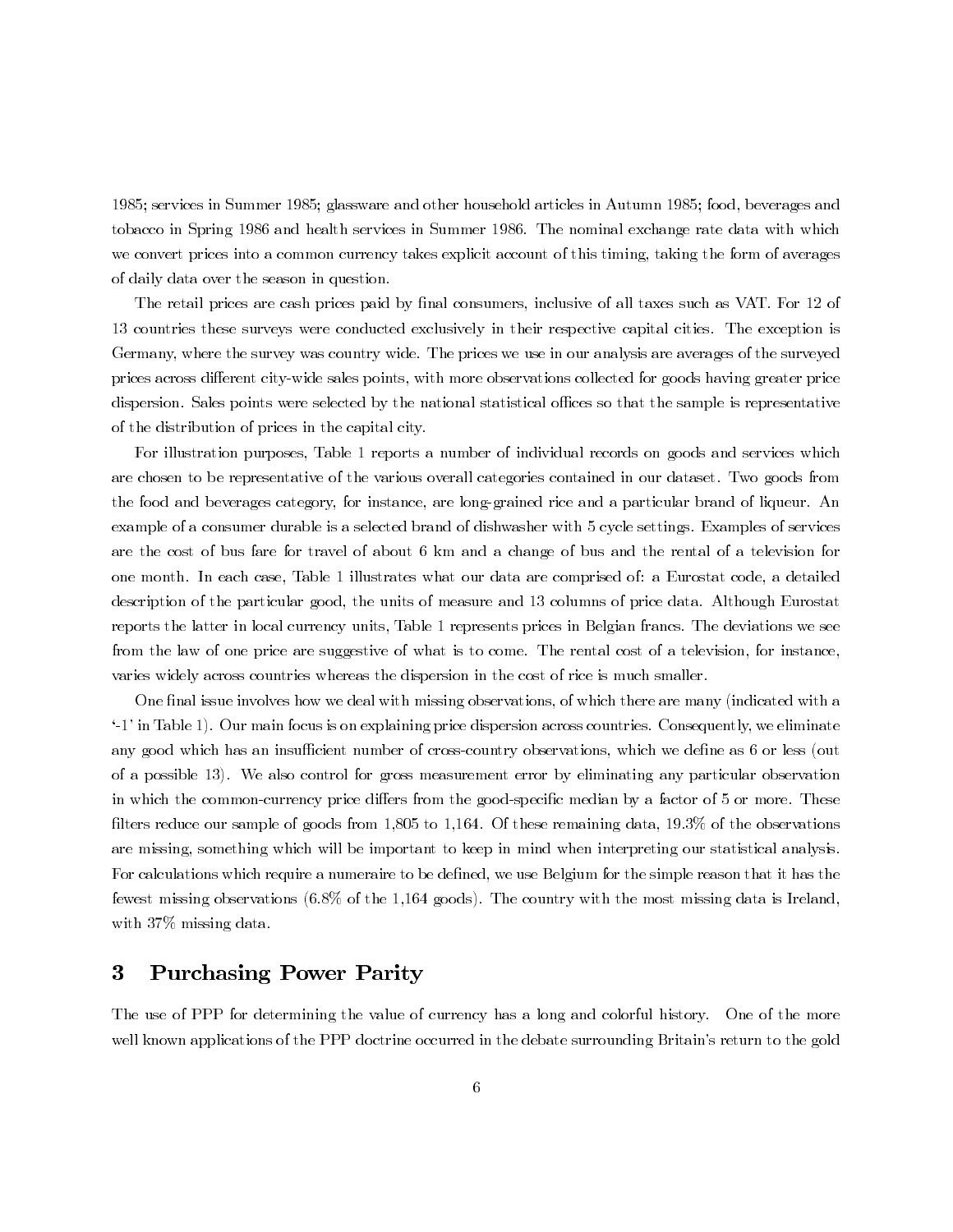standard in April 1925. Keynes (1932) argued aggressively against returning to the prewar parity which was close to that implied by movements in the ratio of wholesale price indices across Britain and the United States. He favored the use of retail prices which suggested the pound would be more than 10% overvalued at the prewar parity. A natural place to begin our analysis, then, is with an investigation of the link between retail prices and nominal exchange rates.

Let N be the number of goods, M the number of countries and  $p_{ij}$  the local currency price of good i in country j. The real exchange rate for good i in country j (relative to the numeraire country, n) is then  $q_{ij} = e_j p_{ij}/p_{in}$ , where  $e_j$  is the spot exchange rate for country j in units of the numeraire country and  $p_{in}$ is the local currency price of good i in the numeraire country. Thus when  $q_{ij}$  exceeds unity, good i is more expensive in country  $j$  compared to Belgium (our numeraire).

We summarize these good-by-good real exchange rates in Figure 1 which presents their empirical distribution. Each line is a smoothed kernel estimate of the distribution of log real exchange rates for a particular country (compared to Belgium, the numeraire) except for the thicker line which pools all countries together.

Viewing these real exchange rate distributions for the first time, we were struck both by their symmetry about zero and the remarkable dispersion across goods (evident in the support of the distribution extending to plus and minus 150%). The observation that the mean is close to zero is evidence in favor of the PPP doctrine: purchasing power is at approximate parity across countries, at least when goods prices are averaged on an equally weighted basis. Given the choice however, one would want to shop around because the wide dispersion across goods implies that expenditure savings are large when goods are purchased in their lowest price location.

Of course the dispersion of prices across goods is likely to make the weighting scheme of some importance for the estimate of the mean real exchange rate of an individual country. To assess the role of weighting in tests of PPP we construct an aggregate real exchange rate by averaging the underlying log real exchange rates good-by-good,

$$
q_j = \sum_{i=1}^{N} \gamma_{ij} \log q_{ij} \tag{1}
$$

where  $\gamma_{ij}$  are weights which sum to unity. We consider both equal weighting,  $\gamma_{ij} = 1/N$  (the implications of which could be gleaned from the location of the distribution in Figure 1), and value weighting. We define value weights as follows,

$$
\gamma_{ij} = \frac{1}{2} \left( \frac{p_{ij}}{\sum_{i=1}^{N} p_{ij}} + \frac{p_{in}}{\sum_{i=1}^{N} p_{in}} \right).
$$
 (2)

The value weights can differ dramatically across goods as is evident in comparing the most expensive item with the least expensive item in our panel: a luxury car in Denmark is worth 3.7 million Belgian Francs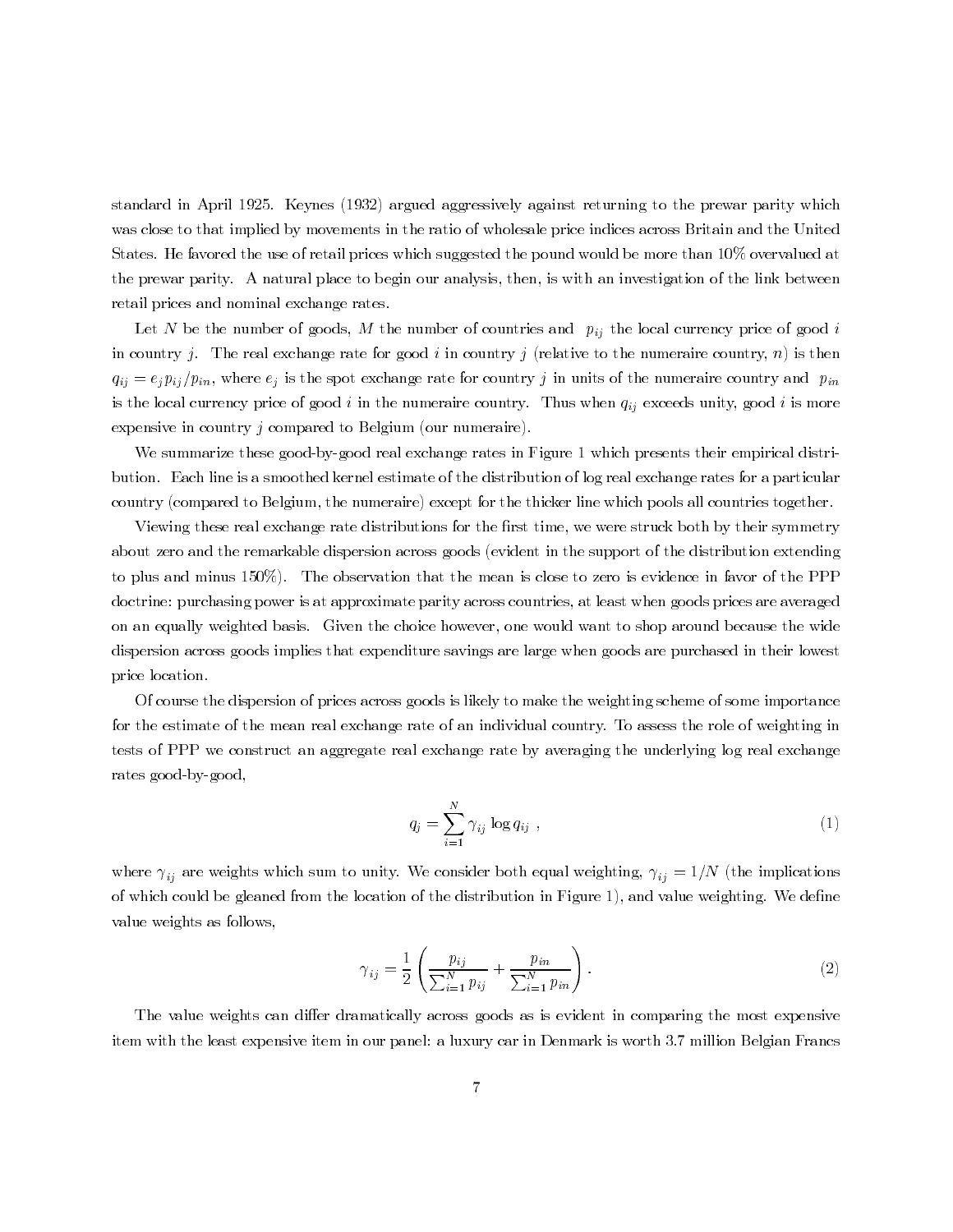which is about 2 million times more expensive than a small roll in Portugal, worth 1.5 Belgian Francs. From the point of view of PPP we should weight goods by something like their shares in national consumption (which we do not have at the level of aggregation of our data) which will of course differ from either of our weighting schemes. In value weighting the prices, we are effectively assuming that one of each item in the survey is purchased in a given interval of time so that total expenditure is just the sum of the prices. Large ticket items (e.g. automobiles) get a much larger weight in the value-weighted scheme (compared to equal weighting) as they should, but this weight is perhaps too large. Returning to the extreme example of small rolls and luxury cars, if the average household purchased ten rolls per day and a luxury car every ten years, the consumption expenditure weights would be on the order of 70 to 1, while value weighting gives a ratio of 2 million to 1. Equal weighting does the reverse, assigning too much weight to small ticket items and too little weight to large ticket items. Thus we expect that the two schemes give a reasonable sense of the bounds of different weighting methods on the PPP prediction.

We implement these weighting methods as follows. For each bilateral calculation we include all goods prices for which we have an observation for both countries. However, to avoid double counting similar items, we eliminate multiple brands. That is, given some good for which we have multiple brands, we keep the good which has the maximum number of observations across the 13 countries. In the event of a tie, we randomly choose which good to keep. The resulting samples contain differing numbers of observations for each bilateral comparison, typically exceeding 700 good-specific relative prices.

Table 2 reports the results. Examining the mean real exchange rate computed using an equally-weighted average of the good-by-good log real exchange rates across all goods and countries equals -6.5%: on average Belgium is moderately more expensive than the other countries in the sample. In fact, only Austria, Denmark, and France are more expensive than Belgium by this metric. In the poorer countries – Greece, Ireland, Portugal and Spain, though not Ireland – prices are much lower than in Belgium as we would expect given the well known positive correlation between price levels and per capita income documented, for example, by Summers and Heston (1991) for a much larger sample of countries. Eliminating these countries gives an overall average price difference of just -1.1%. Thus after accounting for the potential impact of wealth on price levels, it would be difficult to imagine stronger evidence in favor of PPP.

In contrast, value weighting gives rise to larger differences and reverses the correlation between price levels and per capita income. The third column shows that this is almost entirely due to a small number of goods that are very influential in a value-weighted sense: automobiles. Omitting automobiles from the calculation moves the mean real exchange rate back towards the prediction under equal weighting. However, value weighting does tend to mitigate the correlation between average price levels and per capita income even with automobiles omitted.

The case of Luxembourg is of particular interest because Belgium and Luxembourg have maintained a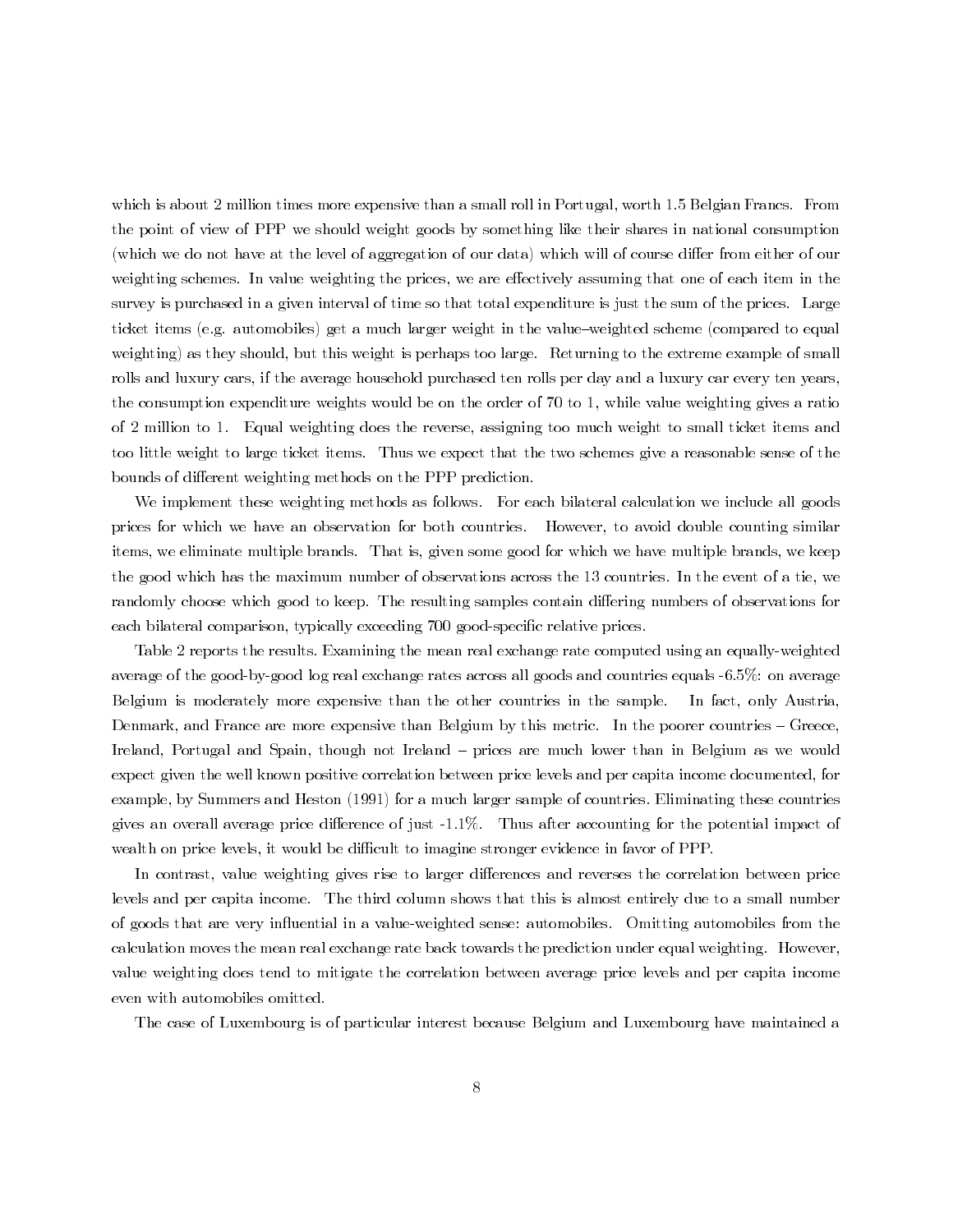fixed exchange rate for some time (beginning well before the price survey and continuing to the present day). In Table 2, we see that the mean difference in prices between Luxembourg and Belgium, while modest, is not significantly different from what is found in comparisons involving other wealthy countries. What we do see, however, is considerably less dispersion across goods; the standard deviation of real exchange rates is 0.3 for Luxembourg, compared to values at or above 0.4 for other countries. Note also the sharp peak in Luxembourg's density at zero in Figure 1; about 40% of Luxembourg's prices are within 10% of those in Belgium compared to half that many in the cases of the remaining 11 countries. The finding of less dispersion is consistent with the view coming out of the time series literature that a fixed exchange rate regime mitigates relative price variation (here measured across goods rather than over time). The fact that substantial variation remains suggests that more is going on, however, than local currency pricing.

The centrality of the good-by-good real exchange rates around the LOP is consistent with the time series evidence that finds real exchanges rate are stationary stochastic processes. If the real exchange rate of each good was an independent random walk we would expect the distribution in Figure 1 to look like a uniform distribution, not the strongly peaked one we find in the data. Stationarity, though, is assumed in most theoretical models and is thus not informative in choosing among them. Our goal in the remainder of the paper is to explain the dispersion in real exchange rates across goods using insights from several branches of the theoretical literature.

#### **Understanding Dispersion** 4

Measures of central tendency aside, a striking feature of our price data is the amount of dispersion in relative prices. This is evident in both Figure 1 as well as Table 3, where we provide country-specific empirical probability values for deviations from the law of one price of varying magnitudes. We see that roughly one third of the prices in our sample differ from Belgian prices by between  $20\%$  and  $50\%$ . Roughly  $20\%$  of the prices are even more dispersed, deviating from Belgian prices by more than 50%. Even greater price disparities exist for Greece, Portugal and Spain, where more than one third of the relative prices deviate by more than 50%. Table 3 also exhibits negative skewness, indicating that, relative to the overall crosssection, goods and services in Belgium are expensive. This 'country effect' — something emphasized by Cumby (1996) and Rogoff (1996) in a time series context for Big Mac prices  $-$  is one of the first 'economic' characteristics we deal with below.

Dispersion in relative prices, then, is large. Our goal in the remainder of this section is to ask to what extent this dispersion is systematically related to economically meaningful characteristics of the individual goods. For instance, are the relative prices of services more dispersed than those of manufactured goods? If two goods are produced by industries with very different industrial organizations, do we see different patterns in price dispersion? Or, in contrast, are the locations of the markets in which goods are sold of primary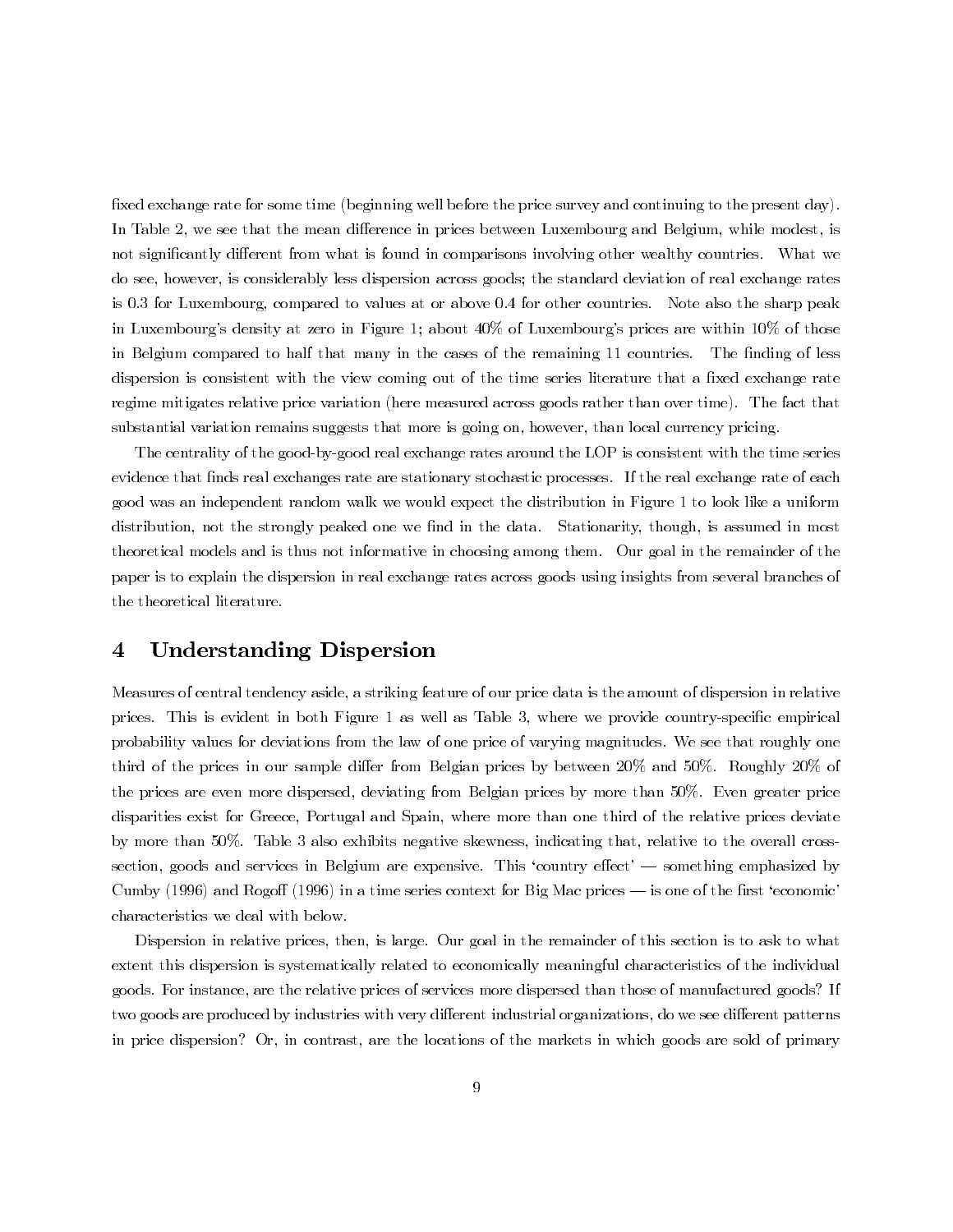importance? If so, we would expect to see price dispersion distributed somewhat uniformly across goods with different economic characteristics.

Prior to answering these questions, we perform some simple manipulations of our data and then provide summary statistics regarding price dispersion. Recalling that  $p_{ij}$  are the local currency prices and  $e_j$  are the nominal exchange rates, we define  $z_{ij}$  as the percentage by which  $p_{ij}$  deviates from the cross-country. good-specific mean,

$$
z_{ij} = \frac{e_j p_{ij}}{\sum_{j=1}^{M_i} e_j p_{ij}/M_i} - 1,
$$

where  $M_i$  is the number of cities for which we have price observations on good i. Note that, unlike our analysis in the previous section, these measures of price dispersion are independent of the numeraire, for which  $e = 1$ . In addition, we do not remove data on goods for which we have multiple brands, thereby making the number of goods which pass our selection criteria equal to 1,164.

A natural place to begin is to ask how much of the variation in the  $z_{ij}$ 's is attributable to a 'country effect:' variation across  $j$  which is common for all  $i$ . Such effects may arise as a result of nominal exchange rate movements, variation across countries in VAT's, differing levels of income and wealth, and so on. In Table 4 we report the country specific means of the percentage price deviations.

$$
z_j = \sum_{i=1}^{N_j} z_{ij} / N_j,
$$

where  $N_i$  is the number of price observations we have on country j. Note that these numbers, reported in Table 4, differ somewhat from those in Table 2 because we normalize by the mean price for each good so that dispersion is computed relative to the cross-country mean for each good not relative to the price of each good in Belgium.

We see that there are some important country-specific effects. Goods are really expensive in Denmark and relatively inexpensive in Portugal, for instance, but the key implication is that somewhere between 89 and 93 percent of the variation in our data goes beyond country effects. We therefore proceed by removing the country means and analyze the data,

$$
\hat{z}_{ij} = z_{ij} - z_j.
$$

The implication is that all subsequent analysis is net of cross-country variation in things like VAT, so long as these effects apply uniformly across goods.

We now transform our data into a single vector of good-specific measures of relative price dispersion. Defining  $mad()$  as the mean absolute deviation, we work with,

$$
y_i = mad(\hat{z}_{ij})
$$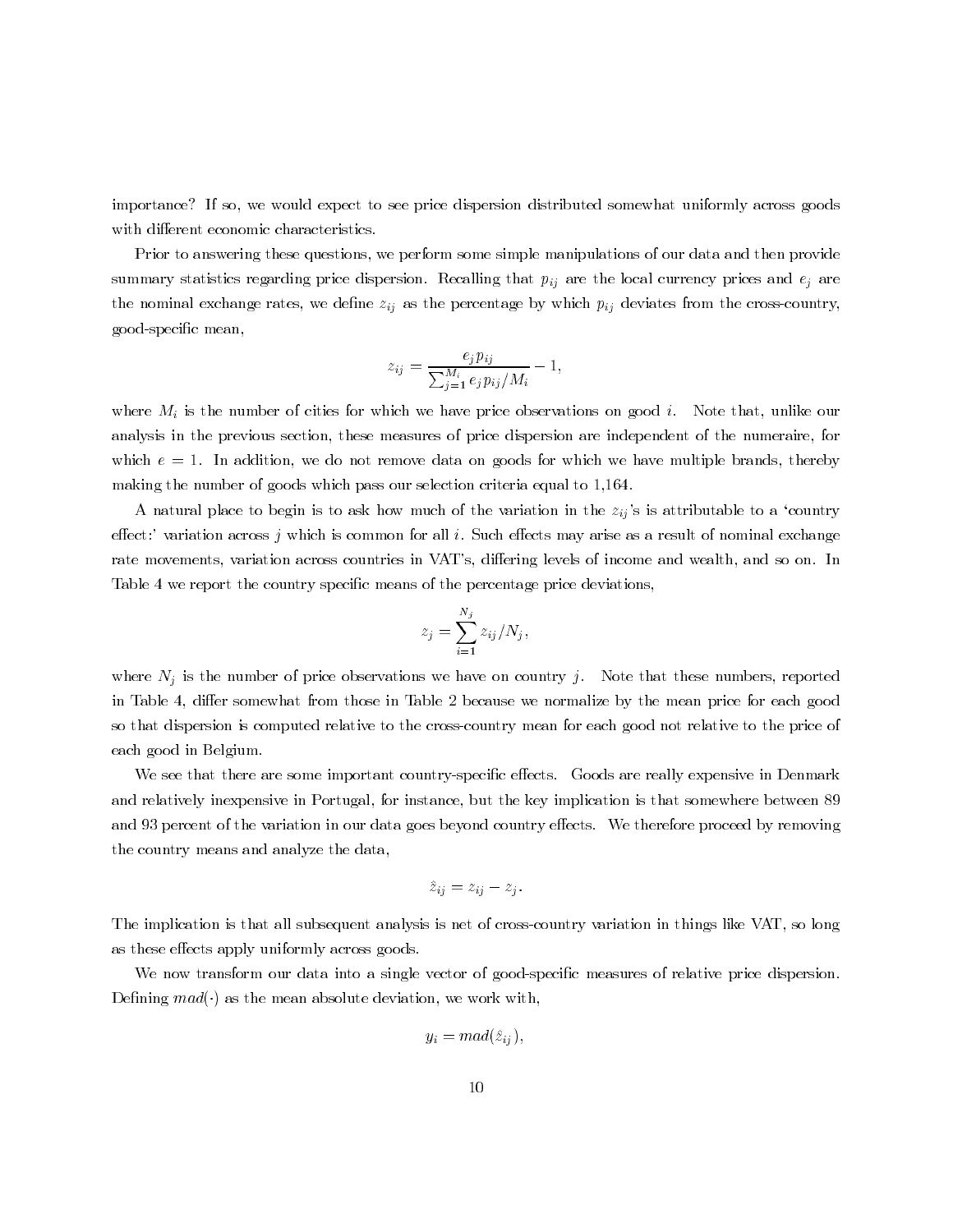which is less sensitive to large outliers than is the standard deviation. The vector,  $y$ , of 1,164 mean absolute deviations constitutes the fundamental data we seek to explain. Figure 2 plots these data in the order in which they appear in the Eurostat price survey. If the law of one price held for each good, this graph would be the zero line. In contrast, we see that price dispersion is large and highly variable across goods. The mean and standard deviation of  $y_i$  are 23 percent and 10 percent, respectively. Figure 2 also contains a limited amount of information on how price dispersion relates to characteristics of goods. This is because the 'good number' — the variable on the horizontal axis — is not determined randomly, but by the Eurostat classification system. Groceries and other food products, for example, appear at the beginning of our cross section whereas automobiles appear towards the end. On the other hand, further down in the ordering, the costs of various types of telephone calls fall between the costs of international airplane tickets and those of portable radios. The ordering of the goods, therefore, does have some economic content, but it is far from precise. This leads us to cautiously view the apparent pattern in price dispersion — the correlation between adjacent data points is  $0.41$  — as our first hint of some underlying economic content.

There is a more precise way in which we can use the Eurostat classification system as a benchmark. Our data come organized into 190 categories of goods and services, ranging from dried bread products to automotive repair. There are, on average, 6.12 goods per category (the maximum, minimum and median. respectively, are 31, 1 and 5). A measure of how much of the variation in Figure 2 can be explained by 190 category-specific means, therefore, provides a measure of how much of the variation we could hope to explain based on the Eurostat classification. If we had 1,164 categories, for example, this 'upper bound' would be meaningless, at 100 percent. Given many less categories than goods, however, the question has content. The answer is 48 percent. Loosely speaking, once we remove country effects, there is about as much price variation within Eurostat categories as there is across them.

It is important to interpret this number — the 'upper bound' of 48 percent — as a loose benchmark and not much more. One reason is that there remains a great deal of heterogeneity within Eurostat categories. Pianos and outboard boat motors belong to the same category, for instance, as do frozen and fresh foods. It seems plausible that there exists an alternative partition, one with more economic content, which can account for more of the cross-sectional variation. In addition, there are certainly a number of important economic interactions across Eurostat categories. The industrial organizations in which pianos and outboard motors are produced are likely to be related to those of wooden furniture and automobiles, respectively. The differences in shipping costs across frozen and fresh foods is likely to be related to those which distinguish dried from fresh flowers. Incorporating factors such as these may yield a number substantially higher than 48 percent. In spite of this, we find the latter to be an informative benchmark. It indicates that a relatively high dimensional classification system — a system which is therefore unable to offer much economic insight - can account for only half of the variation we seek to explain.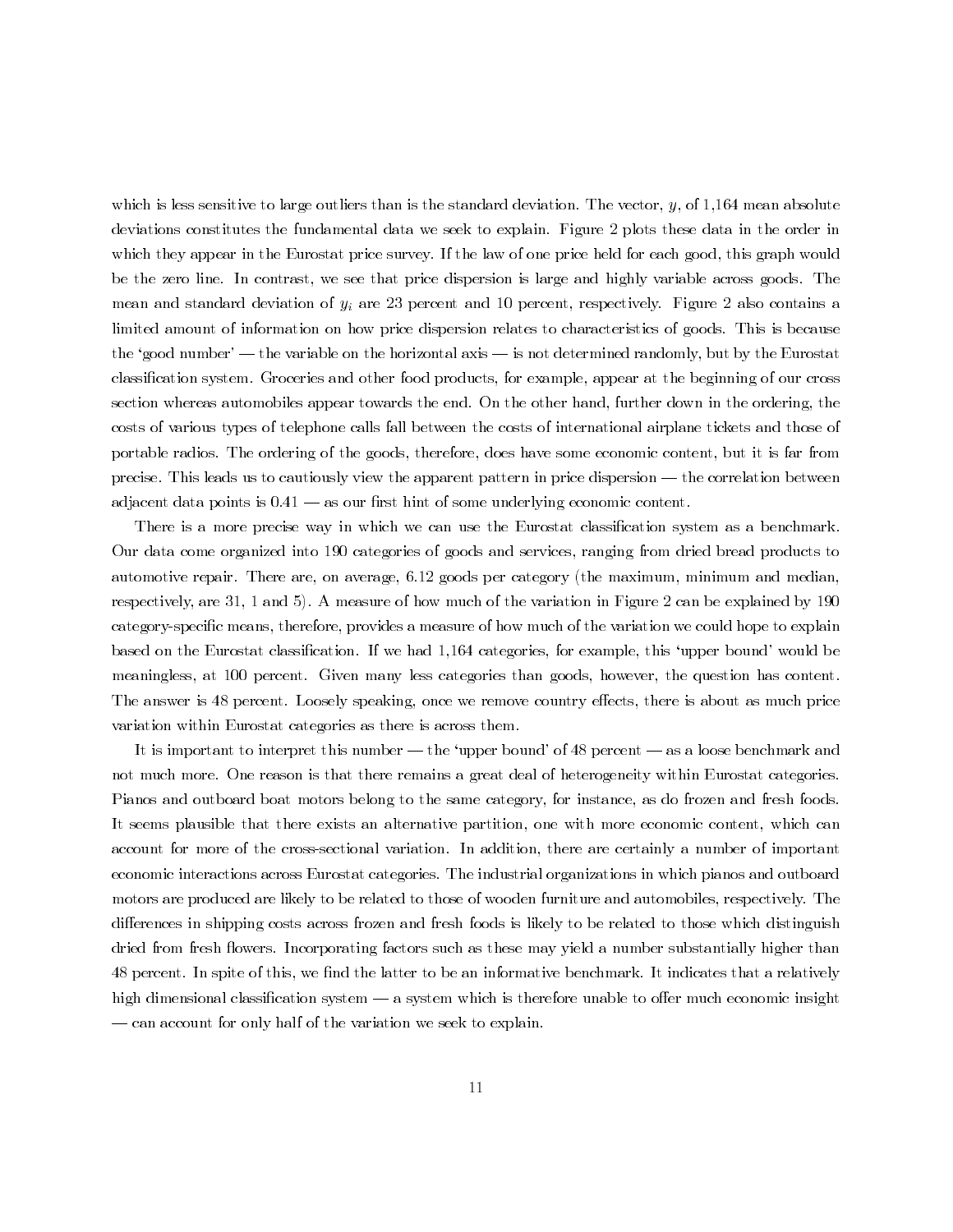One final set of summary statistics are reported in Table 5. We group the data into 111 different categories and then group these categories into 9 broader categories, ranging from groceries to services. The spirit in which these data are reported is very much that of 'summary statistics,' intended to provide the reader some interpretational latitude of their own. What we take from Table 5 is analogous to what we take from Figure 2. That is, the data are suggestive of a meaningful relationship between dispersion and the characteristics of goods, but a more structured quantitative analysis is needed. Specifically, we see more price dispersion in services and 'vices' (alcohol and tobacco), suggesting that tradeability and excise taxes are important. The relatively small degree of dispersion associated with petroleum products, electronic goods and transportation products  $-$  all tradeable goods  $-$  supports this. There are many examples of goods which are highly differentiable — wine, liquor, bottled water, flowers, large automobiles — which exhibit a relatively large amount of price dispersion. One might, on the other hand, suspect that these goods are more likely to involve comparisons of what are essentially different commodities (although the explicit spirit of the Eurostat survey is to avoid this). In any case, it is clear that there are many different interpretations of this data. We now turn to a much more parametric analysis to see if these common anecdotal interpretations prove robust.

#### **Explanatory Variables**  $4.1\,$

We now seek to characterize price dispersion,  $y$ , in terms of a relatively small number of characteristics of goods. To do so, we focus on three issues emphasized in the international trade and industrial organization literature: the extent to which final goods are internationally tradeable, the extent to which inputs required to make these goods are tradeable, and the competitive structure of the markets in which final goods are sold. Tradeability is certainly the most obvious candidate. A large literature in international economics dichotomizes goods as traded or not traded, with the law of one price holding for the former but not the latter. A provocative example is provided by Rogoff (1996), who shows that deviations from the law of one price are insubstantial for gold bullion but enormous for MacDonalds Big Mac hamburgers. Related evidence is provided by Cumby (1996). Tradeability in inputs has also seen attention, for example in the theory of trade in 'middle products' (e.g. Sanyal and Jones  $(1982)$ ). In this context, we would expect international price dispersion to be present for all retail prices but that it would be larger for goods requiring larger amounts of domestic non-traded inputs. Finally, the industrial organization of the markets in which final goods are sold has received growing attention in the international literature (see Krugman (1995) and Feenstra (1995) for comprehensive reviews of this literature). These papers introduce imperfect competition in final goods markets such that price differences are sustained across national boundaries, perhaps indefinitely. Based on insights from this literature we expect the magnitude of the differences in international prices to be related to the extent of competition at the industry level and the elasticity of product demand.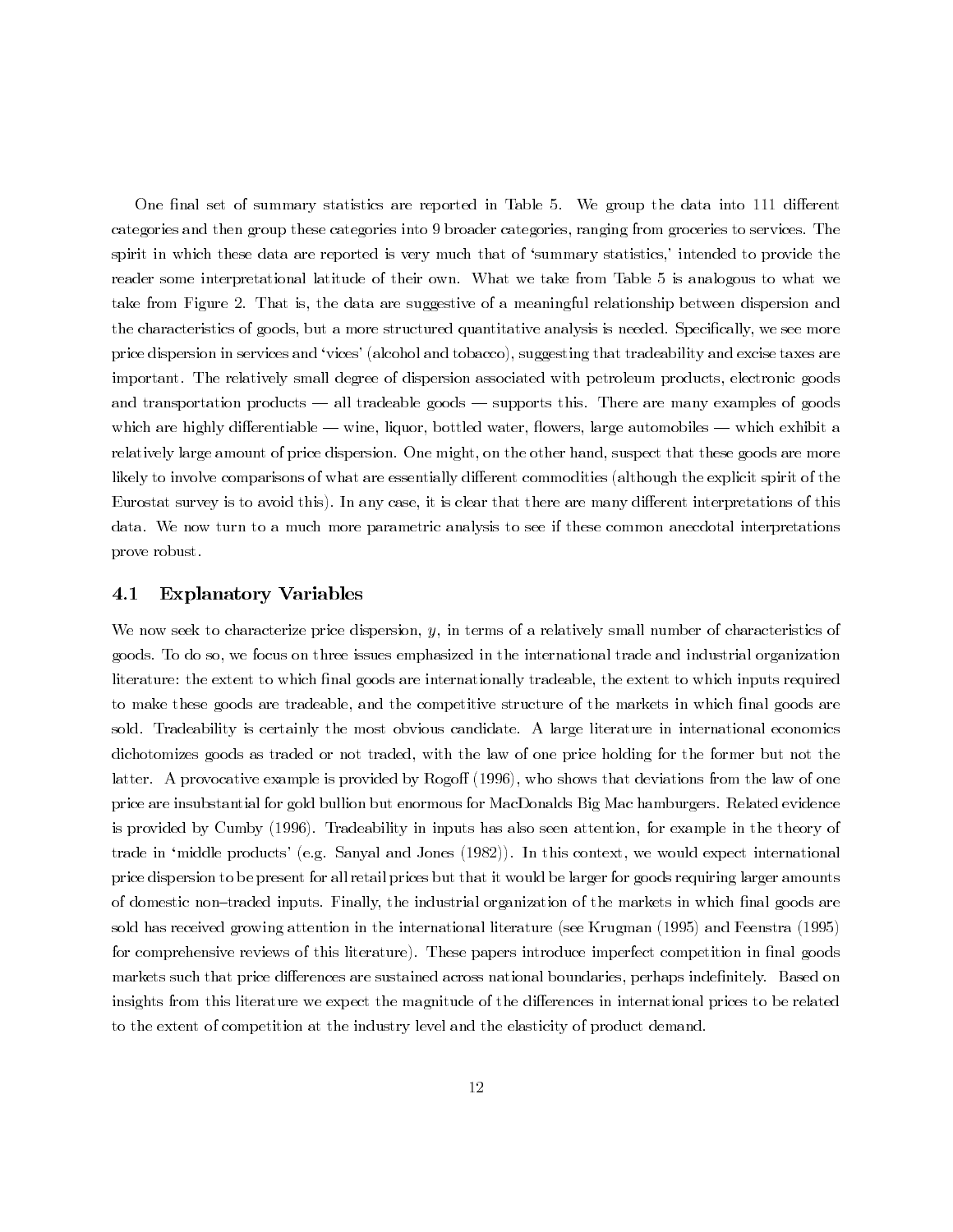Beginning with our measure of tradeability, we restrict ourselves to a good-specific rather than a countryspecific measure. By this we mean the index should depend on the characteristic of the good and not the specific tastes or endowments of a particular country. Toward this end, we aggregate over countries and compute the trade share as,

$$
\theta_k = \frac{\sum_{j=1}^{m_k} (X_{kj} + M_{kj})}{\sum_{j=1}^{m_k} Y_{kj}},
$$
\n(3)

where  $X_{kj}$   $(M_{kj})$  denotes exports (imports) of sector k in country j expressed in U.S. dollars and  $Y_{kj}$  is gross output of sector k in country j. The index  $m_k$  accounts for the fact that we do not have the same amount of sectoral data for all countries (see Appendix A). We employ this as our tradeability proxy though in cases where trade data is not available and the degree of tradeability is obvious, an index of zero is assigned. The sectors assigned zero trade shares are: restaurants and hotels, transport, storage and communication, inland transport, maritime transport, communication, financing, insurance, real estate and community, social and personal services. The other trade shares range from a low of 20% for tobacco and manufactures to a high of 140% for office, computing and accounting machinery.

The second characteristic of goods that we measure has to do with the fact that all retail goods involve some type of transformation in the process of moving from the port of importation to the destination of final sale. For example, long grain rice might have similar prices at ports in Europe once transport costs and insurance are accounted for but we expect differences to arise at the retail level due to differences in rental costs, transportation from the port to final destination of sale and marketing costs, to name just a few. Our second measure of the characteristic of a good is the cost share of non-traded intermediate inputs computed as,

$$
\Phi_k = \sum_{s=1}^{S} \phi_{ks} \tag{4}
$$

where  $\phi_{ks}$  is the share of non-traded intermediate input s in the total cost of the output of sector k. Nontraded inputs are assumed to include: utilities, construction, distribution, hotels, catering, railways, road transport, sea transport, air transport, transport services, telecommunications, banking, finance, insurance, business services, education, health and other services. The cost share of non-traded intermediate inputs ranges from a low of 0.11 for motor vehicles to a high of 0.32 for transport, storage, and communication.

#### $4.2$ **Regression Framework**

Given our measures of price dispersion, with  $N$  observations on  $y$ , our goal is to characterize the variation in  $y$  in terms of some vector of explanatory variables,  $x$ , on which we have  $N$  observations. Assuming that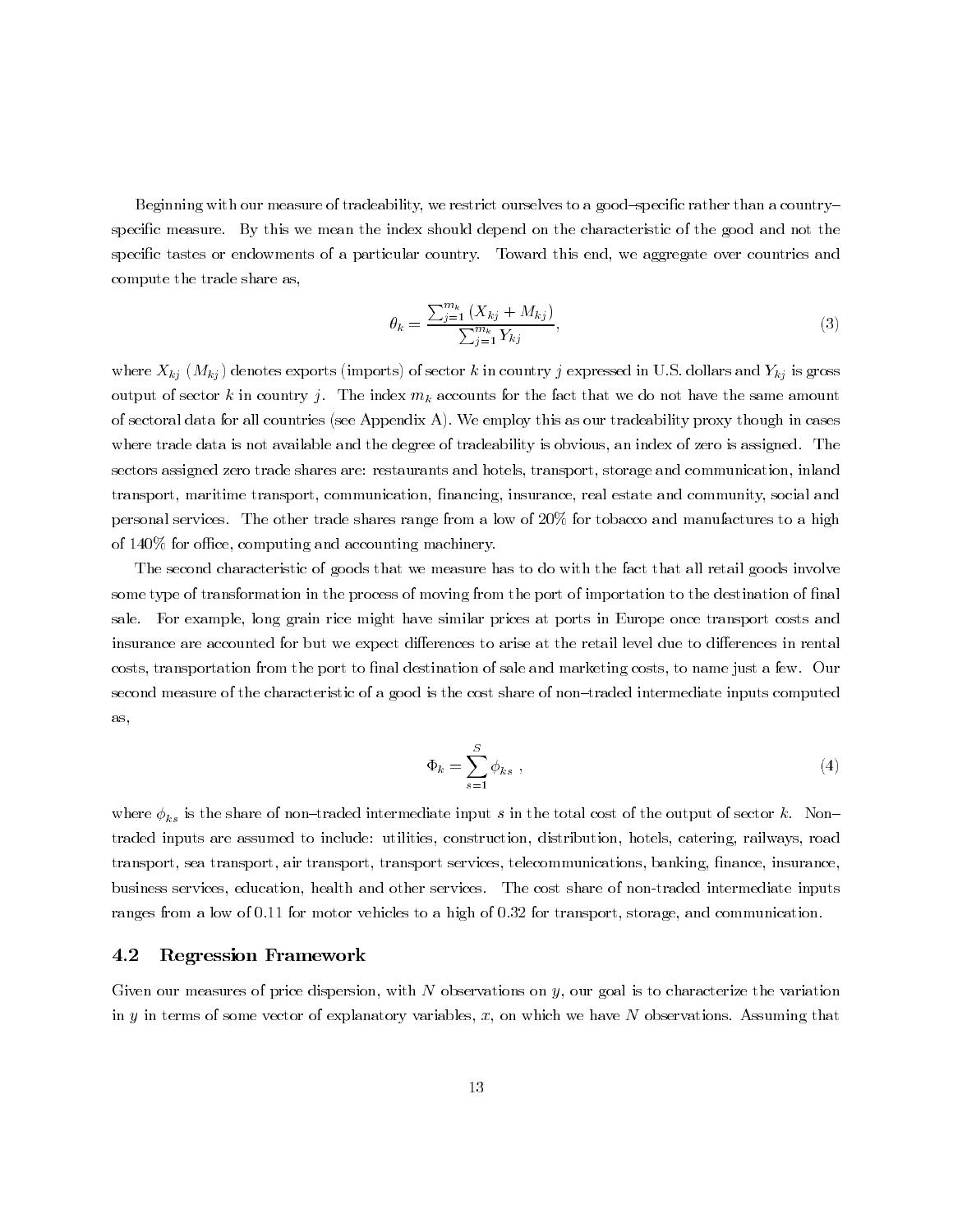the regression of  $y$  on  $x$  is linear, we have,

$$
y_i = \alpha + x_i \cdot \beta + u_i \t\t(5)
$$

where  $u_i$  is *i.i.d.*. The main problem we have — and one that any study of highly disaggregate data is likely to have  $-$  is that our observations on some elements of x are aggregated to a larger extent than those on Take for example, our measure of international tradeability. While we have data on price dispersion  $y_{-}$ of, say, many different types of electronic goods, our measure of tradeability is limited to one aggregative value for electronic goods in general. In a nutshell, the variable we seek to characterize — good-specific price dispersion — is observable at a much 'finer' level than the variables we seek to characterize it with.

This type of aggregation has important consequences for statistical inference. In general, it will generate a heteroskedastic pattern in the variance of regression error terms (especially in finite samples) and, just as importantly, make goodness-of-fit measures difficult to interpret. In Appendix B we formulate a statistical framework which we use to incorporate these effects, thereby allowing us to obtain consistent, efficient estimates of  $\beta$ , it's standard errors, and meaningful goodness-of-fit measures.

Briefly, we define our data as being partitioned into G distinct 'groups,'  $g \in \{1, 2, ..., G\}$ , each of which yields  $N_q$  sample observations. Examples of groups are textiles, automobiles and personal care products. We modify the population regression,  $(5)$  as follows,

$$
y_{ig} = \alpha + x_{ig} \cdot \beta + w_{ig} \cdot \gamma + u_{ig} \tag{6}
$$

where the subscript i, g denotes the ith observation on a good from group g, and w denotes those elements of x (from equation (5)) on which we do have completely disaggregate data. Define the within-group sample mean for x as  $\bar{x}_g$ ,

$$
\bar{x}_g = \frac{1}{N_g} \sum_{i=1}^{N_g} x_{ig} . \tag{7}
$$

The regression equation,  $(6)$ , can be written,

$$
y_{ig} = \alpha + \bar{x}_g \cdot \beta + w_{ig} \cdot \gamma + (x_{ig} - \bar{x}_g) \cdot \beta + u_{ig} \,, \tag{8}
$$

which is a statistical regression of y onto  $\bar{x}_g$  and w, as long as x and w are uncorrelated, something we assume. Sampling variation in  $\bar{x}$ , however, generates heteroskedasticity in the error term,  $(x_{ig} - \bar{x}_g) \cdot \beta + u_{ig}$ a feature which is particularly important in our dataset, where there is a great deal of variation in the within-group sample size ( $N_q$  ranges from a minimum of 1 to a maximum of 280). We take two approaches in estimating the parameters of (8), each of which turn out to yield qualitatively similar results. First, we estimate the regression (8) using generalized least squares (GLS), having characterized the exact form of the heteroskedastic covariance matrix for the errors (details are provided in Appendix B).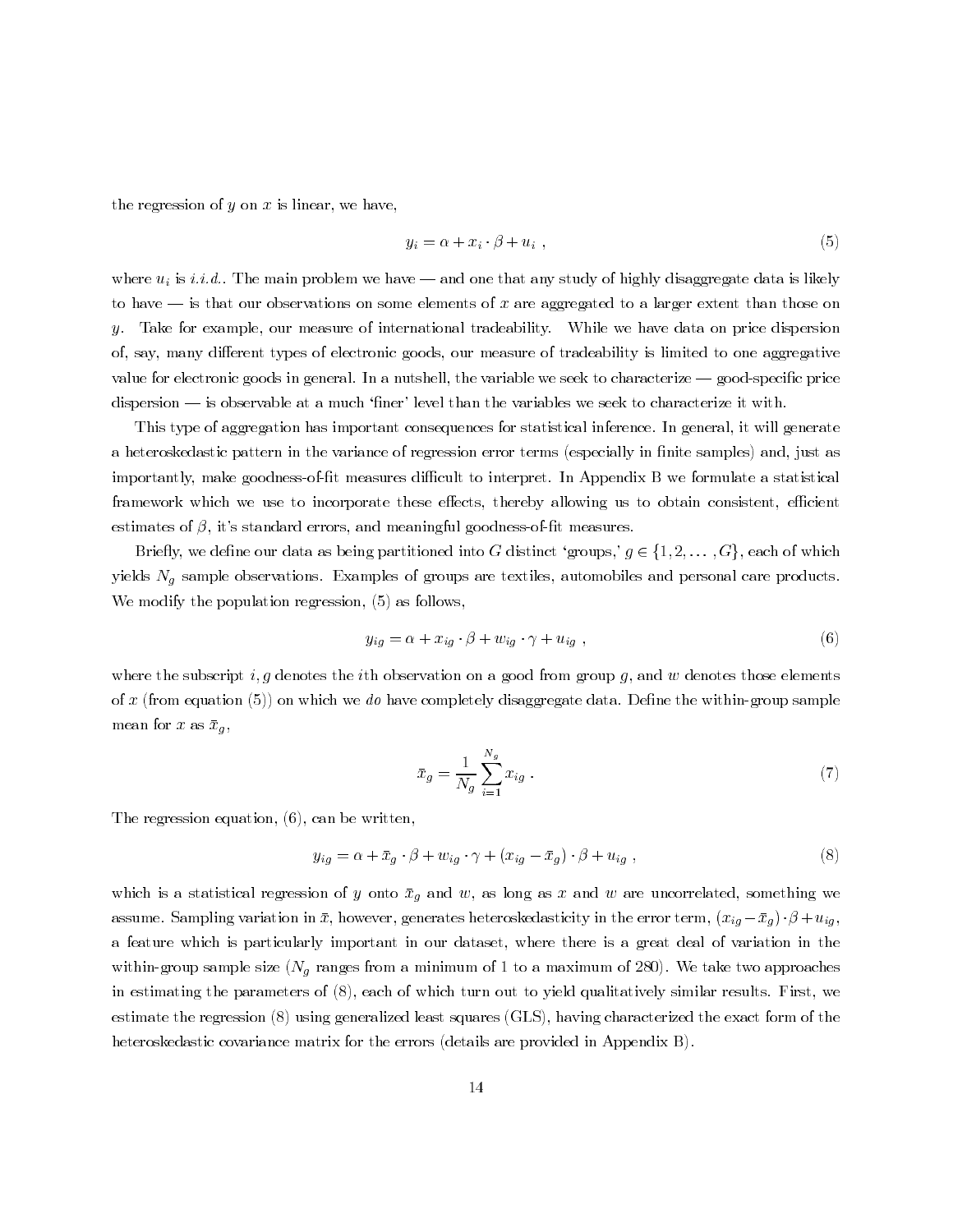Second, we average our disaggregate data, y and w, within groups, g, dictated by our aggregative data, x. Specifically, we average across equation  $(8)$  and estimate the following,

$$
\frac{1}{N_g} \sum_{i=1}^{N_g} y_{ig} = \alpha + \bar{x}_g \cdot \beta + \frac{1}{N_g} \sum_{i=1}^{N_g} w_{ig} \cdot \gamma + \frac{1}{N_g} \sum_{i=1}^{N_g} u_{ig}
$$
  
\n
$$
\Rightarrow \bar{y}_g = \alpha + \bar{x}_g \cdot \beta + \bar{w}_g \cdot \gamma + \bar{u}_g,
$$
\n(9)

where the sample averages,  $\bar{y}_g$ ,  $\bar{w}_g$  and  $\bar{u}_g$  are defined in the obvious way and are understood to depend explicitly on the values  $N_q$ . Estimates based on equation (9) are also obtained using feasible GLS, given our knowledge of the covariance matrix of  $\overline{u}$ , which is a simple function of the values  $N_q$ . The main disadvantage associated with equation (9) is that it averages away potentially informative variation in y and w. The advantages are a simpler form of the covariance matrix and a more easily interpretable goodness-of-fit, due to the fact that we are not trying to explain variation in y with variation in x, after having removed a great deal of the latter (something inherent in equation  $(8)$ ).

It is worth noting that, should the variables w be omitted, GLS estimates of  $\beta$  based on equation (9) will be numerically identical to OLS estimates based on equation (8). Standard errors, however, may be quite different owing in large part to a much smaller number of observations associated with  $(9)$ .

Turning to specifics, we use the following variables. First, the aggregative data we use — which correspond to  $x$  — are trade shares and cost shares of non-tradeable inputs. Both these measures are more aggregative than our underlying price data so we grouped our price observations into ISIC revision 3 categories which could then be reconciled with the trade and input-output measures: details are provided in the data appendix. The data corresponding to  $w$  are a set of dummy variables.

Prior to reporting regression results, it is informative to view bivariate scatter plots of our measures of price dispersion,  $y$ , against our two chief candidates for characterizing the variation in  $x$ : tradeability and the cost share of non-traded inputs. Figure 3 plots dispersion against trade share, while Figure 4 presents the same data after having aggregated price dispersion measures across goods with the same trade share. Figure 3 clearly illustrates how our data limitation — not observing good-specific measures of tradeability - can cloud our view of what determines price dispersion. In general, by aggregating across groups of the variable on the horizontal axis, we 'pile up' observations in a vertical line originating at our estimate of the group-specific conditional mean. This will be true even if the population regression errors are zero. Figure  $3$ clearly exhibits this type of behavior and, thus, demonstrates how a strong relationship between dispersion and trade share may be masked by the more aggregated form of the trade data.

Figure 4 provides the scatter plot of dispersion versus trade share, but where we have averaged across dispersion according to the grouping dictated by aggregation within trade share groups. While this graph tends to provide a more accurate picture (relative to the top panel) of the variation in dispersion not accounted for by trade share, it still must be interpreted with caution. The reason is that some data points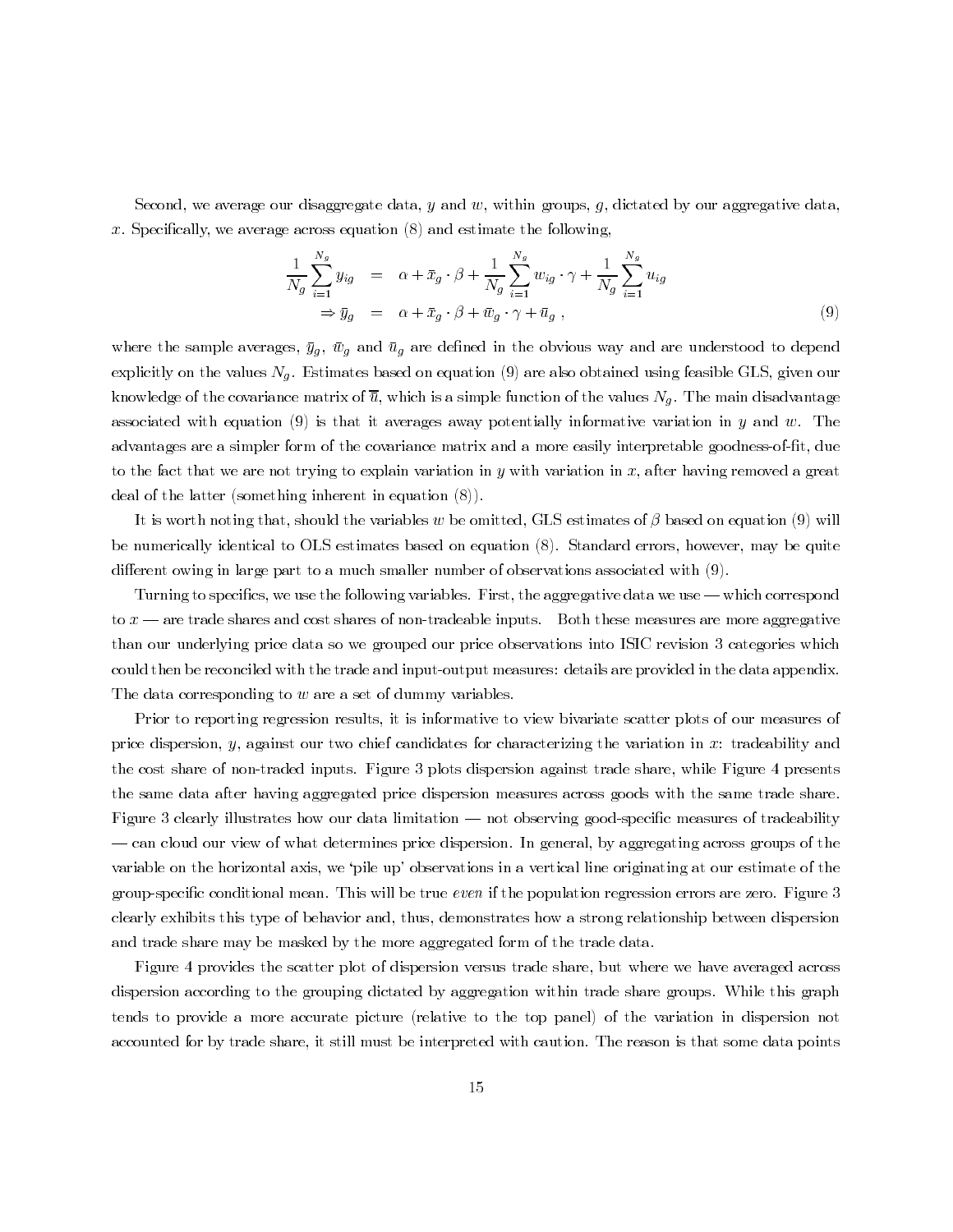are based on many more observations on price dispersion than others. In one case (the highest vertical point) we have only one dispersion observation, whereas for others we have as many as 280. With this in mind, the lower panel also plots the bivariate, linear regression function of price dispersion on the trade share, where the coefficients are obtained by GLS (see equation  $(9)$ ), using the 39 data points in the graph. The form of the covariance matrix will result in points for which we have more observations getting more weight (hence the often used terminology 'weighted least squares'). In addition, we highlight four points for which we have the most observations with asterisks and four points for which we have the least observations with squares.

The overall message we take from Figure 4 foreshadows a main message of our paper. Figure 4, indicates that tradeability is an important determinant of international price dispersion. It is, however, obviously far from the whole story. What we mean by 'important' has a number of facets. First, the slope coefficient is certainly significant, and of the right sign as suggested by theory. Its magnitude suggests that if we consider two goods, one non-tradeable and one with an average level of tradeability (0.75 using our metric), price dispersion will fall (on average) by roughly 22 percent, going from 27 percent to 21 percent. Second, while it may not be obvious from Figure 4, the  $R^2$  from the GLS regression of dispersion on trade share is 38 percent. Again, because of the importance of the weighting of the points in Figure 4, one must interpret the visual evidence with caution. Finally, one must interpret the amount of variation in price dispersion which can be accounted for by tradedness in the context of Figure 2, where we saw that at least half of the overall variation in our price dispersion measures is probably unexplainable in some low dimensional sense.

Figures 5 and 6 have similar structure to Figures 3 and 4, except that we graph price dispersion against the cost share of non-tradeable inputs. All the same caveats apply in regard to disaggregate versus aggregate data. Again, Figure 6 suggests an economically important role played by the explanatory variable. The graph suggests that if the cost share of non-tradeable inputs used to produce a good doubles, from 10 to 20 percent, price dispersion increases by 18 percent, going from roughly 20 to 23.6 percent. This effect is, again, statistically significant and will only become more so once we use disaggregate price dispersion data which uses all the good-by-good dispersion measures.

Table 6 reports the results of estimating equation (8) using both the tradeability and cost share of nontradeable inputs as regressors. We also include dummy variables for services, electronic goods, vice goods. and large cars. The categories for these dummy variables follow the groupings of Table 5. We incorporated these fixed effects to account for obvious patterns that emerged from the descriptive statistics. Recall that both vice goods and large automobiles had unusually large price dispersion which may be attributable to national differences in excise taxes and significant price discrimination, respectively. A dummy for services is included to distinguish the role that we ascribe to trade in price dispersion and the standard practice of treating all services as non-traded and all goods as traded. Lastly, we include a dummy variable for electronic goods because they have unusually low price dispersion among manufactured goods. The coefficients on these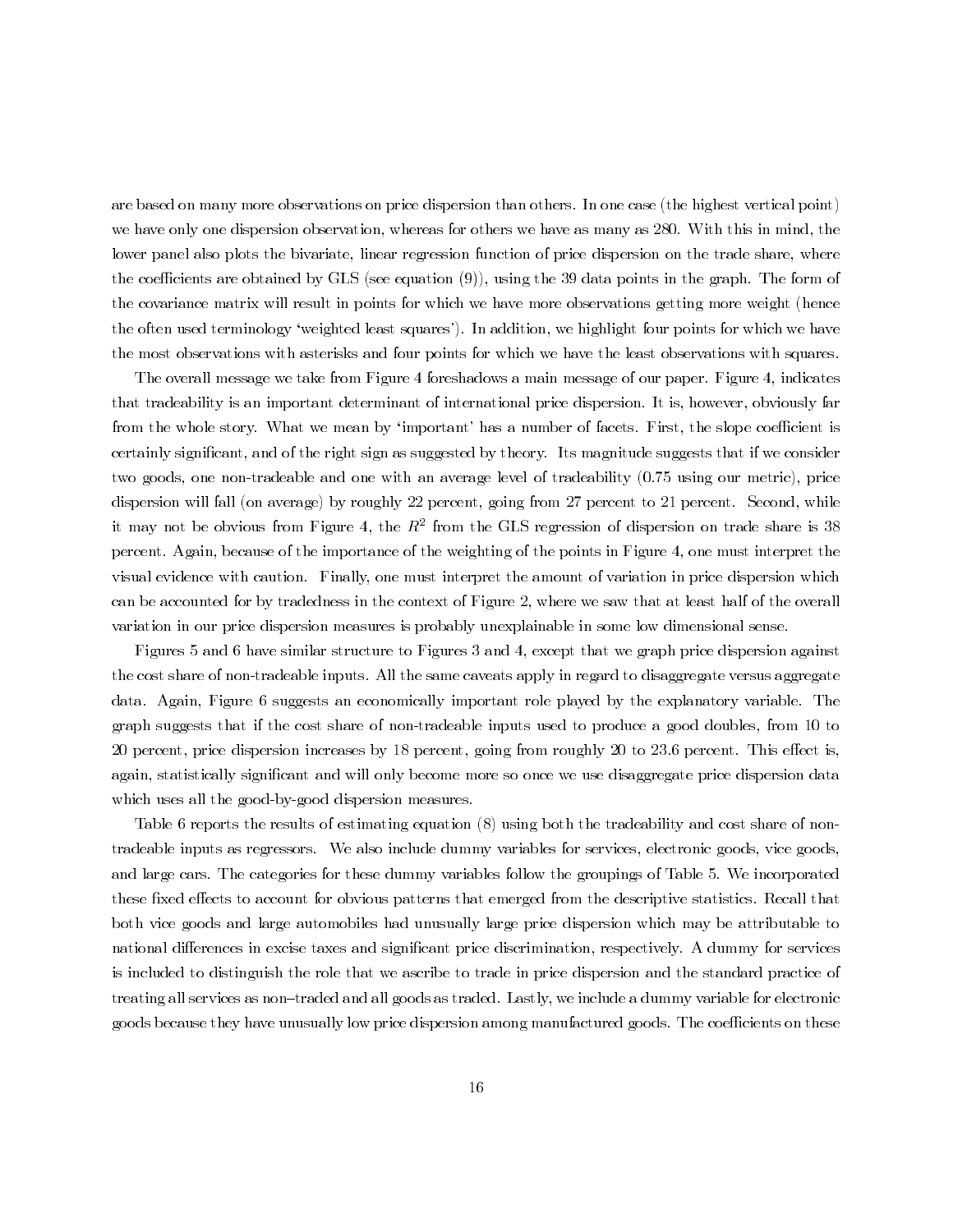dummy variables all have the anticipated signs, the fixed effects for large cars and vice goods are very large economically, services less so, while for electronic goods the coefficient is tiny and not statistically significant.

The regression results support the hypothesis that both the share of trade and the cost share of nontradeable inputs matter for international price dispersion. The coefficients are of the anticipated sign: more trade reduces price dispersion and more non-tradeable inputs increases retail price dispersion. The coefficient on the trade share suggests that if we consider two goods, both with the minimum amount non-traded inputs  $(0.10)$ , one non-tradeable and one with an average level of tradeability  $(0.75 \text{ using our})$ metric), price dispersion will fall (on average) by roughly 17 percent, going from 23 percent to 19 percent. The coefficient on non-traded inputs implies that, for a non-traded good, if the cost share of non-tradeable inputs used to produce a good doubles, from 10 to 20 percent, price dispersion increases by about 8 percent, going from roughly 23 to 25 percent.

We explain a large fraction of the dispersion in the sectoral data, with the  $R^2$  from the GLS regression equalling 0.33. We also report the fraction of variance explained based on the raw data  $(0.126)$ , which is not as informative since it primarily reflects the different levels of aggregation of the regressors and regressand.

#### 4.3 **Pricing to Market**

Arthur Pigou (1920) defined price discrimination as being present when different groups of consumers pay different prices for identical goods. In the "pricing to market" literature (e.g. Krugman (1987)) price discriminating oligopolist suppliers use their market power to sustain price differences across national boundaries. Identical goods, then, could sell at different prices across countries even when converted to a common currency. Alternatively, the goods might not actually be identical in which case monopolistically competitive firms could charge different prices depending on the elasticity of substitution between them. Assuming that international goods are homogenous when in fact they are different varieties of the same good would, under monopolistic competition, lead to unfounded rejections of the law of one price.

Our panel data is sufficiently rich that we can shed light on these two alternative views of the microeconomic structure of goods markets. The procedure comes down to a two-way analysis of variance. The first dimension of the variance captures the price differences across brands of the same good within a country. We refer to these as brand effects: the price differences domestic consumers pay for differentiated brands of the same good. The second dimension of the variance captures the differences in price of the same brand across countries. We refer to these as country effects: the price differences international consumers pay for identical brands of a particular good. We gauge the relative importance of product heterogeneity and geographic price discrimination by comparing their contributions to total price variance.

The sub-sample we use consists of those goods in our dataset for which prices are collected for multiple brands of otherwise homogeneous products. Using the entire collection of goods for which brands are indi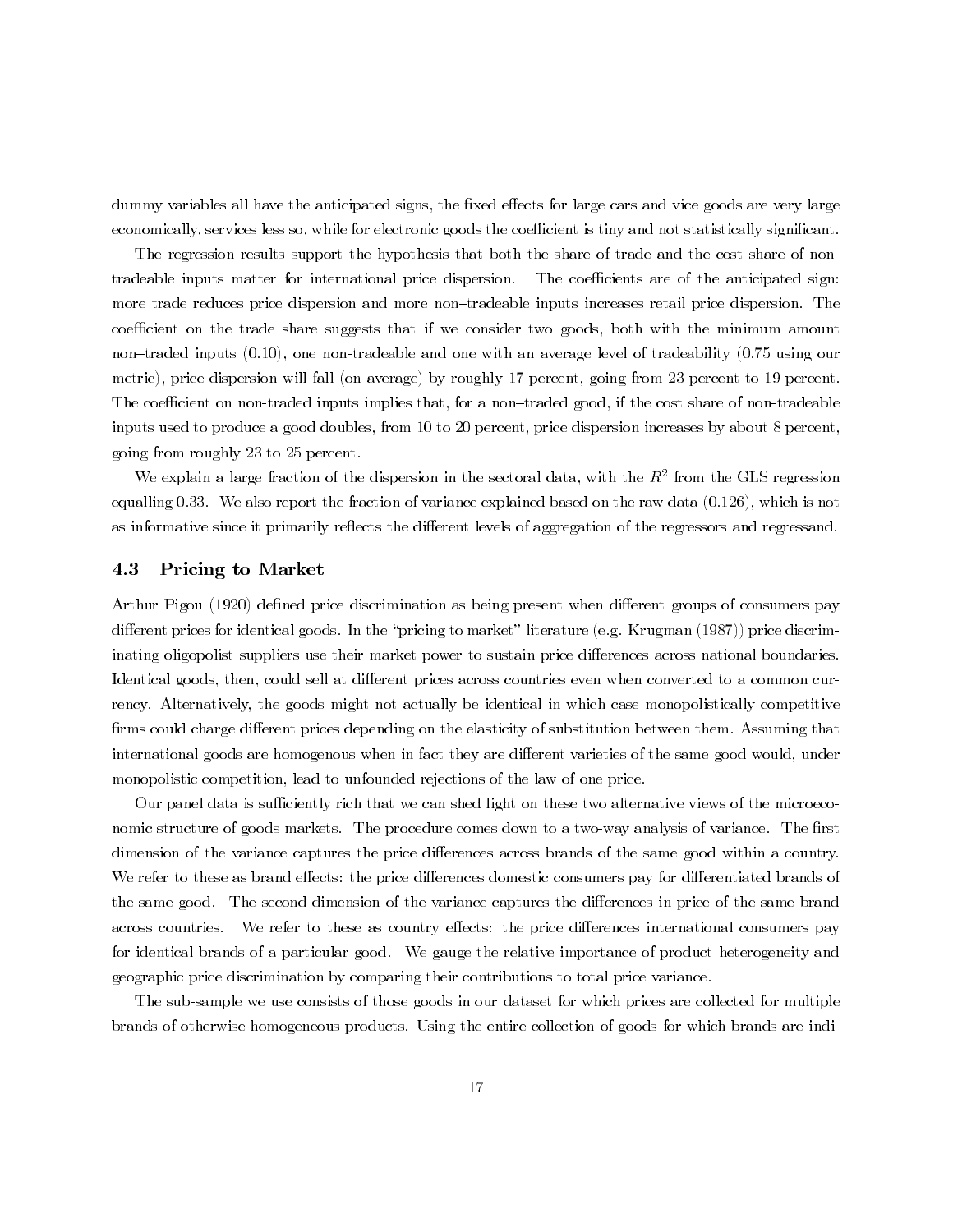cated would allow us to include 950 different brands of goods. Due to the sparseness in available data for some individual brands or entire categories of goods we have adopted the following criteria for selecting data into this part of our analysis.

First, we exclude a good if the price survey contains less than four different brands since this would limit out ability to infer the variance of price across brands for that good. Second, we exclude a brand when price observations are available for less than four countries since including it would limit our ability to infer variance of its price across countries.

Table 7 presents some detail on the goods included in our subsequent analysis. Our selection criteria resulted in a sample of 35 goods and total of 287 brands. The number of brands per good ranges from a high of 28 brands for automobiles with engines between 1,200 cubic centimeters and 1,700 cubic centimeters, to a low of 4 brands for whisky. The average number of brands per good is 8 and the average number of price observations per good is 82.

We convert each national currency price in our sub-sample to a common numeraire and then take the log of these prices to obtain,  $y_{ij}^h = \log(e_j p_{ij}^h)$ , the log price for brand h of good i, in country j. Next we estimate three linear regressions for each good separately. The first regression includes both a brand and country dummy:

$$
y_{ij}^h = \alpha_i + d_j \beta_j + d_h \delta_h + \varepsilon_{ij}^h \tag{10}
$$

where i denotes the good,  $\alpha_i$  is a constant scalar. Defining  $H_i$  as the number of brands of good i,  $y_{ij}^h$  is the  $H_i N \times 1$  vector of log prices,  $d_j$  is an  $H_i N \times N$  matrix of country-specific dummy variables for country j capturing country effects common across brands,  $d_h$  is an  $H_i N \times H_i$  matrix of brand-specific dummy variables capturing effects specific to brand h but common to all countries,  $\beta_j$  and  $\delta_h$  are the respective  $N \times 1$  and  $H_i \times 1$  coefficient vectors for each of the two effects, and  $\varepsilon_{ij}^h$  is the  $H_i N \times 1$  vector of residuals.

In order to enable estimation for each good i, we set  $\beta_2$ , the country-specific parameter for Belgium, and  $\delta_1$ , the parameter for the first brand of each good, equal to zero. Thus we estimate deviations from the first brand of each good in Belgium. The decomposition results were not sensitive to the choice of country.

Next we regress the price observations for each good  $i$  on country-specific dummy variables,

$$
y_{ij}^h = \gamma_i + d_j \theta_j + v_{ij}^h \tag{11}
$$

and then on brand-specific variables,

$$
y_{ij}^h = \mu_i + d_h \phi_h + u_{ij}^h \tag{12}
$$

In the absence of missing observations these last two regressions are unnecessary because the explanatory variables would be orthogonal and estimating the effect of brand and country separately leads to the same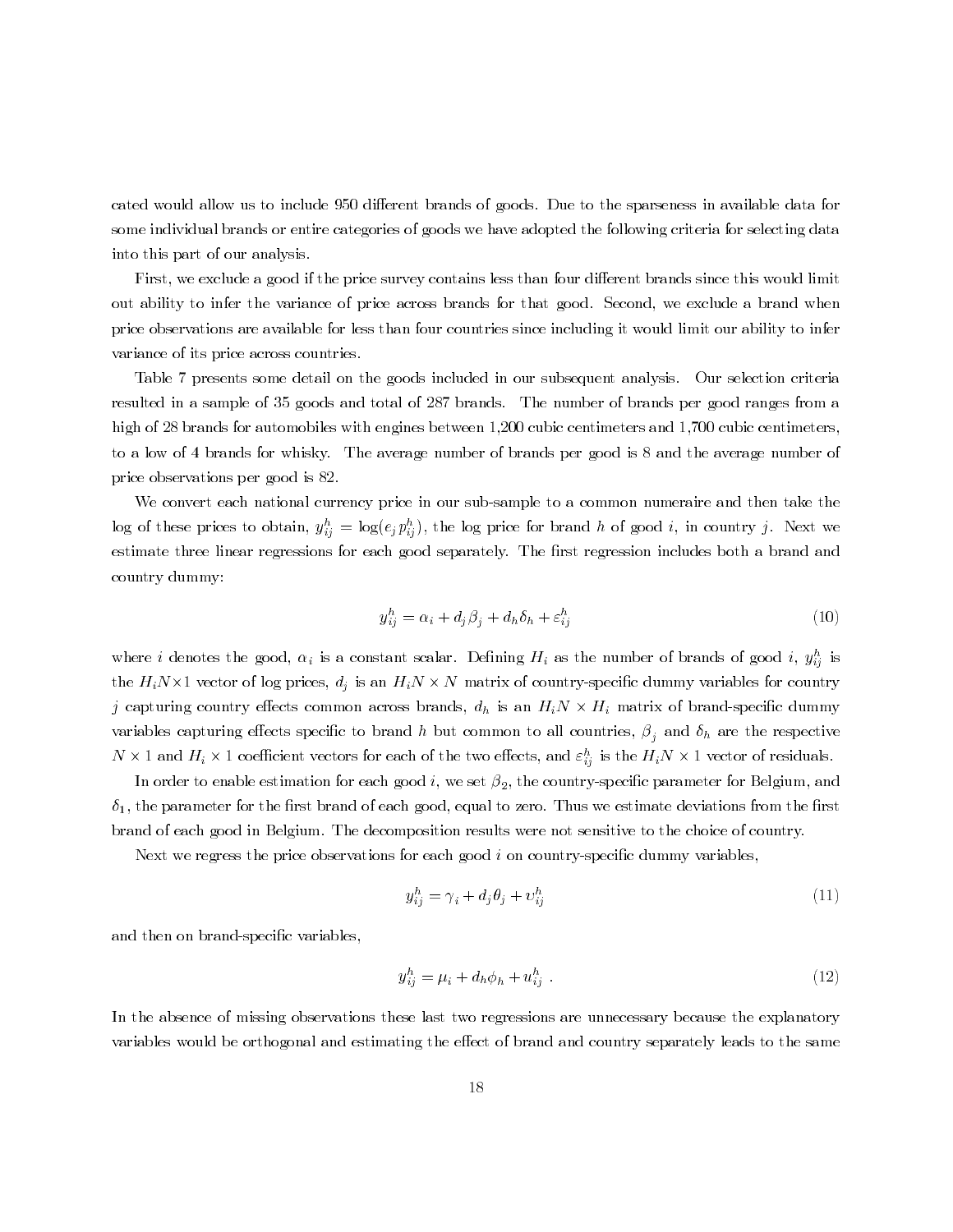answer as estimating them jointly (using equation  $(10)$ ). In this case, the sum of squares explained by the full model is equal to the sum of squares explained by the other two.

We refer to the sum of squares for the regression using country dummy variables as the primary measure of the sum of squares explained by country-specific effects alone, and similarly the sum of squares from the second univariate regression is referred to as the primary measure of the sum of squares explained by brand-specific effects alone. We refer to secondary measures of the sum of squares explained by country or brand-specific effects as the difference between the sum of squares explained by each of the univariate models and that explained by the full model. For example the secondary measure of the sum of squares explained by country-specific effects is obtained as the increment to the explained sum of squares achieved by running the full model with both country-specific and brand-specific dummy variables on the residuals of the model with only brand-specific effects. We report the average of the primary and secondary measures of brand and country effects in the results.

Table 8 reports the total variance of prices across brands and countries for each of the goods separately and the decomposition of the variance into brand effects, country effects, and a residual term. The last column gives a sense of the importance of brand effects versus country effects by recording brand when the proportion of variance explained by brand effects exceeds the proportion of variance explained by country effects by more than the variance left unexplained. The term country records the opposite result while the term ambiguous is left for the remaining cases.

We see that brand and country effects combine to capture a considerable amount of the variation with the fraction left unexplained typically below 10%. In terms of relative importance, the brand effect dominates the country effect in 17 of the 29 cases that are not ambiguous. Taking a simple average of the variance ratios across all goods gives a similar result: brand effects are moderately more important than country effects.

The last row reports the results of pooling all observations into a single panel. We accomplish this by first removing the average price of each good from each brand and then treat all the price observations as if they were *brands* of a single good. We perform the same regressions as before to decompose the variance into brand effects, country effects, and a residual. We find that brand effects explain about 55% of the variance while country effects capture less than 8%.

There are some interesting differences across the individual goods. Goods with particularly strong country effects include whiskey, cigarettes, various services related to automobile maintenance (replacement of tires, brake lining, or clutch linings) and automobiles themselves. In the case of cigarettes, 84% of the price dispersion is accounted for by country effects compared to only 6% for brand effects. The numbers are almost identical for whiskey. Our suspicion is that the large country effects for these commodities reflect differing levels of excise tax on these goods across countries. Similarly automobiles exhibit substantial geographic price dispersion, with about two-thirds of the dispersion accounted for by country effects and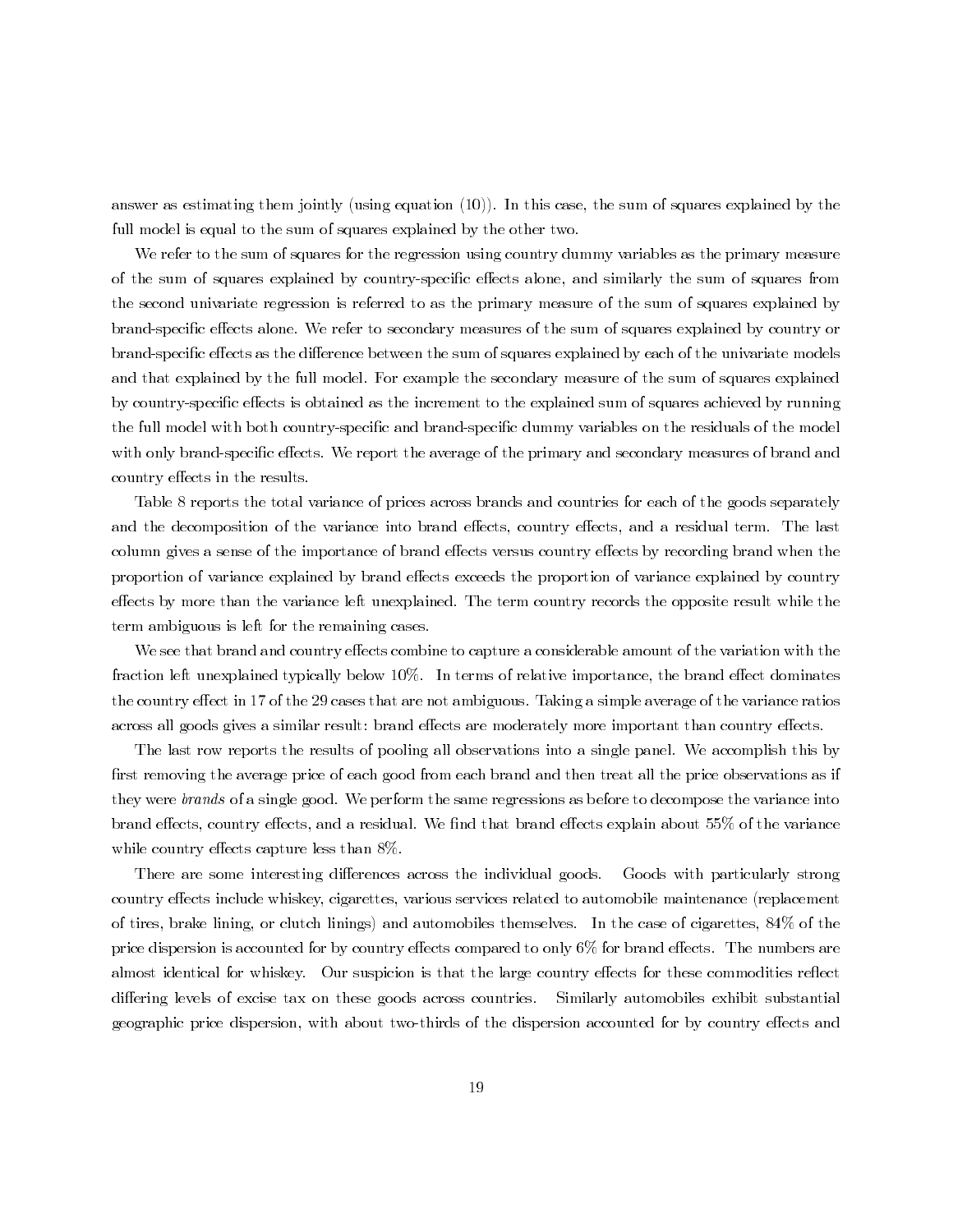one-third accounted for by brand effects. These findings are broadly consistent with work by Knetter that emphasizes the role of market power in accounting for international price dispersion in the automobile industry. Finally, the dispersion in the price of services associated with automotive repair are exactly what one would expect given the hypothesis that non-tradeables (i.e. labor services) will exhibit a relatively large degree of price dispersion. We find that more than 80% of the dispersion in this case is attributable to variation across countries. Most of the remaining goods have as much, or more, dispersion in prices across brands within countries as they do across countries.

Table 9 repeats this exercise using the eight original EC member countries. Recall that these countries are on average more similar in wealth levels and closer geographically than the larger group of countries. As one might expect, the main impact on our results is that the country effects are now less important. In this case 23 of 32 cases that are unambiguous indicate that brand effects are more important. The pooled regression indicates that brand differences explain three-fourths of the relative price variation whereas country effects account for a mere  $3\%$ .

The overall picture emerging from these comparisons is that the ability of manufacturers to price discriminate across national boundaries is comparable to their ability to differentiate their product lines within countries. We find these results surprising in the sense that we would have expected national borders to matter more.

#### $\bf{5}$ The Geography of Price Dispersion

We found, in the previous section, that countries in the geographic periphery of Europe are evidently more subject to price discrimination than countries that are close neighbors. To evaluate the role of economic geography more directly, we follow the empirical trade literature that relates the volume of trade between a pair of countries and the geographic distance that separates them.

To do so, we use the same measure of price dispersion across locations as we did in characterizing the dispersion in Section 3, but now we average across goods to get a sense of the overall differences in prices, labelling the result  $\bar{z}_{kl}$ :

$$
\bar{z}_{kl} = N^{-1} \sum_{i=1}^{N} |z_{ik} - z_{il}|,\tag{13}
$$

where  $k$  and  $l$  are two different cities and  $i$  indexes the good. The value of this sum is zero only when purchasing power holds exactly for every good in the summation. We explore the proposition that price differences depend positively on geographic distance using the following regression specification:

$$
\bar{z}_{kl} = \alpha + \beta_1 d_{kl} + \beta_2 d_{kl}^2 + \nu_{kl},\tag{14}
$$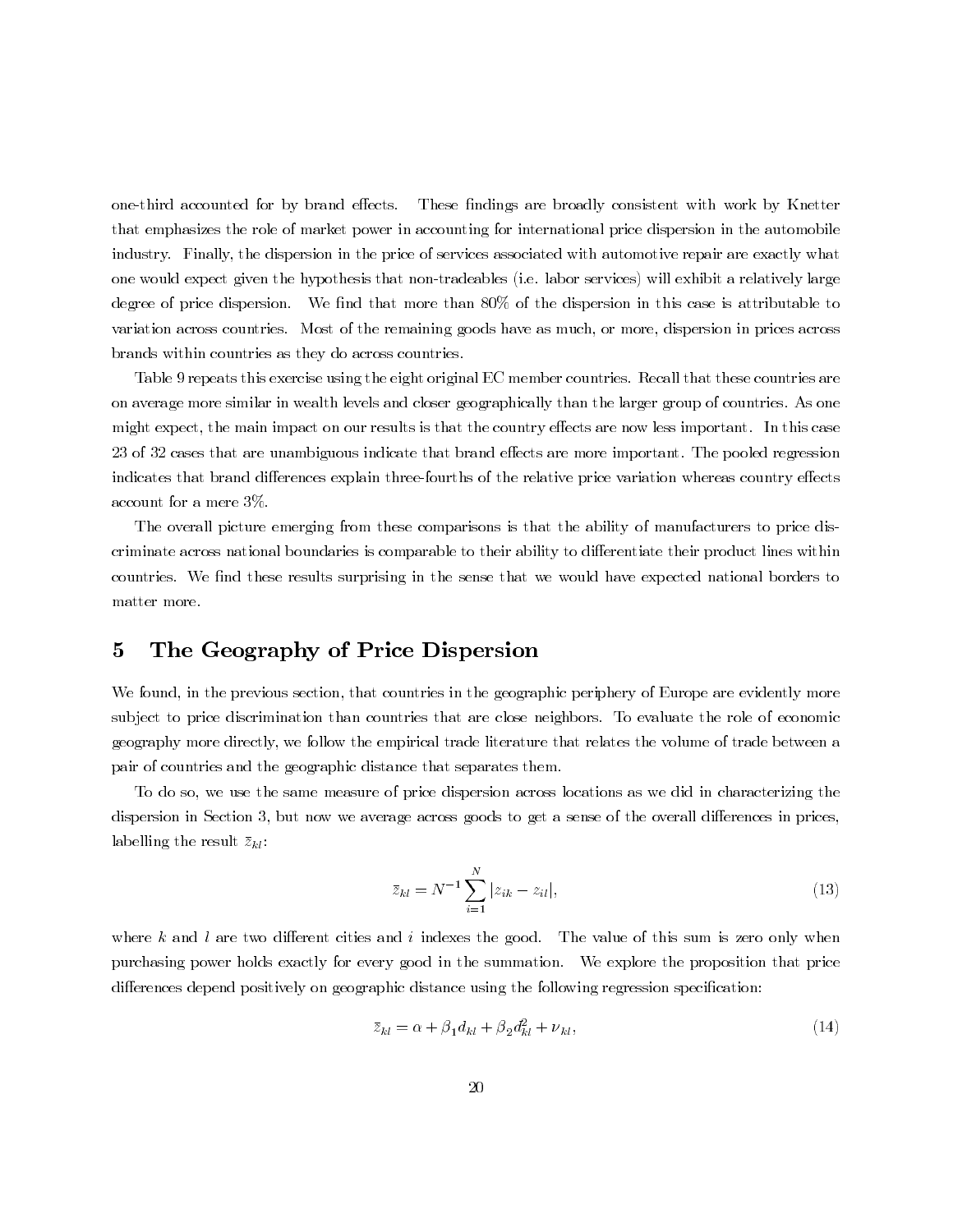where  $d_{kl}$  is the distance between city k and city l.

We measure distance as the number of kilometers (in thousands) between the cities from which the price data are collected.<sup>3</sup> The thirteen European cities range in distance from as little as 146 km (Luxembourg and Dusseldorf) to as much as 2,866 km (Athens and Dublin). The average distance between a particular city and all the others is a measure of remoteness and indicates that the cities in the periphery of our geographic region are: Athens, Lisbon, and Madrid while Brussels and Luxembourg are the most central (though Paris, Dusseldorf, and Amsterdam are close behind).

Table 10 presents the regression results. Beginning with the specification with both a distance and squared-distance term, the constant term of 0.23 implies a mean absolute deviation of prices across location of about 23% when distance is zero. Ignoring the squared distance terms, the coefficient 0.21 on distance means that 1,000 kilometers of distance approximately doubles the dispersion of prices. Thus dispersion is predicted to be considerable even after controlling for distance which is itself quite economically important.<sup>4</sup>

Thinking of the coefficient on distance as a measure of transportation cost would place such costs at the high end of what is found using export and import price data. Typically, shipping costs are on the order of 10% when averaged across traded goods. The much larger cost estimates obtained here suggests that more is needed to explain price dispersion at the retail level which is perhaps not surprising in light of our earlier findings of economically significant roles for trade shares, non-traded inputs, and imperfect competition in accounting for price dispersion.

To place the geographic price dispersion implied by the distance regressions in perspective consider the following simple experiment. Send one member of each household shopping for a common basket of goods and have them purchase each item in the lowest cost location. We view the difference between this minimized expenditure and expenditure when all shopping is constrained to the home country as a comprehensive measure of the costs of arbitrage.

The results of this exercise are startling. When shopping across all 13 countries we fill our consumption basket with 212 commodities. The minimum cost of this basket is 730,267 Belgian Francs which represents a saving of slightly less than 15% for Belgium, Germany and Luxembourg and between 20% and 30% for Austria, France, Italy, the Netherlands, and the United Kingdom. The savings are much larger in the remaining countries. For example, a resident of Athens is predicted to save 75% of expenditure! As the last column of the table indicates, automobiles are again important in the comparisons. Eliminating them from the calculation generally reduces the savings for the poorer countries and increases them for the richer

<sup>&</sup>lt;sup>3</sup>We obtained this data from Steve Mitchell's homepage at Fresno State University: http://www.atinet.org/steve/cs150/. The measure is the greatest circle distance between the airports in the respective cities. The cities are: Amsterdam, Athens, Brussels, Copenhagen, Dublin, Dusseldorf, Lisbon, London, Luxembourg, Madrid, Paris, Rome and Vienna.

 $^4\rm{We}$  also partitioned the data into trade and non-traded goods and very large or very small purchases (in terms of purchase price). The coefficients on distance were similar across cuts at the data but the constant term differed: so the type of good operated like a fixed effect that was not correlated with distance. Non-traded goods were found to have significantly higher price dispersion across locations even after controlling for distance as one might expect.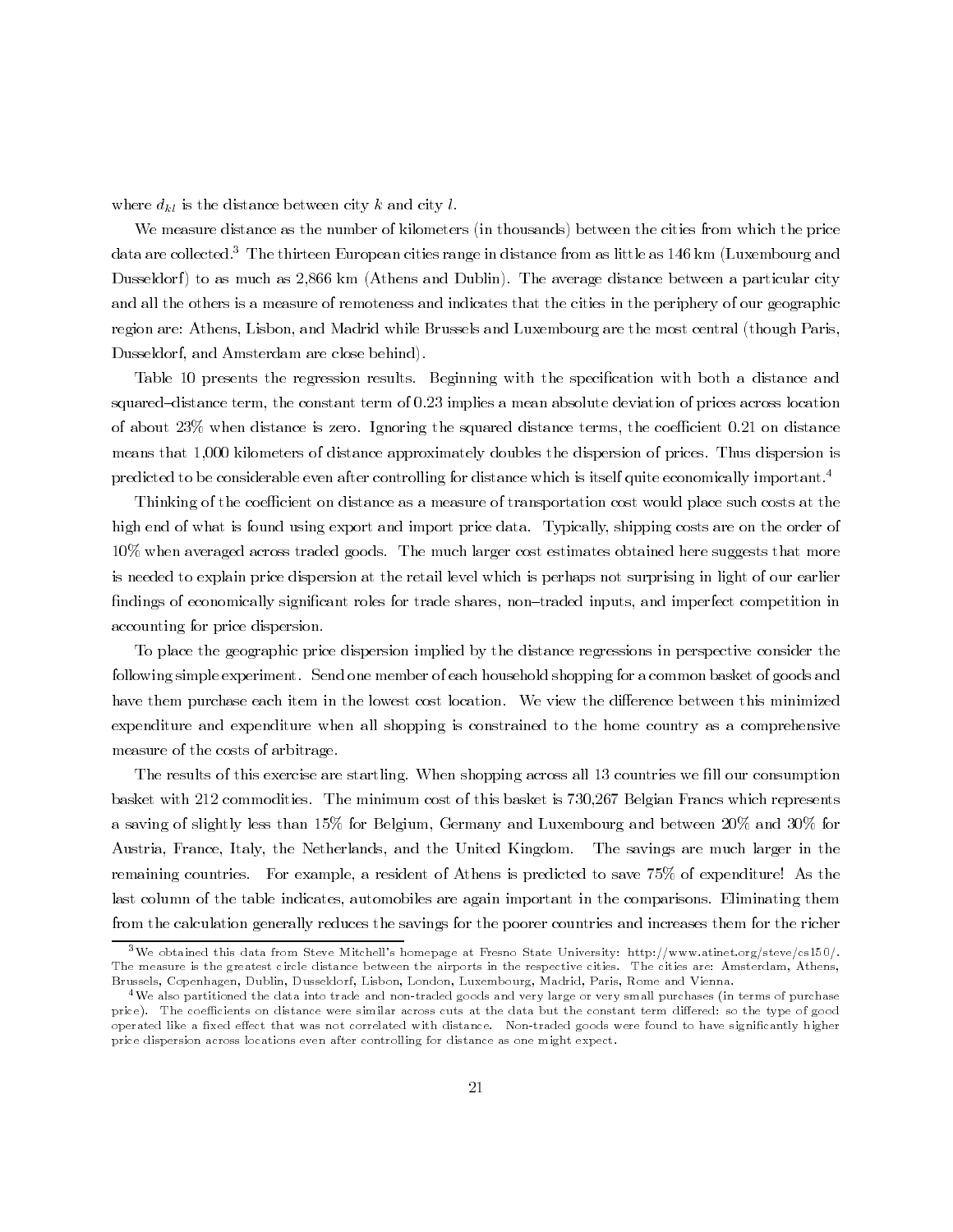ones. Thus savings are much more evenly distributed across countries when the comparison is restricted to exclude automobiles.

Using a smaller subset of countries with more complete price observations yields similar results in terms of percentage of savings on the shopping trip. The difference is that the sample expands to include many more items since more price observations are available for the richer countries. The minimum expenditure is now 3,037,917 Belgian Francs. The fact that the percentage savings does not change much with such a dramatic shift in the sample suggests that sample selection is not an important source of bias in the comparison of savings across rich and poor countries in the upper panel of the table.

We view these measures as merely illustrative of the potential expenditure savings since they fail to take into account the substitution individuals make when faced with different prices. Details aside, however, the point is that the mean real exchange rate is not very informative about deviations from the law of one price at the level of individual goods. Comparing France and Belgian, the average real exchange rate is almost identically one (see Table 2) yet the expenditure saving is about  $14\%$  in Belgium compared to 30% in France. To say that these two markets are integrated based on the mean real exchange rate is absurd without supporting evidence that explains the deviations from the law of one price existing at the micro-level.

#### 6 Conclusion

This paper is the first to study the patterns of real exchange rates across European Community countries at the level of individual goods. The richness of our cross-sectional data allows us to venture where studies based on more aggregative data have not: a characterization of what determines the good-by-good dispersion in absolute deviations from the law of one price. We find that EC currencies had comparable purchasing power in the mid-1980's, at least when we restrict the comparison to countries with comparable wealth levels. This is to say, average real exchange rates are surprisingly close to unity. In contrast, dispersion around these averages is large, implying, for example, that someone living in Germany faces a distinctly different set of relative prices vis-a-vis someone living in France. The bulk of our paper is dedicated to characterizing this dispersion in terms of factors emphasized by economic theory: tradeability, non-traded inputs into production, product heterogeneity, and the distance between the markets. Taken as a whole, our evidence suggests that a substantial fraction of what determines dispersion in real exchange rates is attributable to these types of factors. In a nutshell, while there is certainly some degree of location specificity to what defines 'a good,' there is also an important degree of good specificity which links prices across national markets in a manner which is consistent with basic microeconomic principles.

Our findings have a number of implications for theoretical work in international economics and finance. They suggest, for instance, that the voluminous literature on exchange rate determination and the time series behavior of real exchange rates may be sensitive to both the weighting scheme used to construct a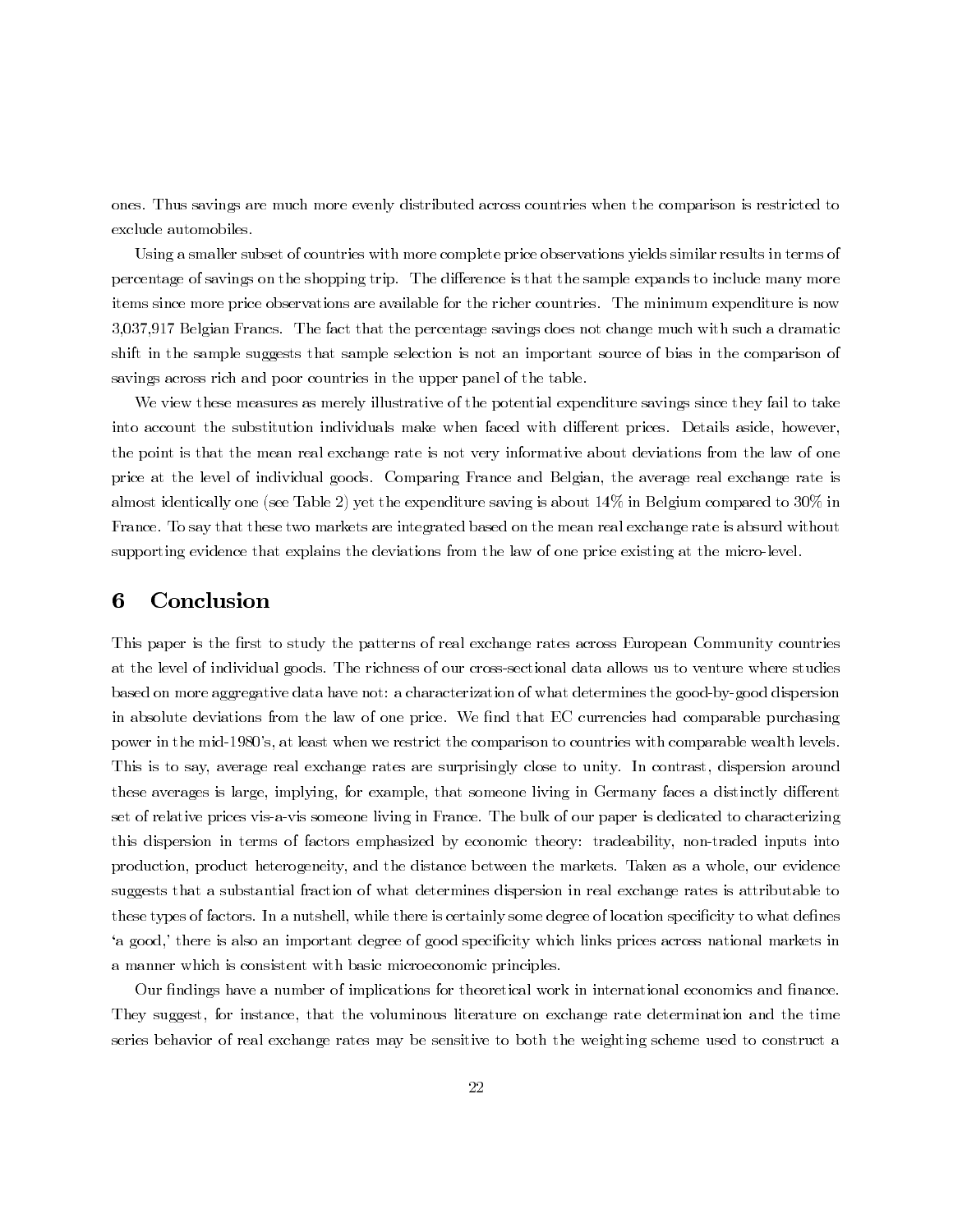price index and the breadth of the basket of goods underlying the index. Our findings also suggest that the notion that all prices are equally sticky when denominated in units of domestic currency is implausible. A model of real exchange rates more in line with the patterns of dispersion we find is likely to involve a hybrid which incorporates both imperfect competition and other sources of goods market segmentation. The relative importance of nominal and real sources of segmentation remains an open question.

Recent contributions that incorporate some of these elements are found in Betts and Devereux (2000) and Betts and Kehoe (1999). These models like many others in the literature seem to do reasonably well at mimicking the time series properties of aggregate real exchange rates (e.g. persistence and volatility). The type of evidence we present provides a more powerful test of the various microfoundations upon which models of this class are based.

Beyond this, however, our single cross section leaves us unable to be more definitive, something we defer to future work in which we plan to augment our cross section with data from 1975, 1980, and 1990. Aside from interest in the implications of our data for theoretical work on real exchange rates, we will be very interested in what such data show us regarding the various stages of European unification.

## Appendix A: Data Sources and Constructs

*National retail price data.* The retail price data are found in: "Price Structure of the Community" Countries in 1985," compiled and published by Eurostat, Brussels, Luxembourg, 1988. The surveys were carried out by Eurostat between the end of 1984 and the beginning of 1986 as follows: Autumn 1984, clothing, footware, household textiles; Spring 1985, durable household goods; Summer 1985, services; Autumn 1985, glassware, other household articles; Spring 1986, food, beverages, tobacco; and Summer 1986, health services. All prices refer to cash prices paid by final consumers, including taxes, both VAT and any others paid by the purchaser. Sales points are selected is such a way that the sample selected is representative of the distribution in the capital city. Few prices vary by less the  $+/-15\%$  within cities and there is commonly a spread of  $+/- 50\%$ , even for very precisely defined articles, in some cases with make and model. Prices are collected at different locations so that the average price is representative of the distribution within the city. The original project involved a sample of nearly 2,800 prices but only 1,805 are in the printed source.

The panel data were not available electronically so we had a private firm key-punch the data and commodity descriptions into a spreadsheet. There are 1,805 individual retail prices for the twelve European Community price plus Austria. Entries involve a Eurostat code, a detailed description of the commodity (e.g. long grained rice), the units purchased (in cartons of 500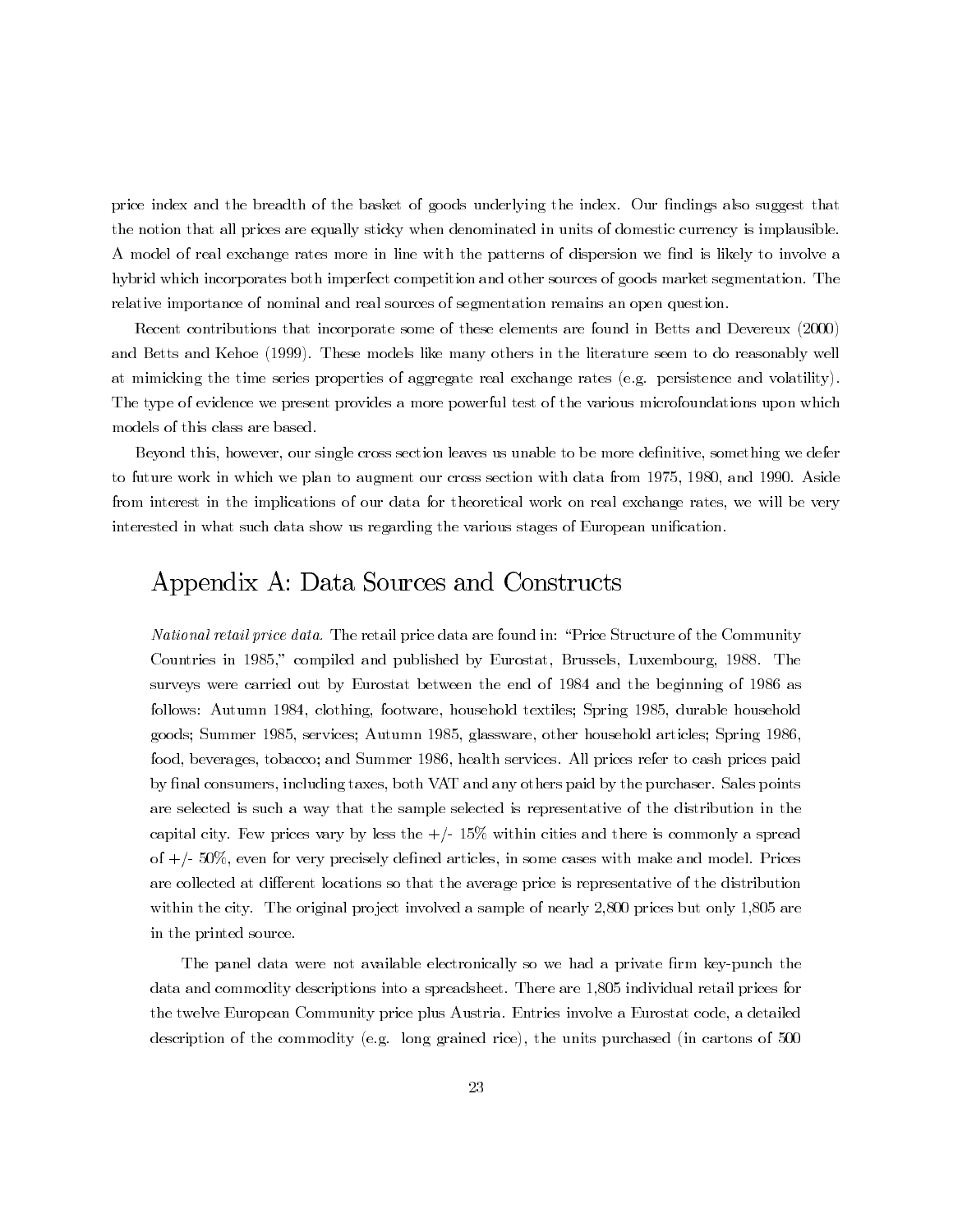grams) and the local currency prices of each country. Missing observations are indicated with a  $-1.$ 

Data Reconciliation. In order to explain the price dispersion across countries that exists in our detailed dataset of 1,805 commodity prices in thirteen European countries as of 1985, we constructed variables that measure tradeability, and measures of costs of non-traded inputs into To accomplish this we assigned each one of the 1,805 commodities to a unique production. International Standard Industrial Classification (ISIC) Revision 2 sector. In order to reconcile the data as accurately as possible, we used the ISIC codes and descriptions available in the User Guide of the OECD International Sectoral Database.

The constructed variables for tradeability, and non-traded inputs from input-output tables are available at different levels of detail. For this reason, and in order to make the most of the information available for each of these factors, we matched the commodity price data with each of the variables using two-digit, three-digit, and four-digit classifications depending on the level of detail available for each of the variables rather than attempting to match all variables using the same level of detail. The input-output data are also available at a three-digit level of detail that extends to four-digits for some industry groups.

We obtained data on imports, exports, gross output, and exchange rates for the Tradeability. period 1980 to 1987 from the OECD STAN Database 1994. This contains data on forty-nine overlapping subdivisions of manufacturing (sector 3) mostly at a three-digit level of detail that extends to four-digits for some industry groups. We use thirty-two non-overlapping subdivisions of manufacturing for which sufficient data are available and to the extent that they are relevant to the commodities in our price dataset. We also construct additional tradeability indices for Agriculture (sector 1) and Electricity, Gas, and Water (sector 4) using the OECD Sectoral Database of 1994 which provides value-added instead of gross output data but we have this data only for six countries: Germany, France, Italy, Belgium, the UK, and Denmark.

The sector Electricity, Gas, and Water requires special attention. Using value-added data from the OECD Sectoral Database, the 1985 value of the tradeability index is 0.97 and the average for the period 1980 to 1987 is 1.03. The average for 1970 to 1990 equals 0.72 and reflects more accurately the tradeability of this sector's product since looking at the tradeability series for the period 1970 to 1990 it is evident that the values for the period 1980 to 1985 are outliers.

We do not need information on Mining (sector 2), and Construction (sector 5) since there are no commodities from these sectors in our price data. For Services (sectors  $6, 7, 8,$  and  $9$ )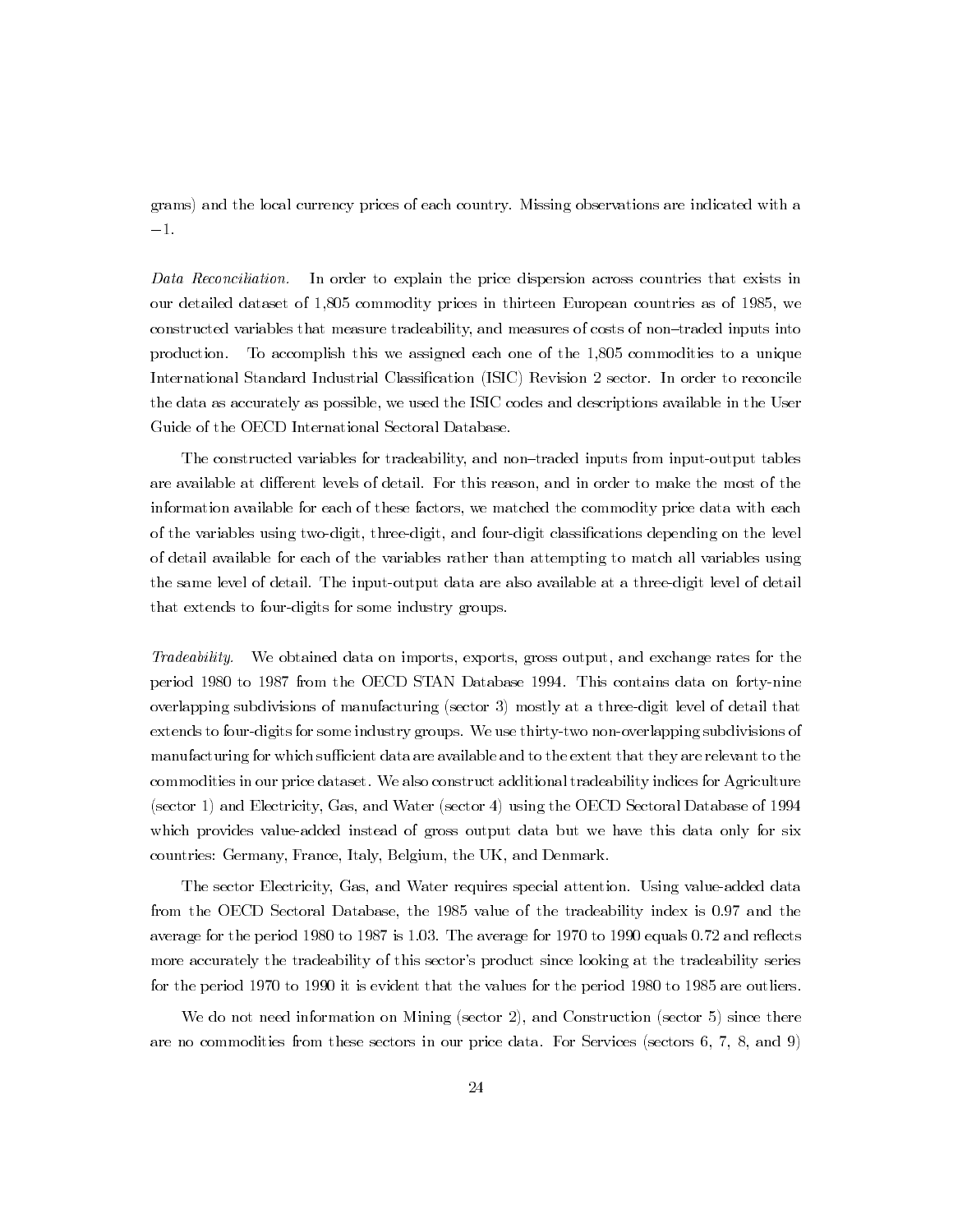there are no exports and imports data to the best of our knowledge. We assume that commodity services provided by these sectors are not traded and set the tradeability indices equal to zero.

In order to obtain tradeability indices for as many industries as possible we limit the time period to 1980-1987. For 24 of the 32 manufacturing sectors, the number of countries we aggregate over is  $m_i = 8$  (the countries are: Austria, Belgium, Denmark, France, Germany, Italy, Spain and the United Kingdom); for 5 sectors the number of countries is 7 and for the remaining 3 manufacturing sectors the number of countries is  $6<sup>5</sup>$  For agriculture, and electricity, gas, and water we aggregate over 6 countries as data are missing for Spain and Austria.

We construct a variable that captures the degree of tradeability for each industry's commodity as follows:

$$
\theta_k = \frac{\sum_{j=1}^{m_k} (X_{kj} + M_{kj})}{\sum_{j=1}^{m_k} Y_{kj}}
$$
(15)

where for each sector k we sum over all countries j which have data for that sector.  $X_{kj}$   $(M_{kj})$ stands for exports (imports) of sector  $k$  from country  $j$  and  $Y_{kj}$  stands for the gross output of sector  $k$  by country  $i$ .

*Input-Ouput Data.* We use the input-output matrix for the United States in 1987. Non-traded inputs are assumed to include: utilities, construction, distribution, hotels, catering, railways, road transport, sea transport, air transport, transport services, telecommunications, banking, finance, insurance, business services, education, health and other services. We thank Tom Prusa for pointing us to this data which is available at the National Bureau of Economic Research home page.

# Appendix B: Statistical Appendix

We think of the overall commodity space as consisting of  $G$  distinct groups of goods, elements of each group having some economically meaningful attributes in common. Our categorization based on ISIC codes, for instance, contains groups such as textiles, automobiles, personal services, and so on. We denote  $y_{i_q}$  as the measure of price dispersion (defined in the text) for some good, i, in group  $g \in \{1, 2, ..., G\}$ . Similarly, we denote  $x_{ig}$  and  $w_{ig}$  as vectors of attributes associated with the ith good of group  $g$ . The distinction between  $x$  and  $w$  will involve aggregation within a group,  $g$ , for the former.

 ${}^{5}$ For industry 3540 we are missing France, for industries 3832, 3839, and 3842 Belgium, and for 3900 Austria. Moreover, for industries 3825, and 3844 we are missing both Belgium and Austria, and for 3843 both Belgium and Denmark.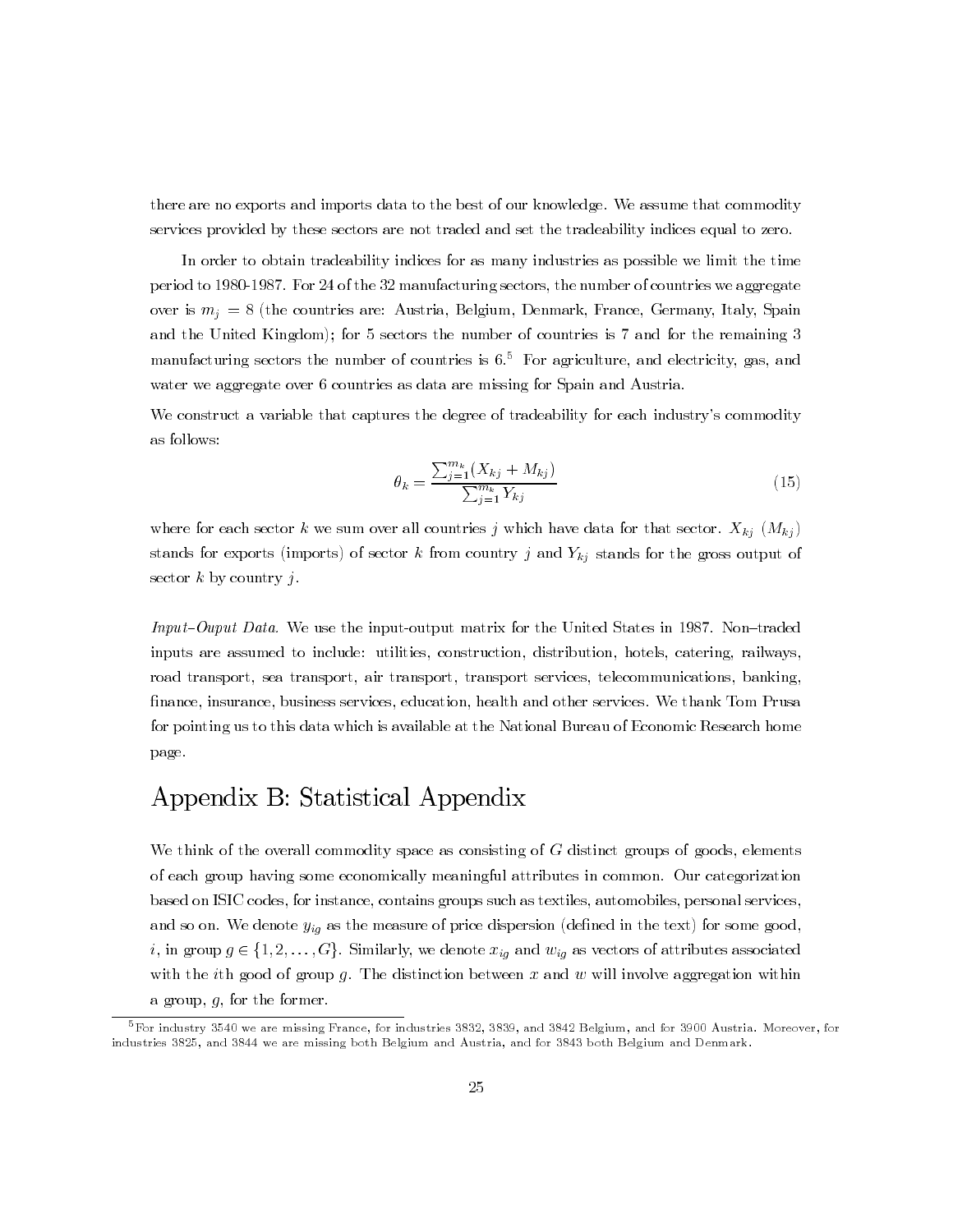We assume that the joint distribution of y, x and w is such that the regression of y onto x and  $w$  is linear, so that we can write,

$$
y_{iq} = \alpha + x_{iq} \cdot \beta + w_{iq} \cdot \gamma + u_{iq} \tag{16}
$$

where  $u_{ig}$  is *i.i.d.* with mean zero and variance  $\sigma^2$ , for all *i* and *g*. What distinguishes groups of goods is the conditional distribution. For  $x$  and  $w$  we assume variation across groups in the conditional mean but not the conditional variance. Denoting the conditional means,  $\mu_q =$  $E(x_{ig} | g)$  and  $\delta_g = E(w_{ig} | g)$ , we assume that,

$$
x_{ig} \sim F(\mu_q, \Sigma) , w_{ig} \sim F(\delta_g, \Gamma)
$$

for some distribution function,  $F$ .

Turning to the basic issue  $-x$  being aggregated  $-$  suppose that every element of x were only observable up to the within-group mean. Further, suppose that this is not the case for w, where we do observe individual observations. Should we average both y and w in order to estimate  $\beta$  and  $\gamma$  and, just as importantly, their standard errors? If the answer is yes, this might be problematic, depending on the specifics of what w is. For example, suppose that  $w_{ig}$  is the cost of the *i*, gth good and that the costs uniformly distributed throughout each group, g. Then, by averaging within a group, we lose information on how within-group costs are related to price dispersion (another way to say this is that  $\gamma$  won't be identified under these conditions). We now turn to a discussion of the merits of each approach. We first discuss the merits of using the data we have, as-is, and then go on to discuss the advantages of averaging away the intra-group variation in both  $y$  and  $w$ .

### Estimation Based on Raw Data

When intra-group variation in x is averaged away — a data restriction, not a choice — but the intra-group variation in  $y$  and  $w$  remains, the variation ends up in the error term. To see this, note that the population regression  $(16)$  can be written as,

$$
y_{ig} = \alpha + \mu_g \cdot \beta + w_{ig} \cdot \gamma + (x_{ig} - \mu_g) \cdot \beta + u_{ig} \tag{17}
$$

The (population) error term from the regression of y onto  $\mu_q$  and w is therefore  $(x_{ig} - \mu_q) \cdot \beta + u_{ig}$ . This object is cross-sectionally uncorrelated (*i.e.*,  $cov(x_{ig} - \mu_g, x_{jg} - \mu_g) = 0$  for all *i* and *g*) and, so long as x and w are orthogonal, is uncorrelated with the regression function,  $\alpha + \mu_g \cdot \beta + w_{ig} \cdot \gamma$ .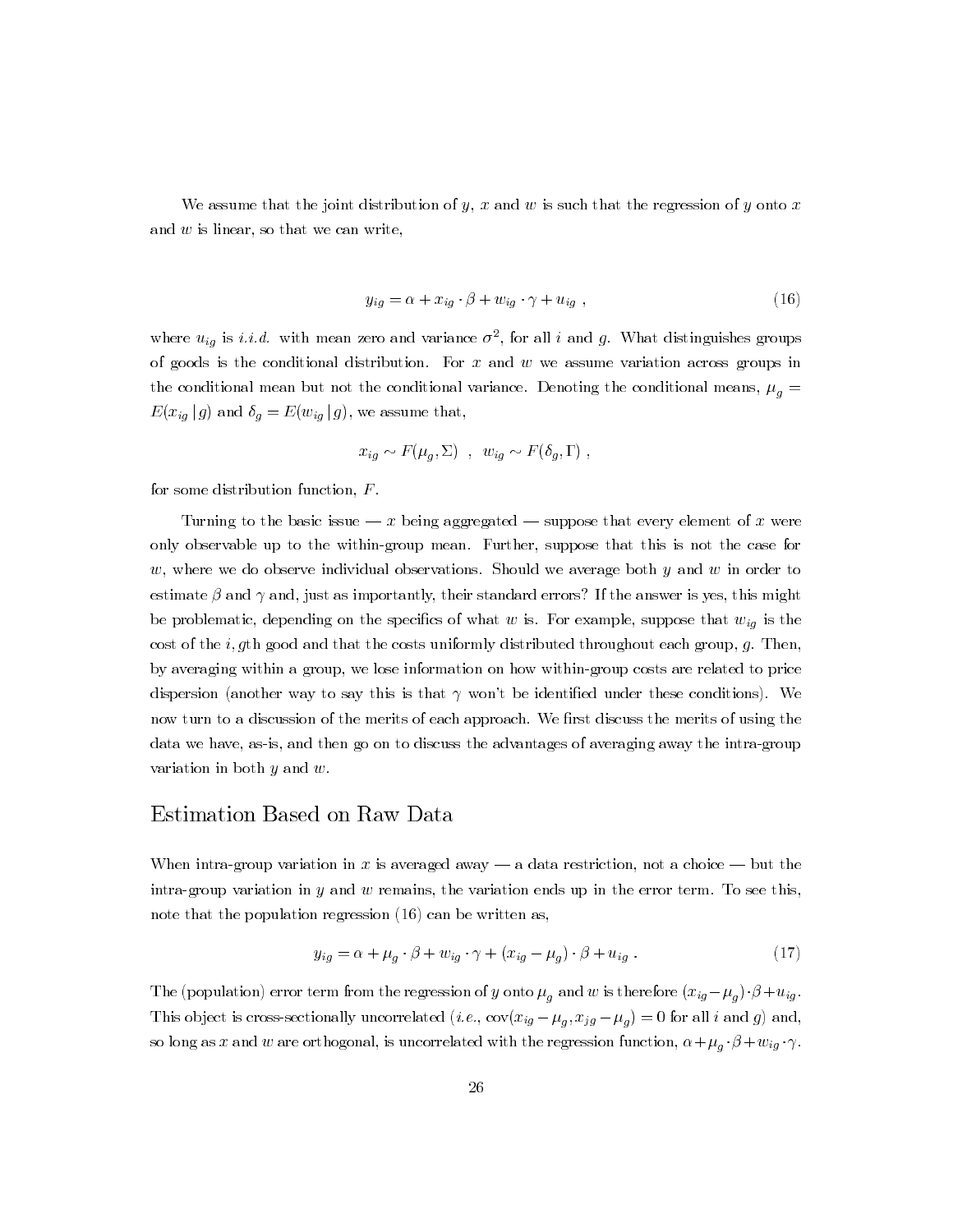Given that this is the case — the distributional assumptions above imply it — we can write the following variance decomposition:

$$
var(y_{ig}) = var(\mu_g \cdot \beta + w_{ig} \cdot \gamma) + var((x_{ig} - \mu_g) \cdot \beta + u_{ig})
$$

The error term is homoskedastic as long as the conditional covariance matrix does not depend on  $q$ . That is,

$$
var((x_{ig} - \mu_g) \cdot \beta + u_{ig}) = \beta^{\perp} \Sigma \beta + \sigma^2.
$$

Estimates of  $\beta$  and  $\gamma$  based on (17) will therefore be consistent and efficient, conditional on the restriction that we lack observations on  $x_{ig}$ . The fit of the regression, on the other hand, will understate the fit of the unrestricted regression, equation (16), and must be interpreted accordingly.

Finite sample considerations change matters in an important way. Suppose that we have  $N_q$ observations on y, x, and w, from each group g. The sample analog of equation (16) is,

$$
y_{ig} = \alpha + \bar{x}_g \cdot \beta + w_{ig} \cdot \gamma + (x_{ig} - \bar{x}_g) \cdot \beta + u_{ig} \,,\tag{18}
$$

where,

$$
\bar{x}_g = \frac{1}{N_g} \sum_{i=1}^{N_g} x_{ig} .
$$

Equation (18) is still a regression (*i.e.*,  $\text{cov}(\bar{x}_g, x_{ig} - \bar{x}_g) = 0$  for all *i* and *g*), but, because of the sampling variance in  $\bar{x}_g$ , the covariance matrix of the residuals will have a particular, heteroskedastic structure. Given  $N = \sum_{g=1}^{G} N_g$  total observations, the covariance matrix is block-diagonal, with each block defined in terms of observations from a given group,  $g$ . Each block has off-diagonal terms equal to,

$$
cov((x_{ig}-\bar{x}_g)\cdot \beta + u_{ig}, (x_{j\,g}-\bar{x}_g)\cdot \beta + u_{j\,g}) = -\frac{1}{N_g}\beta^{\top}\Sigma\beta^{\top},
$$

for a given g and  $i \neq j$ , and diagonal terms equal to

$$
var((x_{ig} - \bar{x}_g) \cdot \beta + u_{ig}) = \frac{N_g - 1}{N_g} \beta^\top \Sigma \beta + \sigma^2.
$$

What's likely to be most important, therefore, are the off-diagonal terms in each block, where variation in  $N_g$  will have a much larger effect.

Finally, should we choose to correct the regression based on equation (18) for heteroskedasticity, we need estimates of  $\Sigma$  and  $\sigma$ . The latter can be obtained via the GLS regressions outlined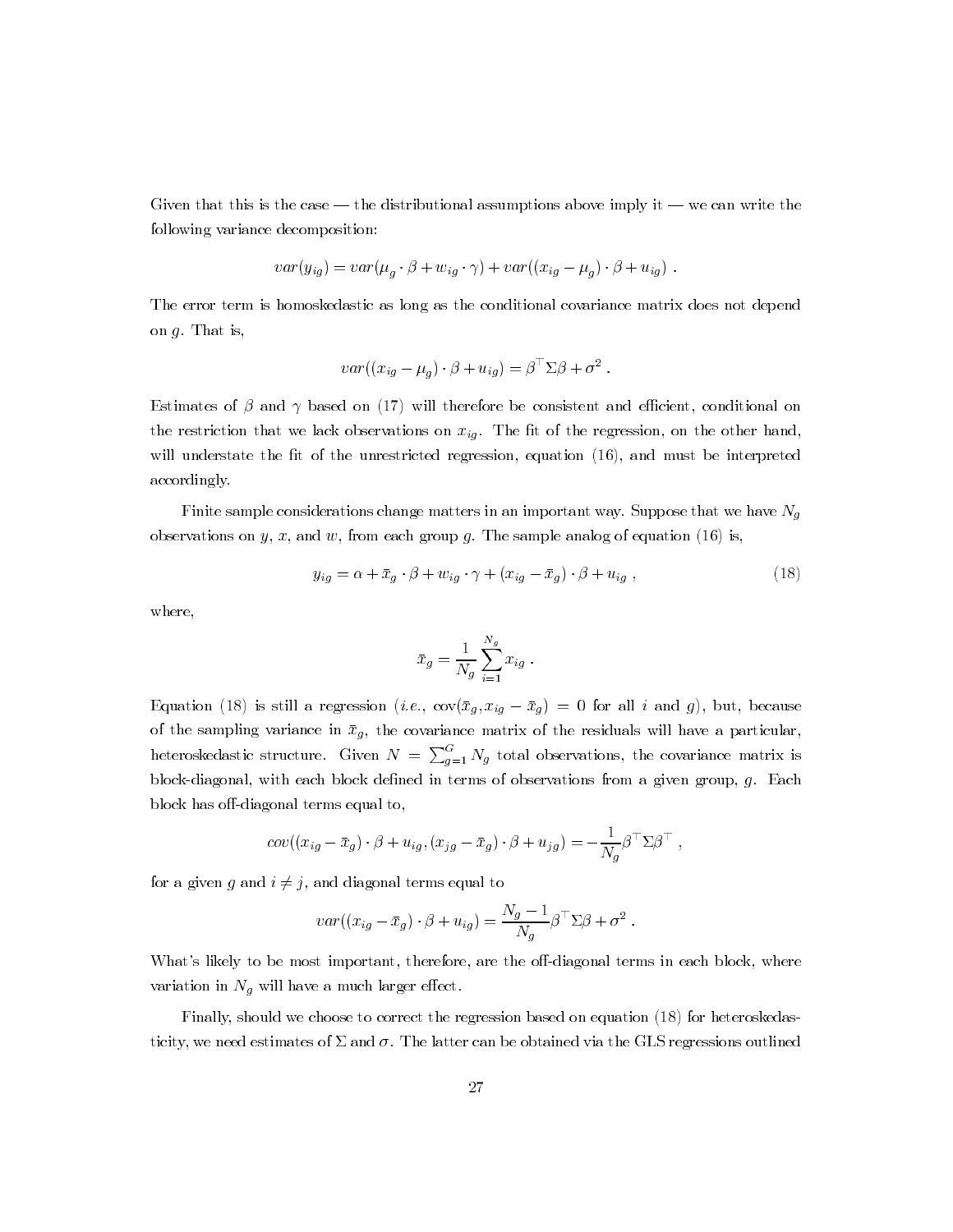below. The former is more problematic. In general, we cannot estimate  $\Sigma$  without observing individual observations of  $x_{ig}$ . That is, since,

$$
var(x) = E[var(x | g)] + var(E[x | g])
$$

$$
= \Sigma + var(\mu_g) ,
$$

we can estimate var $(\mu_g)$  but we cannot estimate  $\Sigma$  without some information on x itself. So, efficient estimation based on equation  $(18)$ , in which we do not average away any variation in either  $x$  or  $w$ , is not possible without further assumptions regarding the conditional covariance matrix,  $\Sigma$ . In what follows we experiment with a number of arbitrary, but sensible, values for  $\Sigma$ and examine the implications.

### Estimation Based on Averaged Data

We now consider the merits of estimating  $\beta$  and  $\gamma$  by averaging away the within-group variation in both y and w. In this case, the distinction between x and w is not relevant so, for notational simplicity, we subsume  $w$  into  $x$ . Averaging equation (16) within groups, we have

$$
\frac{1}{N_g} \sum_{i=1}^{N_g} y_{ig} = \alpha + \frac{1}{N_g} \sum_{i=1}^{N_g} x_{ig} \cdot \beta + \frac{1}{N_g} \sum_{i=1}^{N_g} u_{ig}
$$
\n
$$
\Rightarrow \bar{x}_g = \alpha + \bar{x}_g \cdot \beta + \bar{u}_g , \qquad (19)
$$

where the sample averages,  $\bar{y}_g$ ,  $\bar{x}_g$  and  $\bar{u}_g$  are defined in the obvious way and are understood to depend explicitly on the values  $N_g$ .

Residuals based on equation (19) will also be heteroskedastic, but in a simpler way than those based on equation  $(18)$ . The covariance matrix is diagonal with the gth diagonal element equal to  $\sigma^2/N_q$ . A consistent, efficient estimator of  $\beta$  is therefore the GLS estimator  $\tilde{\beta} = (X^{\top} \Omega^{-1} X)^{-1} X^{\top} \Omega^{-1} Y$ , where Y and X denote observations on  $\bar{y}_g$  and  $\bar{x}_g$ , respectively, and  $\Omega$  is the covariance matrix of the (averaged) error terms. Note that, as is straightforward to show, if we omit w from equations  $(18)$  and  $(19)$ , OLS estimates based on equation  $(18)$  are numerically identical to the GLS estimates,  $\tilde{\beta}$ . What turns out to differ in an important way are the standard errors and the measures of fit of the respective regressions.

The main advantage to estimation based on (19) is that we don't need an estimate of  $\Sigma$ , the conditional variance of the averaged regressors, in order to obtain efficient estimates. Goodness of fit measures based on  $(19)$  are also easier to interpret, since we are not trying to explain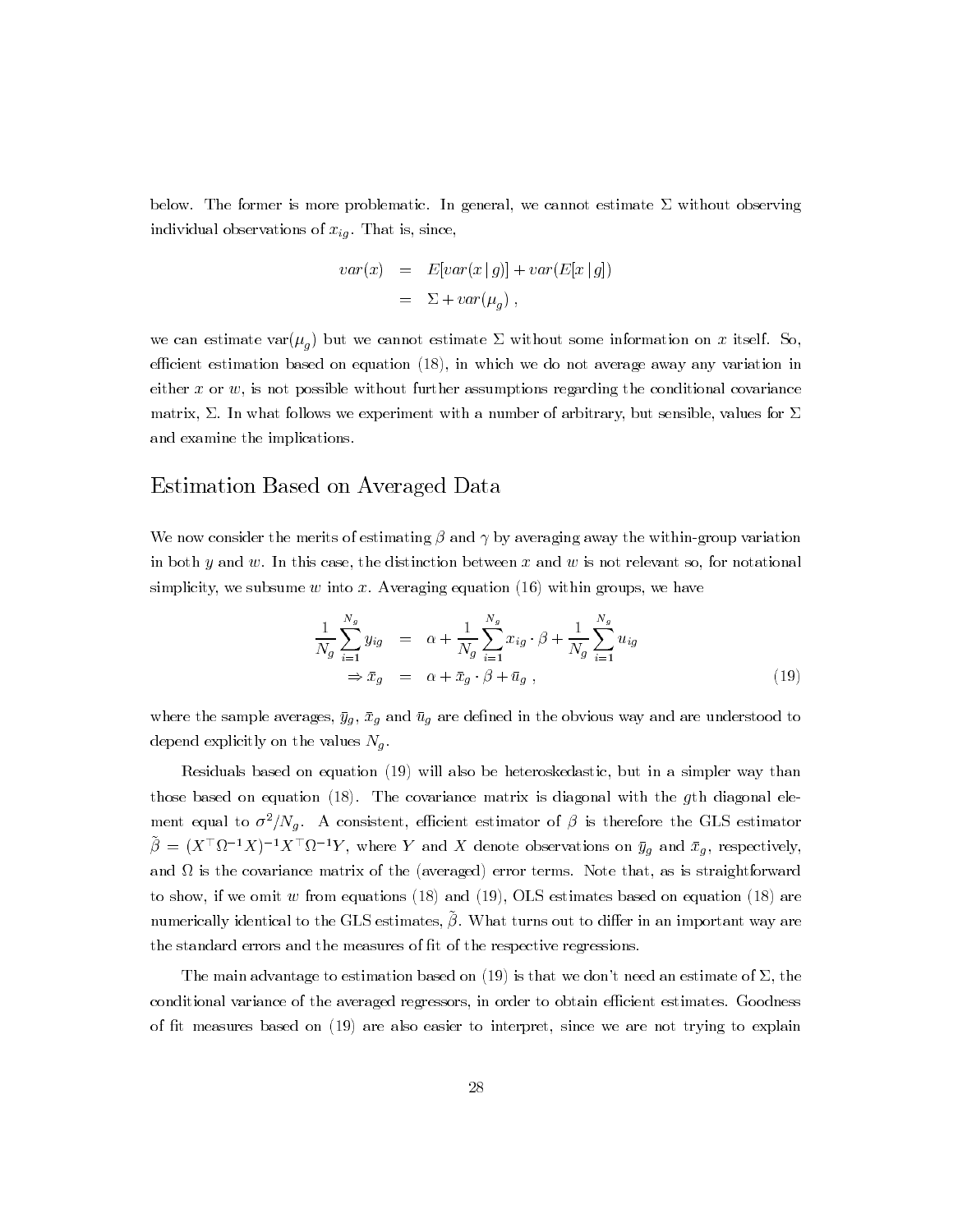unaveraged variation in  $x$  using averaged variation in  $y$ . The disadvantages are mainly related to averaging things we do not have to, in particular the variables in  $w$ .

Finally, there are a number of well known issues associated with computing goodness-of-fit measures based on a regression where estimates are obtained by GLS. The basic issue is whether one uses residuals based on (19) or residuals based on the standard 'transformed' GLS sample regression,

$$
R\bar{y} = R(\alpha t + \bar{x}\beta) + R\bar{u} ,
$$

where  $R^{\top}R = \Omega^{-1}$ ,  $\bar{y}$  and  $\bar{x}$  are vectors of sample observations (where, again, w is subsumed into x), and  $\iota$  is a vector of ones.

Our approach is simple. The quantity we are ultimately interested in is,

$$
\frac{var(x_{ig} \cdot \beta)}{var(y_{ig})}.
$$

A consistent estimator is of this is,

$$
R^2 = \frac{\beta' v \hat{a} r(\bar{x}_g \sqrt{N}_g) \beta}{v \hat{a} r(\bar{y}_g \sqrt{N}_g)}
$$

where  $v \hat{ar}(\cdot)$  denotes sample variance. While this quantity is not guaranteed to lie between zero and unity, our experience is that it gives sensible answers which incorporate the large amount of variation in  $N_g$  exhibited by our dataset.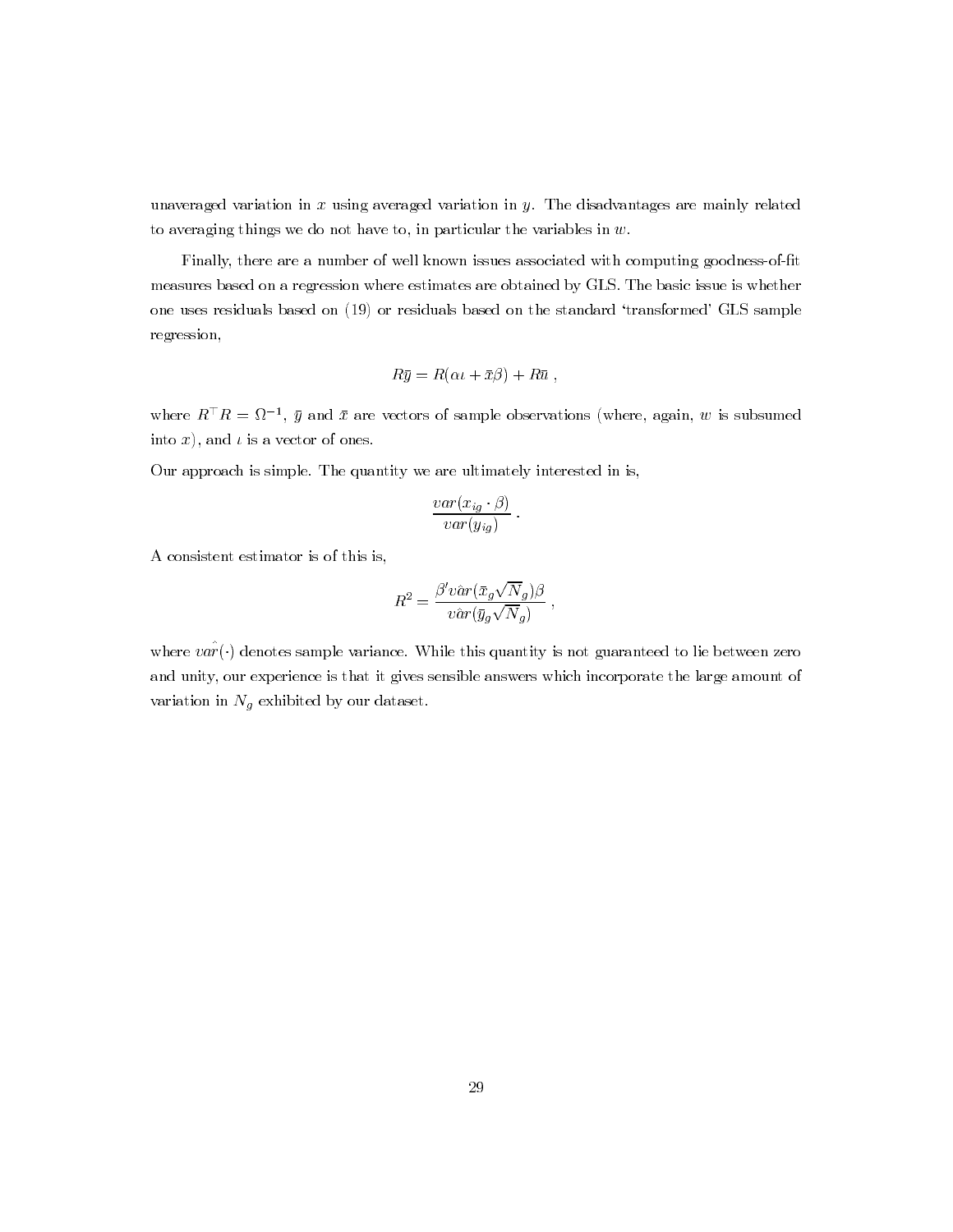| Table A-1. Trade Shares by ISIC Category |  |  |  |
|------------------------------------------|--|--|--|
|                                          |  |  |  |

|                                                                  | <b>ISIC</b> | Input | Trade |
|------------------------------------------------------------------|-------------|-------|-------|
| Description                                                      | Code        | Share | Share |
| Agriculture, hunting, forestry and fishing                       | 1000        | 0.17  | 0.40  |
| Food $(3110+3120)$                                               | 3115        | 0.16  | 0.28  |
| Beverage industries                                              | 3130        | 0.17  | 0.27  |
| Tobacco manufactures                                             | 3140        | 0.15  | 0.20  |
| Manufacture of textiles                                          | 3210        | 0.14  | 0.60  |
| Manufacture of wearing apparel except footwear                   | 3220        | 0.12  | 0.54  |
| Manufacture products except footwear and apparel                 | 3230        | 0.17  | 0.70  |
| Manufacture of footwear except rubber or plastic                 | 3240        | 0.12  | 0.68  |
| Manufacture of furniture and fixtures except primarily metal     | 3320        | 0.21  | 0.27  |
| Manufacture of paper and paper products                          | 3410        | 0.15  | 0.51  |
| Printing, publishing and allied industries                       | 3420        | 0.24  | 0.15  |
| Manufacture of industrial chemicals (3511-3513)                  | 3510        | 0.22  | 0.85  |
| Manufacture of other chemical products                           | 3520        | 0.30  | 0.51  |
| Drugs and medicines                                              | 3522        | 0.30  | 0.44  |
| Chemical products, n.e.c.                                        | 3529        | 0.21  | 0.56  |
| Misc. products of petroleum and coal                             | 3540        | 0.14  | 0.40  |
| Rubber products                                                  | 3550        | 0.16  | 0.56  |
| Plastic products, n.e.c.                                         | 3560        | 0.16  | 0.29  |
| Pottery, china and earthware                                     | 3610        | 0.22  | 0.26  |
| Glass and glass products                                         | 3620        | 0.22  | 0.47  |
| Other non-metallic mineral products                              | 3690        | 0.25  | 0.20  |
| Iron and steel basic industries                                  | 3710        | 0.31  | 0.46  |
| Non-ferrous metal basic industries                               | 3720        | 0.20  | 0.70  |
| Fabricated metal products except machinery and equipment, n.e.c. | 3810        | 0.17  | 0.38  |
| Manufacture of machinery except electrical (3820-24 and 3829)    | 3820        | 0.15  | 0.71  |
| Office, computing and accounting machinery                       | 3825        | 0.14  | 1.41  |
| Other machinery and ordinance                                    | 3829        | 0.16  | 0.59  |
| Electrical machinery                                             | 3830        | 0.19  | 0.49  |
| Radio, TV., and communications equipment and apparatus           | 3832        | 0.14  | 0.54  |
| Electrical apparatus and supplies, n.e.c.                        | 3839        | 0.17  | 0.43  |
| Shipbuilding                                                     | 3841        | 0.14  | 0.34  |
| Motor Vehicles                                                   | 3843        | 0.11  | 0.64  |
| Motorcycles and bicycles                                         | 3844        | 0.14  | 0.52  |
| Professional, scientific, measuring and control equipment        | 3850        | 0.18  | 1.39  |
| Other manufacturing industries                                   | 3900        | 0.23  | 1.35  |
| Electricity, gas and water                                       | 4150        | 0.26  | 0.72  |
| Restaurants and hotels                                           | 6300        | 0.26  | 0.00  |
| Transport, storage and communication                             | 7000        | 0.32  | 0.00  |
| Inland Transport                                                 | 7110        | 0.28  | 0.00  |
| Maritime Transport                                               | 7120        | 0.27  | 0.00  |
| $Communication$                                                  | 7200        | 0.20  | 0.00  |
| Financing, insurance, real estate and business services          | 8000        | 0.30  | 0.00  |
| Community, social and personal services                          | 9000        | 0.31  | 0.00  |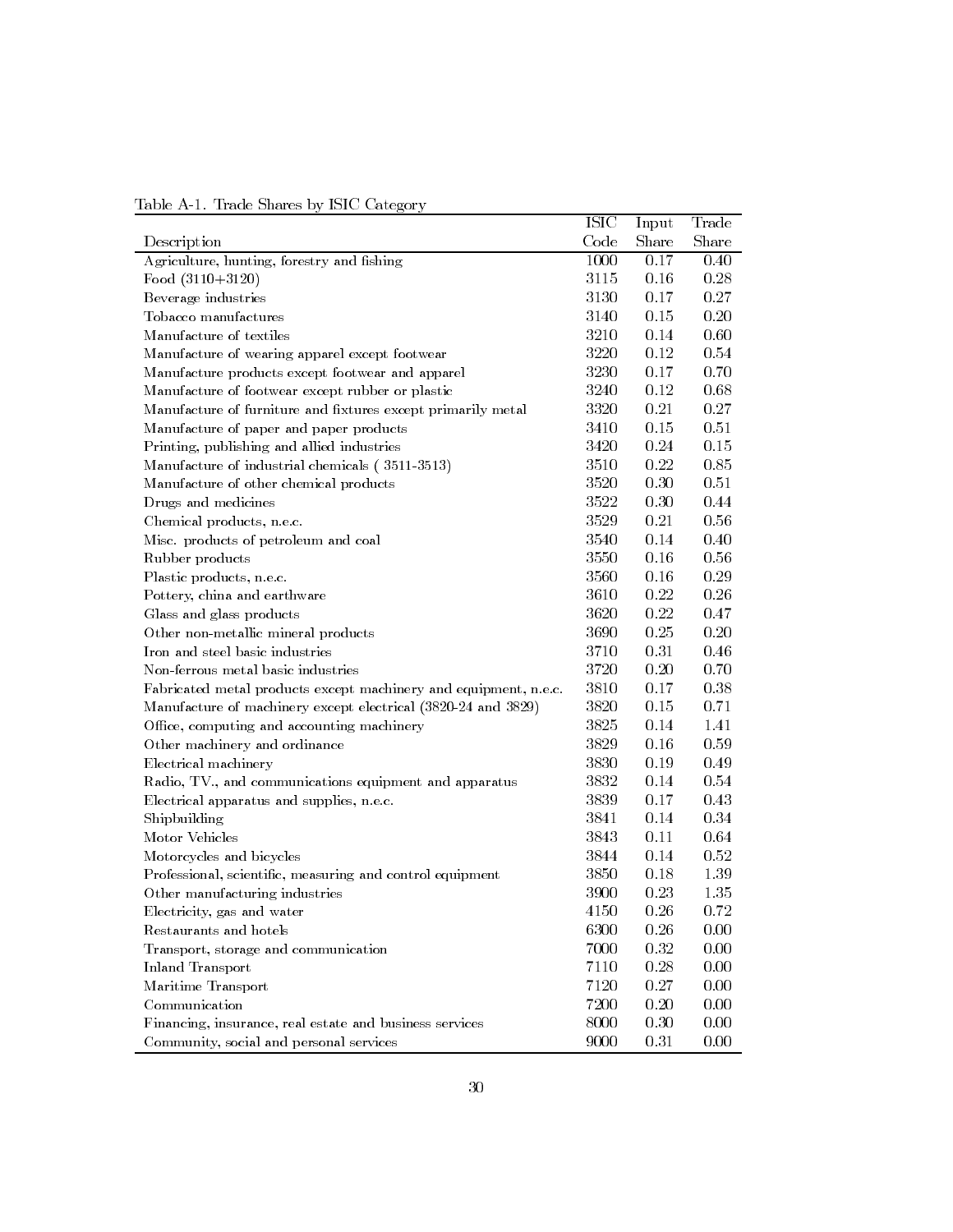## References

- [1] Alessandria, George, 1999, "Deviations from the law of one price: preserving market share under the threat of search," mimeograph.
- [2] Balassa, Bela, 1964, "The purchasing power parity doctrine: A reappraisal," Journal of Political Economy 72, 584-596.
- [3] Baumol, William J. and William G. Bowen, 1966, Performing arts: The economic dilemma. New York: Twentieth Century Fund.
- [4] Betts, Caroline and Michael B. Devereux, 2000, "Exchange rate dynamics in a model of pricing-tomarket," Journal of International Economics 50, 215-244.
- [5] Betts, Caroline and Timothy J. Kehoe, 1999, "tradeability of goods and real exchange rate fluctuations," mimeograph.
- [6] Cassel, Gustav, 1918, "Abnormal deviations from international exchanges," Economic Journal 28, 413-415.
- [7] Cumby, Robert, 1996, "Forecasting exchange rates and relative prices: Is what you want what you get with McParity?" NBER Working Paper 5675, July.
- [8] Engel, Charles, 1993, "Real exchange rates and relative prices: an empirical investigation," Journal of Monetary Economics 32, 35-50.
- [9] Engel, Charles and John Rogers, 1996, "How wide is the border," American Economic Review 86, 1112-1125.
- [10] Ethier, Wilfred, 1979, "Internationally decreasing costs and world trade," Journal of International  $Economics 9, 1-24.$
- [11] Eurostat, 1988, "Price structure of the Community countries in 1985," Luxembourg: Offices of Official Publications of the European Community.
- [12] Feenstra, Robert, 1995, "Estimating the effects of trade policy," in Gene M. Grossman and Kenneth Rogoff, eds., *Handbook of International Economics*, vol. 3. Amsterdam: North Holland.
- [13] Froot, K., M. Kim, and K. Rogoff, 1995, "The law of one price over seven hundred years," manuscript, Princeton University.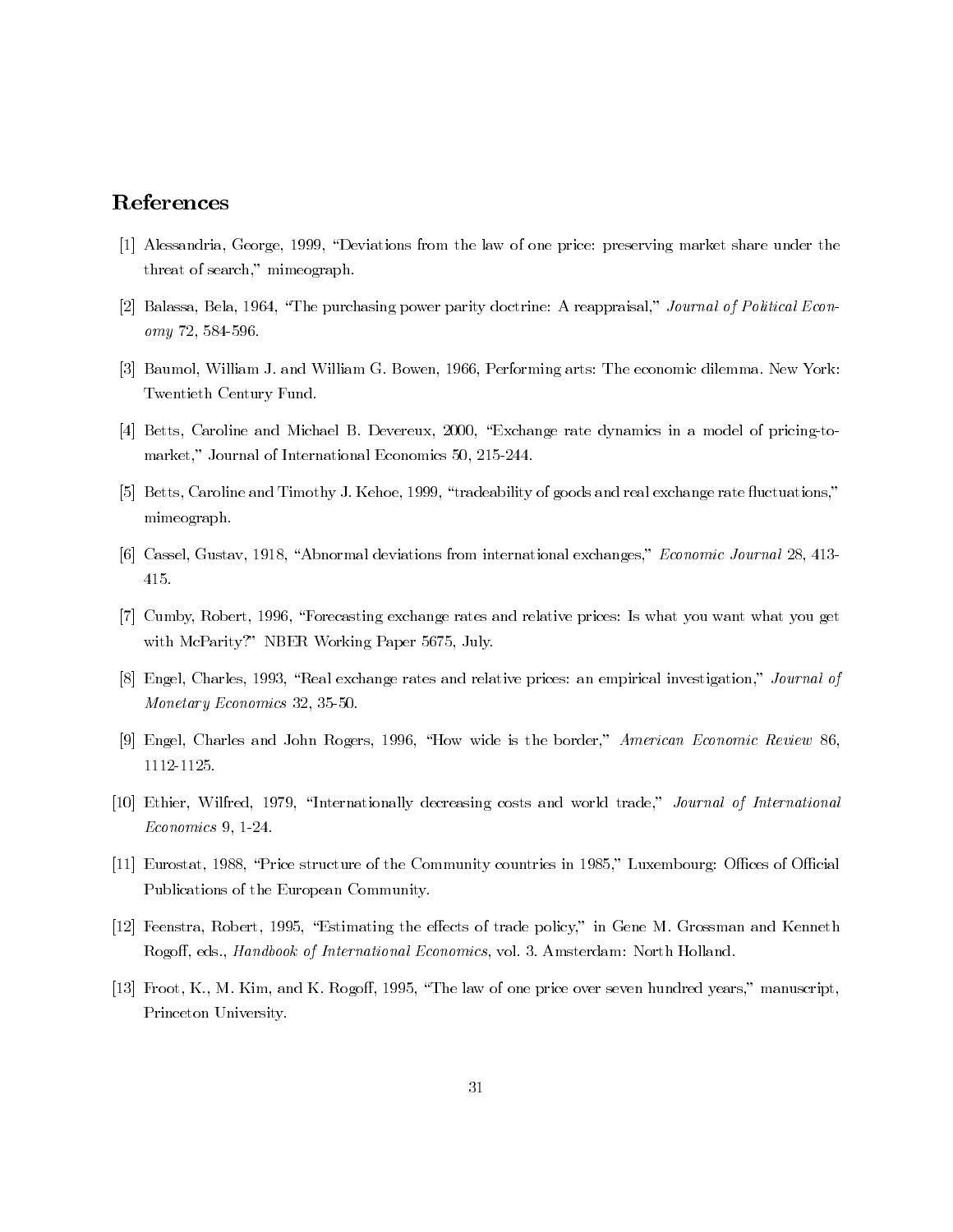- [14] Giovannini, Alberto, 1988, "Exchange rates and traded goods prices," Journal of International Economics 24, 45-68.
- [15] Ghosh, Atish R. and Holger Wolf, 1994, "Pricing in international markets: Lessons from the Economist," Working Paper No. 4806, National Bureau of Economic Research.
- [16] Harrod, Roy F., 1933, International Economics. London: James Nisbet and Cambridge University Press.
- [17] Haskel, Jonathan and Holger Wolf, 1998, "Why does the law of one price fail: A case study," mimeograph.
- [18] Isard, Peter, 1977, "How far can we push the law of one price?" American Economic Review 67, 942-948.
- [19] Keynes, John Maynard, 1932, "Essays in persuasion," New York: Harcourt Brace.
- [20] Knetter, Michael, 1989, "Price discrimination by US and German exporters," American Economic Review 79, 198-210.
- [21] Knetter, Michael, 1993, "International comparisons of pricing-to-market behavior," American Economic Review 83, 473-486.
- [22] Krugman, Paul, 1987, "Pricing to market when the exchange rate changes," in Real-financial linkages among open economies Cambridge: MIT press, 49-70.
- [23] Krugman, Paul, 1995, "Increasing returns, imperfect competition and the positive theory of international trade," in Gene M. Grossman and Kenneth Rogoff, eds., Handbook of International Economics, vol. 3. Amsterdam: North Holland.
- [24] Organization for Economic Co-operation and Development, 1995, STAN Database for Industrial Anal*ysis*, computer diskettes, Paris: OECD.
- [25] Parsley, David and Shang-Jin Wei, 1999, "Border, border, wide and far, how we wonder what you are," mimeograph.
- [26] Pigou, Arthur, 1920, "Some problems of foreign exchange," *Economic Journal* 30, 460-472.
- [27] Richardson, 1978, "Some empirical evidence on commodity arbitrage and the law of on price," Journal of International Economics 8, 341-351.
- [28] Rogers, John and Michael Jenkins, 1995, "Haircuts or hysteresis? Source of movements in real exchange rates," Journal of International Economics 38, 339-360.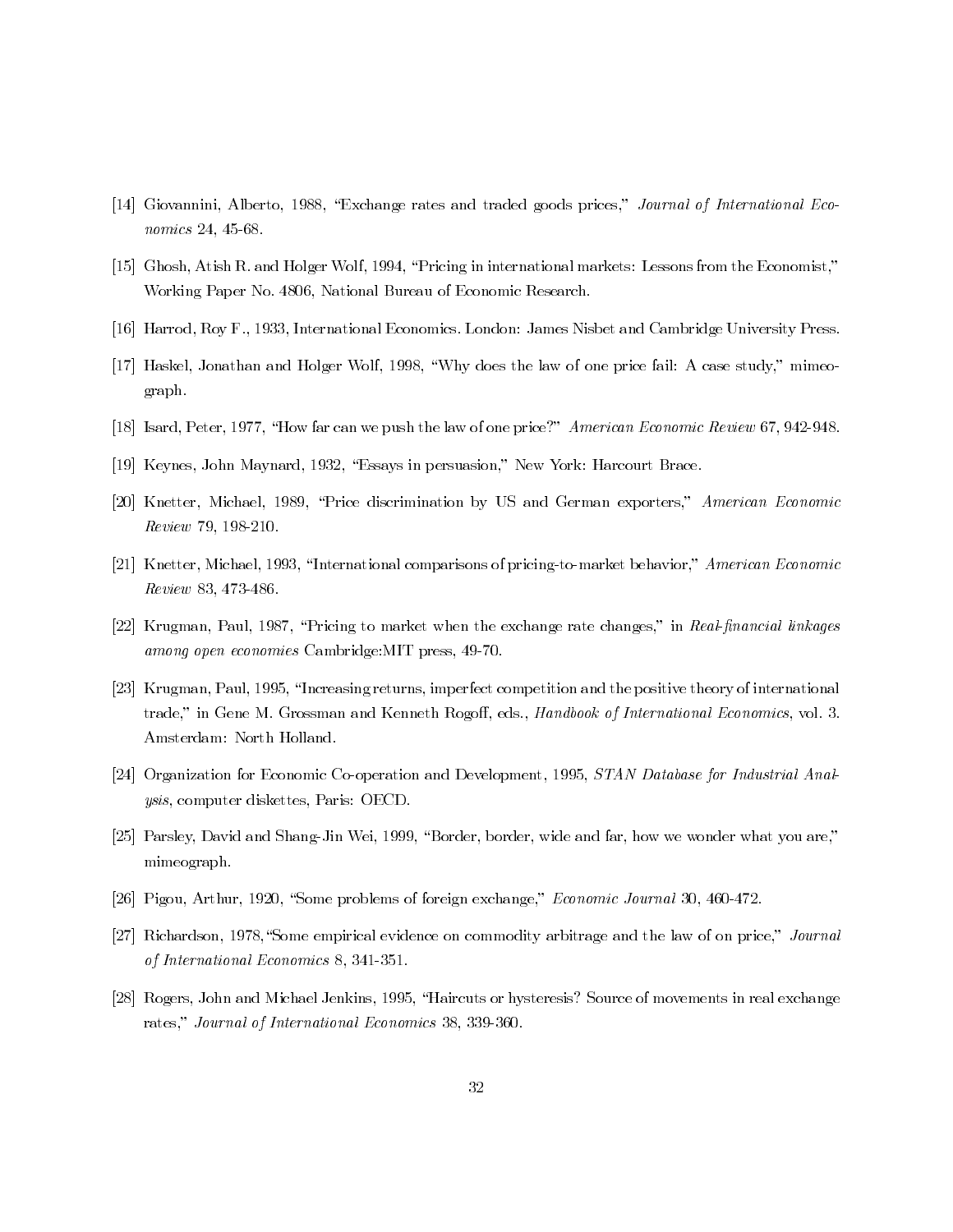- [29] Rogoff, Kenneth, 1996, "The purchasing power parity puzzle," Journal of Economic Literature 34,  $647 - 668$ .
- [30] Samuelson, Paul A., 1964, "Theoretical notes on trade problems," Review of Economics and Statistics  $46, 145-154.$
- [31] Sanyal, Kalyan K. and Ronald W. Jones, 1982, "The theory of trade in middle products," American Economic Review 72, 16-31.
- [32] Stockman, Alan, and Harris Dellas, 1989, "International portfolio nondiversification and exchange rate variability," Journal of International Economics 26, 271-289.
- [33] Stockman, Alan, and Linda Tesar, 1995, "Tastes and technology in a two-country model of the business cycle," American Economic Review 85, 168-185.
- [34] Summers, Robert and Alan Heston, 1991, "The Penn World Table (Mark 5): An Expanded Set of International Comparisons: 1950-1988," Quarterly Journal of Economics 106, 327-368.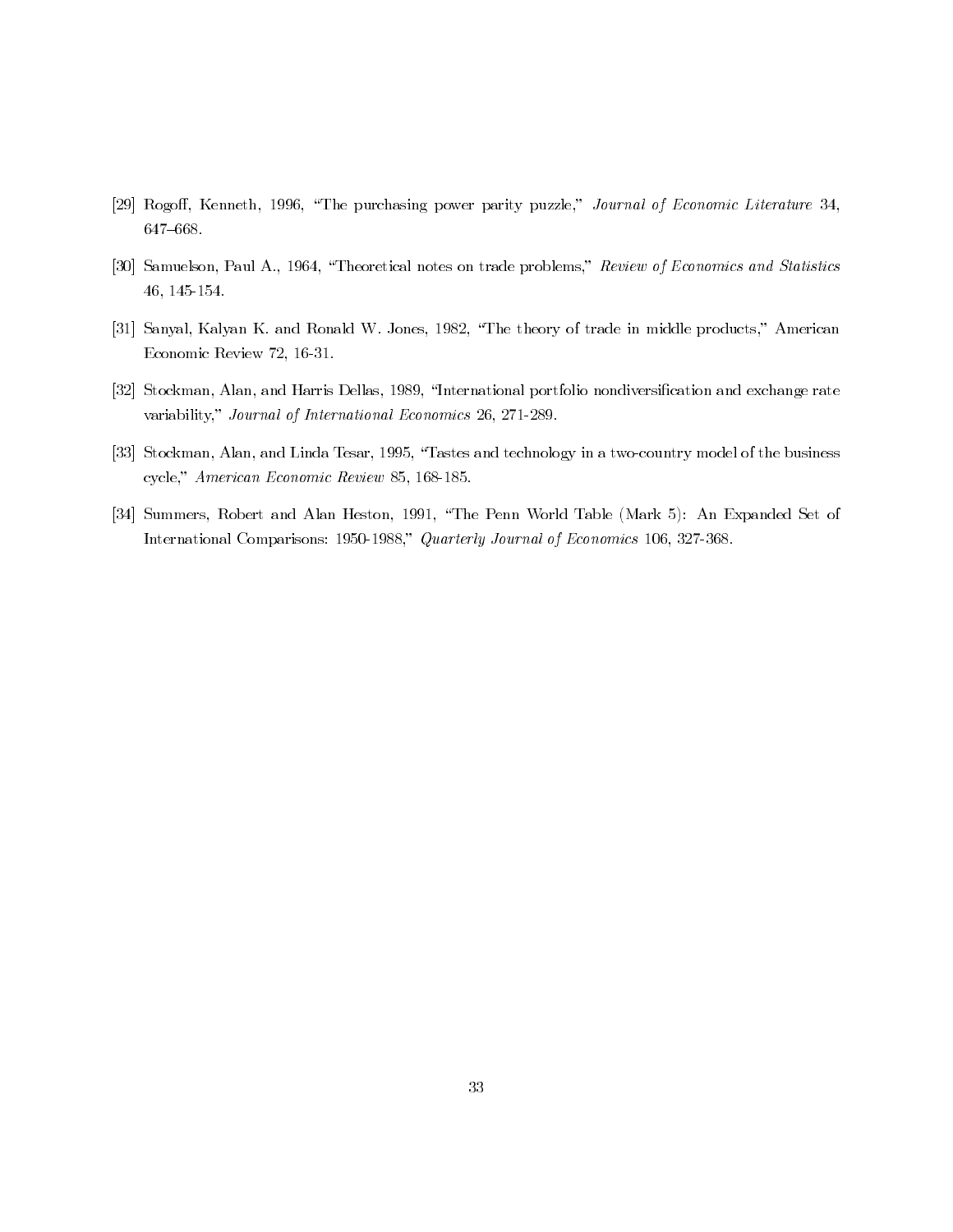|  |  | Table 1. Sample records from price survey |  |  |
|--|--|-------------------------------------------|--|--|
|  |  |                                           |  |  |

| $C$ o de | Good description                                   | U nits           | A ustria | Belgium | Denmark | France        | Germany | Greece | Ireland       | Italy  | Lux.   | Neth.         | Portugal | Spain | ${\rm U}$ . K . |
|----------|----------------------------------------------------|------------------|----------|---------|---------|---------------|---------|--------|---------------|--------|--------|---------------|----------|-------|-----------------|
| 11111    | Long grained rice - in carton                      | 500 g            | 26       | 50      | 48      | 52            | 52      | 42     | $5\,1$        | 35     | 52     | 36            | $-1$     | 39    | 32              |
| 11251    | Chicken - fresh, presentation 70 %                 | $1.2$ kg         | 107      | 204     | 208     | 206           | $-1$    | 116    | 159           | 165    | $-1$   | $-1$          | 89       | $-1$  | 149             |
| 11421    | Condensed unskimmed milk 9 - 10 % butterfat        | 410 g            | $-1$     | 48      | $-1$    | $-1$          | 56      | 32     | $-1$          | $-1$   | $-1$   | 54            | 56       | 42    | 43              |
| 11621    | Dried almonds                                      | 100 g            | 28       | 54      | $-1$    | 62            | 34      | 28     | 43            | 35     | 54     | 49            | 37       | 50    | 50              |
| 11911    | Ground blended coffee                              | $1 \text{ kg}$   | 234      | 439     | 426     | 355           | $-1$    | $-1$   | $\mathbf{-1}$ | 590    | $-1$   | 355           | 456      | 438   | 447             |
| 13112    | Liqueur - s.b.                                     | $0.7\,$ L        | 801      | 645     | 1190    | 609           | 611     | 468    | 975           | 532    | 498    | 609           | $-1$     | 330   | 936             |
| 21112    | Mans jacket type k-way                             | $1$ nb           | 1582     | 544     | 1598    | 1021          | 823     | 1368   | 1332          | 874    | 996    | 1195          | 900      | 714   | $-1$            |
| 22121    | Ladies boots, box caf                              | 1 pr             | 3716     | 4027    | 4100    | 3730          | 3687    | 2635   | 2362          | $-1$   | 4422   | 2611          | 2731     | 2958  | 3153            |
| 41112    | Chest of drawers                                   | $1$ nb           | 2832     | 6988    | $-1$    | $-1$          | 4880    | 2996   | 5058          | 7297   | 3990   | 7724          | 3577     | 4659  | 3934            |
| 42111    | Spring mattress: s.b.                              | $1$ nb           | $-1$     | $-1$    | $-1$    | $-1$          | $-1$    | $-1$   | 5383          | $-1$   | $-1$   | $\mathbf{-1}$ | $-1$     | $-1$  | 4680            |
| 43121    | Dishwasher: 5 programmes, s.b.                     | $1$ nb           | $-1$     | 23480   | $-1$    | $-1$          | $-1$    | $-1$   | $-1$          | 23912  | $-1$   | $-1$          | 23014    | 22966 | $-1$            |
| 43161    | Iron: steam, s.b.                                  | 1nb              | 1678     | 2580    | $-1$    | 2200          | 1247    | 3194   | 1647          | 1554   | $-1$   | 1190          | $-1$     | 1336  | 1441            |
| 45111    | Washing powder : s.b.                              | 700 g            | 100      | 75      | 98      | 68            | $8\,8$  | 44     | 59            | 77     | 82     | 85            | $-1$     | $-1$  | $-1$            |
| 52211    | Hearing aid: s.b.                                  | 1nb              | $-1$     | $-1$    | $-1$    | 32715         | 28864   | $-1$   | 24426         | 35348  | 19400  | 24354         | $-1$     | $-1$  | 26287           |
| 61113    | Car: engine between 1200 and 1700 cc. s.b.         | $1$ nb           | 467864   | 387740  | 770809  | 481011        | 403928  | $-1$   | $-1$          | 533097 | 369000 | 464874        | $-1$     | $-1$  | 514101          |
| 61212    | Bicycle : racing, s.b.                             | $1$ nb           | $-1$     | 12206   | $-1$    | $\mathbf{-1}$ | $-1$    | 16716  | $-1$          | $-1$   | $-1$   | 11351         | $-1$     | $-1$  | $-1$            |
| 62111    | Bus, single ticket, about 6 km, with change of bus | 1 ticket         | 52       | 30      | 50      | $-1$          | 43      | $-1$   | $-1$          | $-1$   | 25     | 39            | $-1$     | $-1$  | 51              |
| 71131    | Record player, stereo, s.b.                        | 1 <sub>n</sub> b | 7085     | 5190    | $-1$    | 5144          | 4164    | $-1$   | $-1$          | 4792   | 4848   | 4849          | 4252     | 7877  | $-1$            |
| 71311    | Cassette for game : s.b.                           | 1nb              | 873      | 850     | $-1$    | 1295          | $-1$    | $-1$   | 944           | 1089   | 1066   | $\mathbf{-1}$ | $-1$     | $-1$  | 740             |
| 72221    | Rental of television                               | 1 month          | $-1$     | 2296    | 1339    | 1630          | 1190    | 2981   | 1382          | 1294   | $-1$   | 1488          | 1678     | 1804  | 1481            |

Note: The table presents a sample of 20 records from the original 1,805 records. Records are exactly as they appear in the original source except the currencies have been converted to Belgian francs to facilitate comparisions. The commodities from rows  $(1,90,180,...1,800)$  were selected into the table based on the orginal order of goods in the Eurostat survey. Missing data are indicated as '-1.'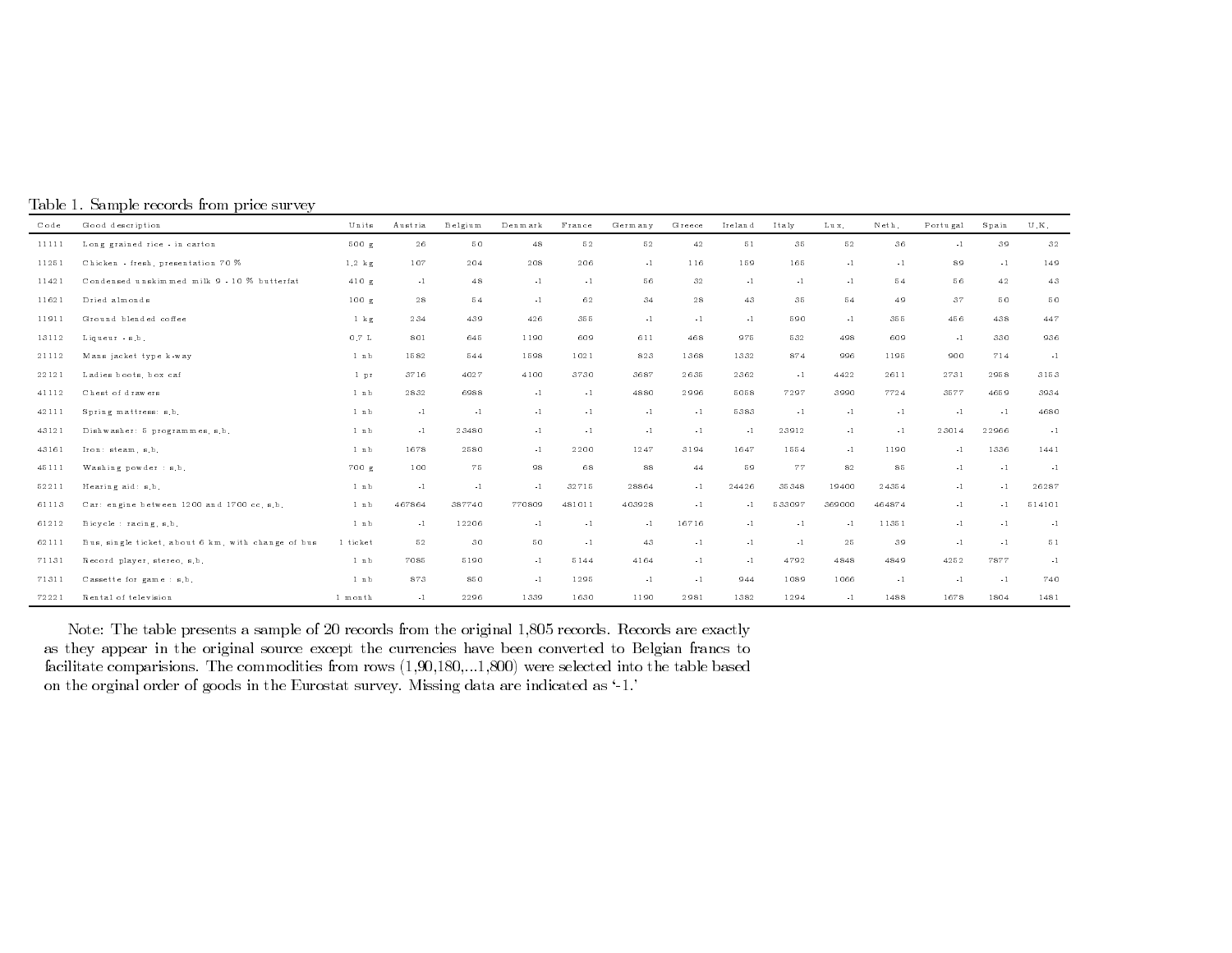| Country        | Equally  | Value    | Value <sup>a</sup> | Number of    |
|----------------|----------|----------|--------------------|--------------|
|                | Weighted | Weighted | Weighted           | Observations |
| Austria        | 0.029    | 0.151    | 0.078              | 717          |
|                | (0.414)  |          |                    |              |
| Denmark        | 0.167    | 0.445    | 0.250              | 663          |
|                | (0.458)  |          |                    |              |
| France         | 0.004    | 0.102    | 0.014              | 750          |
|                | (0.388)  |          |                    |              |
| Germany        | $-0.048$ | $-0.056$ | $-0.109$           | 762          |
|                | (0.364)  |          |                    |              |
| Greece         | $-0.247$ | 0.740    | 0.087              | 691          |
|                | (0.579)  |          |                    |              |
| Ireland        | $-0.026$ | 0.197    | $-0.009$           | 579          |
|                | (0.462)  |          |                    |              |
| Italy          | $-0.071$ | 0.113    | 0.045              | 745          |
|                | (0.507)  |          |                    |              |
| Luxembourg     | $-0.092$ | $-0.064$ | $-0.110$           | 712          |
|                | (0.303)  |          |                    |              |
| Netherlands    | $-0.110$ | 0.046    | $-0.110$           | 771          |
|                | (0.375)  |          |                    |              |
| Portugal       | $-0.259$ | 0.374    | $-0.005$           | 641          |
|                | (0.618)  |          |                    |              |
| Spain          | $-0.162$ | 0.138    | $-0.181$           | 696          |
|                | (0.501)  |          |                    |              |
| United Kingdom | $-0.069$ | 0.062    | $-0.157$           | 755          |
|                | (0.446)  |          |                    |              |

Table 2  $Loc$  Real Exchange Rates

 $a_{\text{Excludes}}$  automobiles.

Note: Entries are  $q_j$ , the weighted average, for country j, of good-specific, log relative prices. Denoting  $q_{ij}$  as the real exchange rate for good i in country j, and  $\gamma_{ij}$  as the weighting scheme (described explicitly in the text), we compute  $q_j$  as  $\sum_{i=1}^{N} \gamma_{ij} \log q_{ij}$ . For these calculations we eliminate multiple brands of the same good.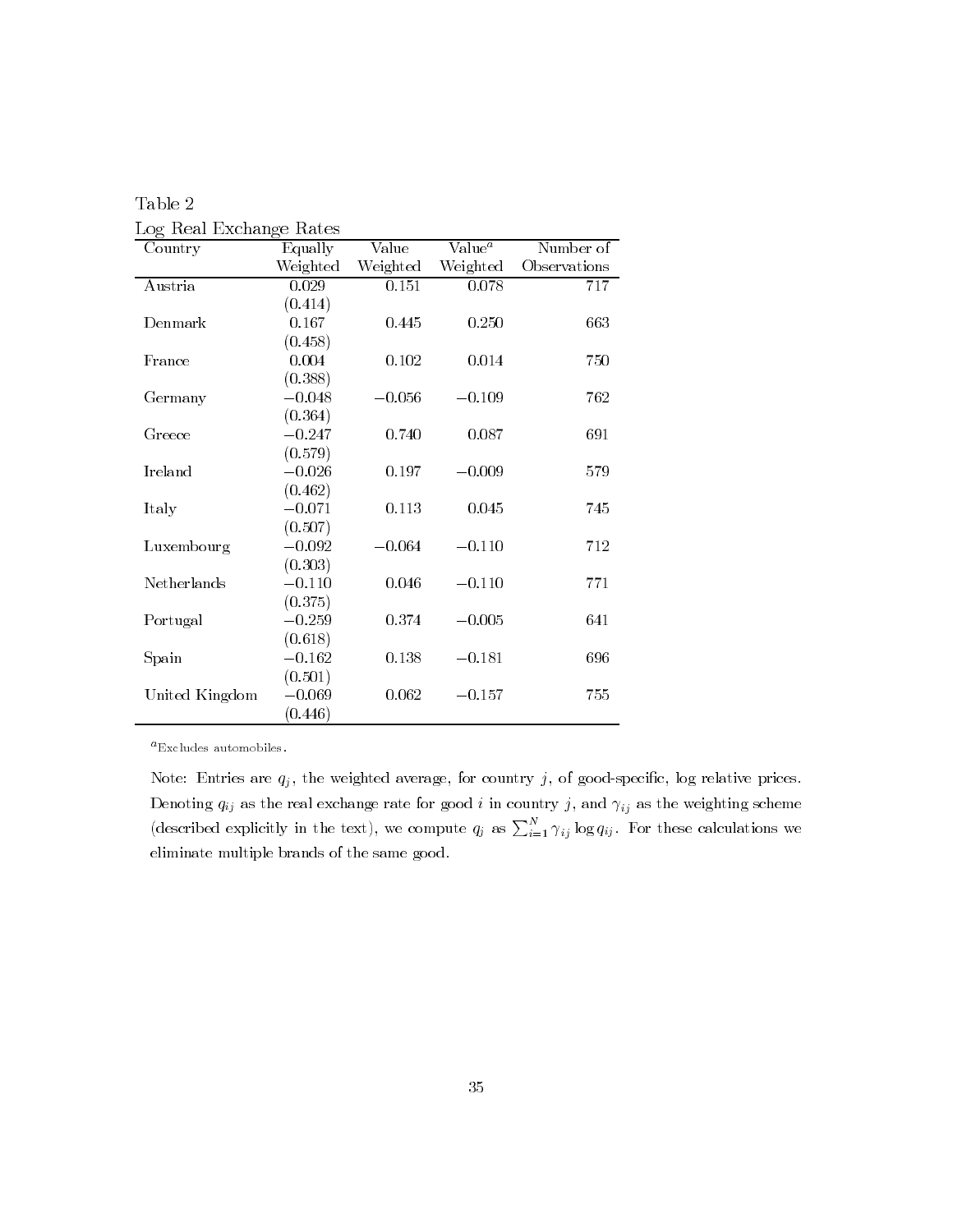|             | реталоны гтонгане нам<br><u>UL UMU LIUU</u><br>Percentage of Log Real Exchange Rates |             |            |               |                 |                 |         |  |  |
|-------------|--------------------------------------------------------------------------------------|-------------|------------|---------------|-----------------|-----------------|---------|--|--|
|             | "x" Percent From Zero                                                                |             |            |               |                 |                 |         |  |  |
| Country     | 50 > x > 20                                                                          | 20 > x > 10 | 10 > x > 0 | $0 < x < -10$ | $-10 < x < -20$ | $-20 < x < -50$ | x  > 50 |  |  |
| Austria     | 22                                                                                   | 12          | 12         | 10            | 9               | 15              | 20      |  |  |
| Denmark     | 31                                                                                   | 10          | 9          | 9             | 6               | 9               | 26      |  |  |
| France      | 18                                                                                   | 12          | 11         | 14            | 12              | 18              | 15      |  |  |
| Germany     | 14                                                                                   | 11          | 12         | 14            | 14              | 20              | 15      |  |  |
| Greece      | 13                                                                                   | 5           |            | 8             | 8               | 23              | 36      |  |  |
| Ireland     | 17                                                                                   | 7           | 11         | 12            | 9               | 21              | 23      |  |  |
| Italy       | 17                                                                                   | 10          | 8          | 11            | 9               | 18              | 27      |  |  |
| Luxembourg  | 8                                                                                    | 9           | 16         | 23            | 15              | 19              | 10      |  |  |
| Netherlands | 10                                                                                   | 11          | 11         | 17            | 11              | 23              | 17      |  |  |
| Portugal    | 10                                                                                   | 6           |            |               | 6               | 22              | 42      |  |  |
| Spain       | 13                                                                                   |             | 9          | 9             | 8               | 23              | 31      |  |  |
| U.K.        | 15                                                                                   | 8           | 10         | 10            | 9               | 25              | 23      |  |  |
| Average     | 14                                                                                   | 8           | 9          | 11            | 9               | 18              | 22      |  |  |

Table  $3\,$ Deviations From the Law of One Price

Note: Each entry in the table is the proportion of goods for which the log real exchange rate differs from zero by the amount specified. Belgium is the numeraire country. The row "average" is a simple average of the entries in each column.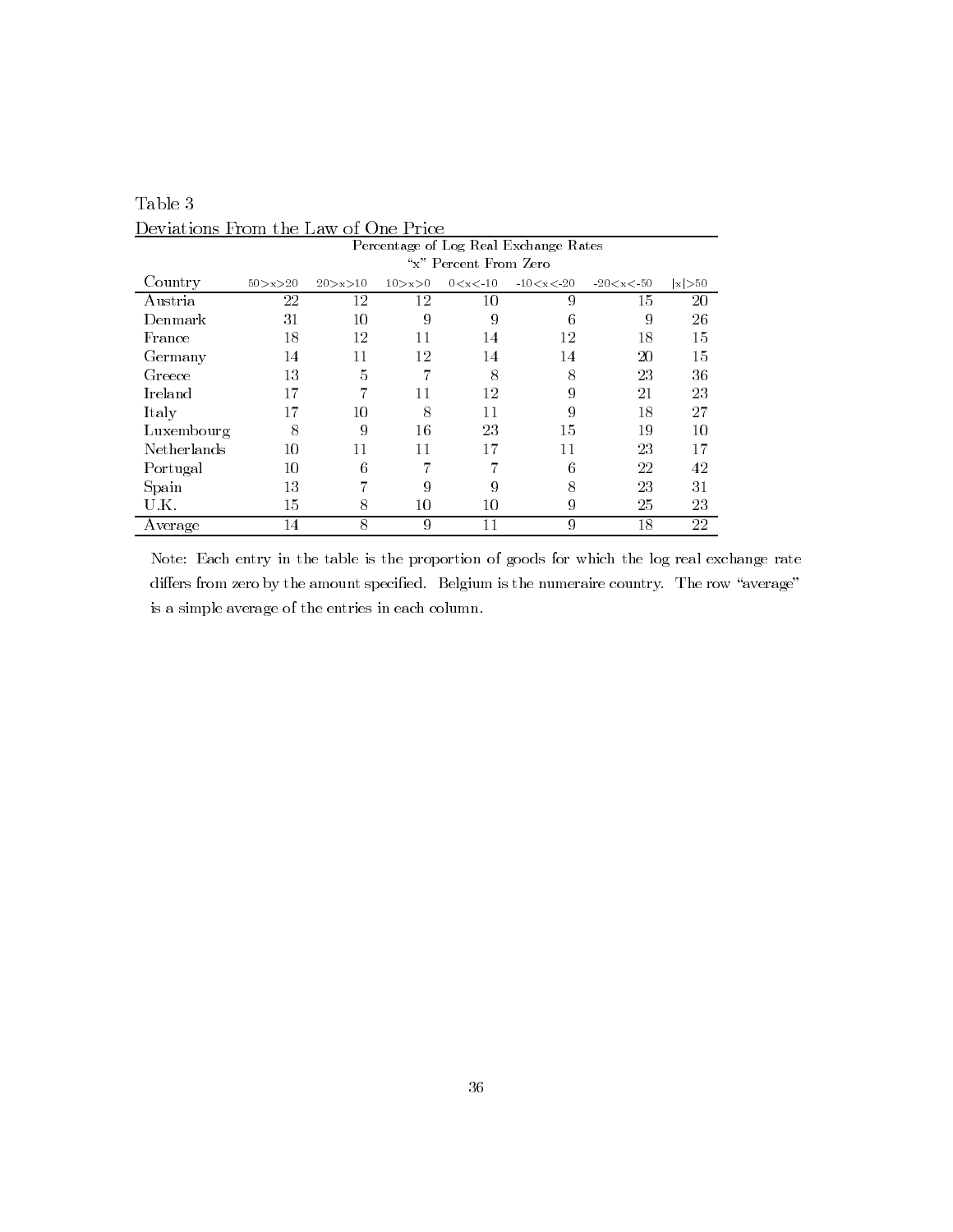| 1.<br>ч |
|---------|
|---------|

Country Effects

| Country             | Mean     | Standard Error |
|---------------------|----------|----------------|
| Austria             | 0.075    | 0.008          |
| Belgium             | 0.023    | 0.009          |
| Denmark             | 0.252    | 0.012          |
| France              | 0.046    | 0.009          |
| Germany             | $-0.026$ | 0.008          |
| Greece              | $-0.076$ | 0.014          |
| Ireland             | 0.041    | 0.013          |
| Italy               | 0.002    | 0.011          |
| Luxembourg          | $-0.086$ | 0.007          |
| Netherlands         | $-0.068$ | 0.008          |
| Portugal            | $-0.098$ | 0.016          |
| Spain               | $-0.064$ | 0.011          |
| United Kingdom      | $-0.009$ | 0.011          |
| Percent Explained   |          | 8.95           |
| Percent Unexplained |          | 93.23          |
| Residual            |          | $-2.17$        |

Note: Entries represent the average, across goods for a particular country, of the percent by which each price deviates from its good-specific mean. Specifically, given the price of the ith good in the j<sup>th</sup> country, and the nominal exchange rate,  $e_j$ , the means are calculated as

Mean = 
$$
\frac{1}{N_j} \sum_{i}^{N_j} \left( \frac{e_j p_{ij}}{\sum_{j=1}^{M_i} e_j p_{ij} / M_i} - 1 \right).
$$

The residual associated with the variance decomposition is due to missing observations or, equivalently, an unequal number of observations,  $N_j$ , for each country, j.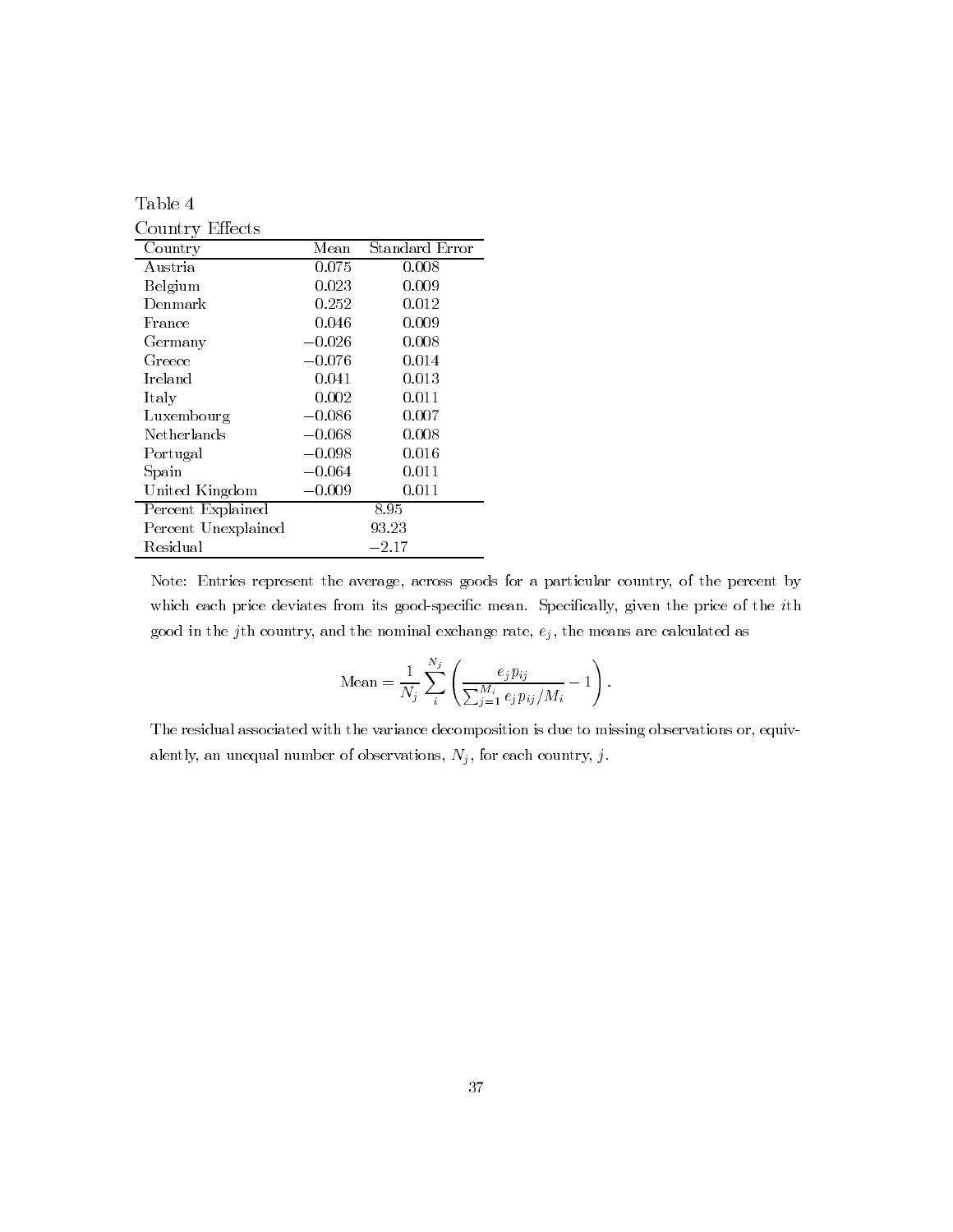| Category         |                              |            | Dispersion | Number of      |
|------------------|------------------------------|------------|------------|----------------|
| Number           | Good                         | Dispersion | Rank       | Goods          |
|                  |                              |            |            |                |
|                  | Groceries                    | 24.65      | 7          | 356            |
| $\mathbf{1}$     | Dry Groceries                | 21.96      | 46         | 54             |
| $\overline{2}$   | Frozen Meat                  | 16.32      | 19         | 36             |
| 3                | Storeable Meat               | 22.31      | 49         | 3              |
| $\overline{4}$   | Frozen Fish                  | 18.72      | 35         | 11             |
| 5                | Storeable Fish               | 28.48      | 83         | 11             |
| $\!6\!$          | Storeable Milk               | 23.19      | 58         | 9              |
| $\overline{7}$   | Cheese, Eggs, Butter         | 16.95      | 24         | 12             |
| 8                | Vegetable Oil                | 29.59      | 88         | 7              |
| $\boldsymbol{9}$ | Dried Fruits, Nuts           | 29.71      | 89         | $\overline{7}$ |
| 10               | <b>Canned Fruit Products</b> | 27.92      | 77         | 29             |
| 11               | Frozen Vegetables            | $23.52\,$  | 61         | 7              |
| 12               | Canned Vegetable Products    | 24.55      | 65         | 12             |
| 13               | Sugar                        | 17.51      | 29         | 14             |
| 14               | Coffee, Tea                  | 22.88      | 55         | 9              |
| 15               | Jam, Honey                   | 17.98      | 32         | 11             |
| 16               | Chocolate, Candy             | 23.43      | 60         | 30             |
| 17               | Seasoning, Spices            | 31.55      | 94         | 10             |
| 18               | <b>Bottled Water</b>         | 39.89      | 109        | 19             |
| 19               | Fresh Fish                   | 28.56      | 84         | 3              |
| 20               | Soda                         | 16.43      | 21         | 14             |
| 21               | Fresh Meat                   | 20.91      | 42         | 5              |
| 22               | Fresh Milk                   | 22.10      | 47         | 18             |
| 23               | Fresh Non-European Fruit     | 27.83      | 76         | 11             |
| 24               | Fresh European Fruit         | 31.10      | 92         | 3              |
| 25               | Fresh Vegetables             | 32.79      | 98         | 11             |
|                  |                              |            |            |                |
|                  | Vices                        | 34.16      | 9          | 49             |
| 26               | Liquor                       | 28.87      | 85         | 20             |
| 27               | Wine                         | 39.66      | 107        | 9              |
| 28               | Beer                         | 39.74      | 108        | $\overline{4}$ |
| 29               | Tobacco                      | 28.37      | 80         | 16             |

Table  $5\,$ Price Dispersion: Homegrown Aggregates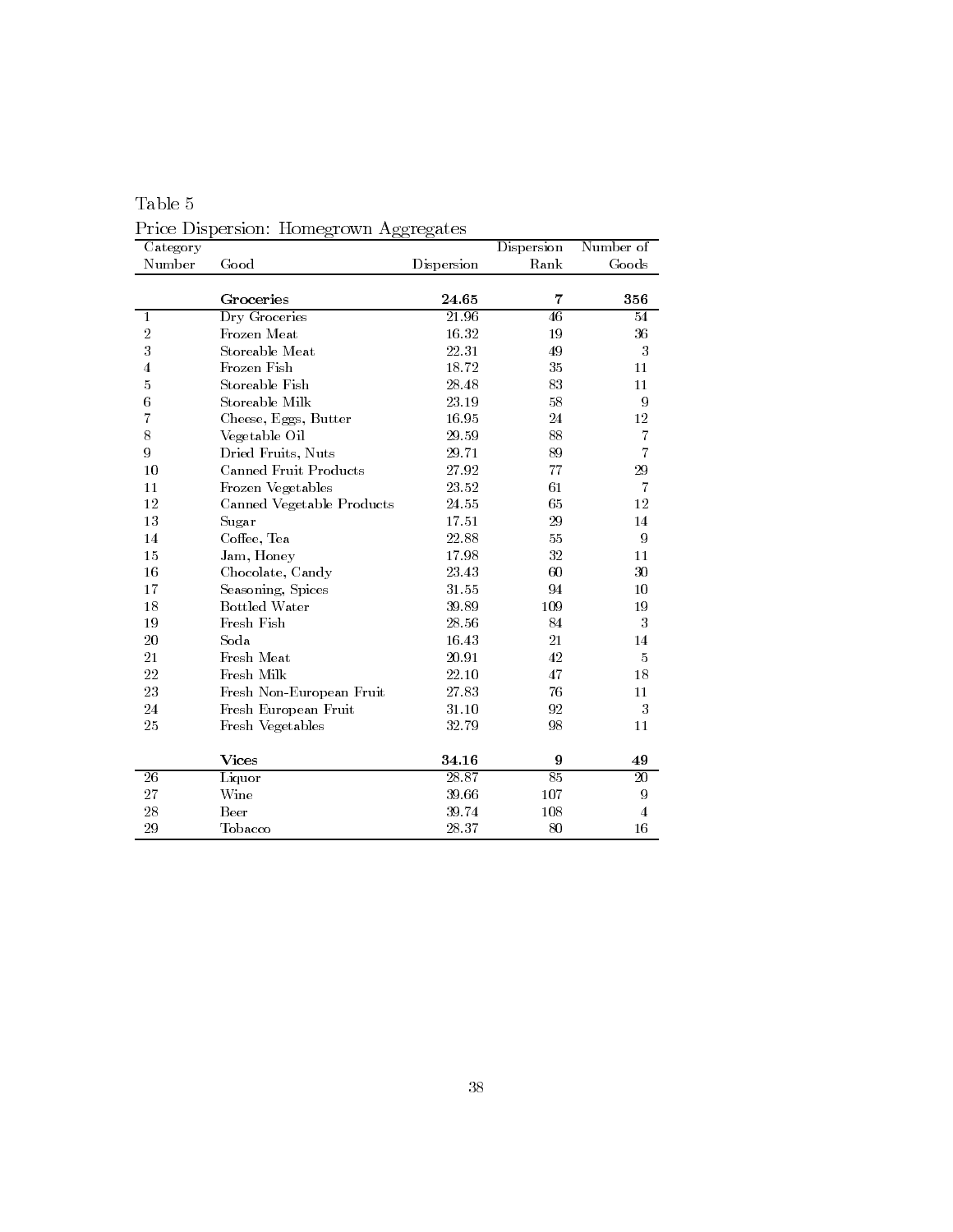Table 5 (continued)

Price Dispersion: Homegrown Aggregates

| Category        |                                                    |            | Dispersion       | Number of               |
|-----------------|----------------------------------------------------|------------|------------------|-------------------------|
| Number          | Good                                               | Dispersion | Rank             | Goods                   |
|                 |                                                    |            |                  |                         |
|                 | Clothing                                           | 18.74      | 4                | 94                      |
| $\overline{30}$ | Mens clothes, formal                               | 15.12      | 14               | $\overline{13}$         |
| 31              | Mens clothes, not formal                           | 18.41      | 33               | 21                      |
| 32              | Womens clothes, formal                             | 17.21      | 26               | 10                      |
| 33              | Womens clothes, non-formal                         | 22.47      | 51               | 8                       |
| 34              | Childrens clothes                                  | 25.24      | 67               | 13                      |
| 35              | Clothing materials (fabric, etc.)                  | 22.93      | 57               | 13                      |
| 36              | Mens shoes                                         | 16.97      | 25               | $8\,$                   |
| 37              | Womens shoes                                       | 12.51      | $\boldsymbol{3}$ | $\overline{\mathbf{4}}$ |
| 38              | Childrens shoes                                    | 17.80      | 31               | $\overline{4}$          |
|                 |                                                    |            |                  |                         |
|                 |                                                    |            |                  |                         |
|                 | <b>Residential Home Products</b>                   | 21.91      | 5                | 278                     |
| 39              | Floor covering                                     | 28.31      | 78               | 6                       |
| 40              | Fabric for furniture                               | 24.06      | 63               | 28                      |
| 41              | Linen                                              | 22.45      | 50               | 7                       |
| 42              | Curtains                                           | 13.40      | 7                | 3                       |
| 43              | Dishes                                             | 23.40      | 59               | 9                       |
| 44              | Utensils, Pots and Pans, Kitchen Tools             | 24.48      | 64               | $\overline{4}$          |
| 45              | Detergents, soaps                                  | 22.89      | 56               | 10                      |
| 46              | Kitchen Aids (Saran Wrap)                          | 32.90      | 99               | 17                      |
| 47              | First Aid Supplies                                 | 32.61      | 97               | $10\,$                  |
| 48              | Eyeglasses, Eyecare products                       | 26.80      | 73               | 7                       |
| 49              | Toiletry items, cheap                              | 17.80      | 30               | 16                      |
| 50              | Hearing Aids                                       | 15.40      | 16               | 12                      |
| 51              | Toiletry items, expensive                          | 14.79      | 12               | 17                      |
| 52              | Batteries, Light Bulbs                             | 26.59      | 71               | 10                      |
| 53              | Home building materials (cement, paint, etc.)      | 28.37      | 79               | 6                       |
| 54              | Hardware (tools)                                   | 29.75      | 90               | 21                      |
| 55              | Electric Tools                                     | 13.70      | 9                | 6                       |
| 56              | Wheel Chair, crutches                              | 36.64      | 104              | 6                       |
| 57              | Residential furniture                              | 25.54      | 69               | 10 <sup>°</sup>         |
| 58              | Fridges                                            | 13.38      | 6                | $\overline{2}$          |
| 59              | Washers, Dryers, Dishwashers, Microwaves, Radiator | 12.89      | 5                | 10                      |
| 60              | Piano, organ                                       | 13.78      | 10               | 7                       |
| 61              | Typewriters                                        | 15.72      | 18               | 12                      |
| 62              | Vacuums                                            | 20.22      | 39               | 17                      |
| 63              | Sewing Machines, Irons                             | 18.47      | 34               | 10                      |
| 64              | Small Kitchen Appliances                           | 15.38      | 15               | 15                      |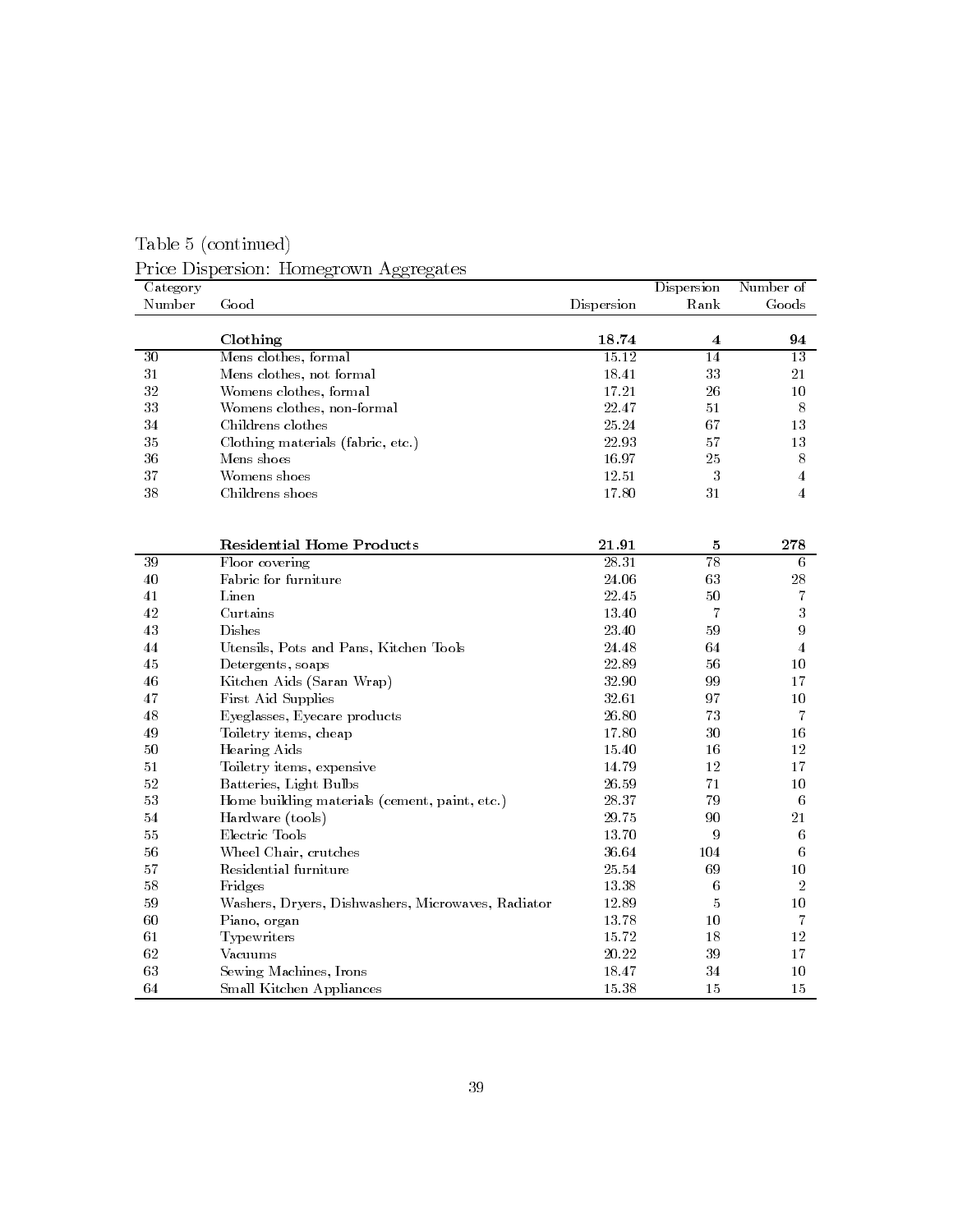| Category |                                |            | Dispersion       | Number of                            |
|----------|--------------------------------|------------|------------------|--------------------------------------|
| Number   | Good                           | Dispersion | Rank             | Goods                                |
|          | <b>Transportation Products</b> | 16.80      | 1                | 73                                   |
| 65       | Diesel Car                     | 16.33      | $\overline{20}$  | $\overline{4}$                       |
| 66       | Small Car                      | 17.24      | 27               | 8                                    |
| 67       | Medium Car                     | 21.76      | 44               | 8                                    |
| 68       | Big Car                        | 31.13      | 93               | $\boldsymbol{6}$                     |
| 69       | Motorcycles                    | 12.55      | $\overline{4}$   | $\overline{3}$                       |
| 70       | Outboard motors                | 14.98      | 13               | $\boldsymbol{9}$                     |
| 71       | <b>Bicycles</b>                | 10.44      | $\overline{2}$   | $\overline{7}$                       |
| 72       | Tires                          | 9.97       | $\mathbf{1}$     | 14                                   |
| 73       | Car parts (small items)        | 16.78      | 23               | 14                                   |
|          | <b>Petroleum Products</b>      | 17.53      | $\boldsymbol{2}$ | $\bf 5$                              |
| 74       | Gasoline                       | 13.52      | $\overline{s}$   | $\overline{3}$                       |
| 75       | Motor Oil                      | 21.54      | 43               | $\sqrt{2}$                           |
|          | <b>Electronics Goods</b>       | 18.21      | 3                | 73                                   |
| 76       | Stereo equipment, portable     | 17.30      | 28               | $\overline{4}$                       |
| 77       | TVs, VCRs                      | 15.51      | 17               | $\overline{4}$                       |
| 78       | Stereo Equipment, not portable | 19.11      | 38               | 16                                   |
| 79       | Games (electronic, board)      | 20.27      | 40               | 17                                   |
| 80       | Camera equipment               | 22.49      | 53               | 15                                   |
| 81       | Camera Film                    | 14.00      | 11               | 12                                   |
| 82       | Audio Supplies (tapes, etc.)   | 18.80      | 36               | $\overline{5}$                       |
|          | Miscellaneous                  | 24.43      | 6                | 72                                   |
| 83       | Sporting equipment             | 16.73      | $\overline{22}$  | $\overline{\overline{\overline{8}}}$ |
| 84       | Flowers                        | 32.24      | 96               | 8                                    |
| 85       | Novels and Magazines           | 26.88      | 74               | 33                                   |
| 86       | Jewelry                        | 22.61      | 54               | $\,6$                                |
| 87       | Luggage                        | 18.86      | 37               | 3                                    |
| 88       | Stationary store stuff         | 29.24      | 86               | 14                                   |

Table 5 (continued) Price Dispersion: Homegrown Aggregates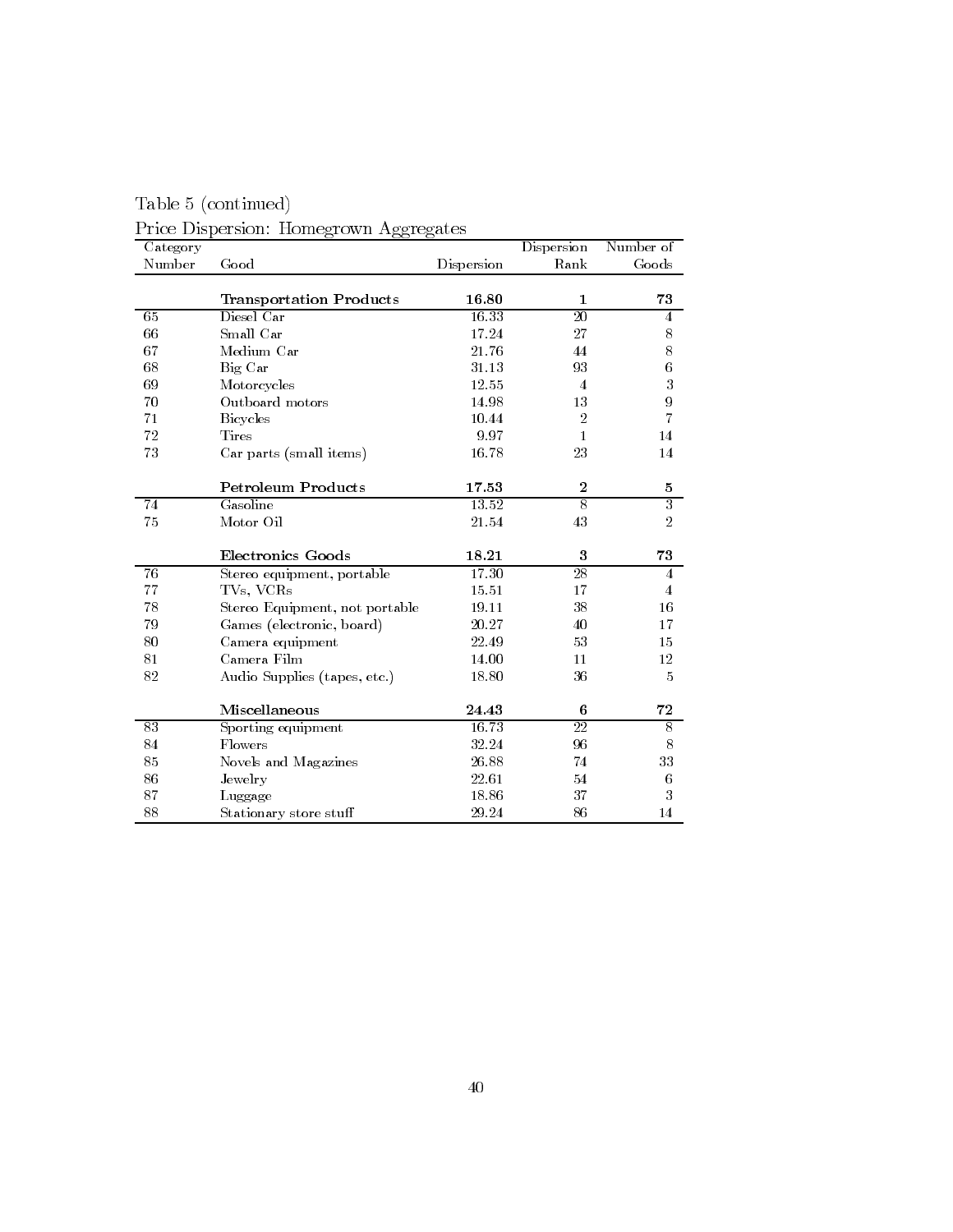| Category |                                 |            | Dispersion | Number of      |
|----------|---------------------------------|------------|------------|----------------|
| Number   | Good                            | Dispersion | Rank       | Goods          |
|          |                                 |            |            |                |
|          | Services                        | 30.24      | 8          | 164            |
| 89       | Domestic Servant                | 22.17      | 48         | 7              |
| 90       | Clothing related                | 25.18      | 66         | 19             |
| 91       | Home maintenance                | 28.40      | 81         | 22             |
| 92       | Key Cutting                     | 38.31      | 105        | $\overline{2}$ |
| 93       | Film Developing                 | 25.43      | 68         | 1              |
| 94       | Car Repair                      | 31.06      | 91         | 31             |
| 95       | Car Rental                      | 32.91      | 100        | 2              |
| 96       | Driving Lesson, Language Course | 33.70      | 101        | $\sqrt{2}$     |
| 97       | Entertainment (Films, etc.)     | 34.74      | 103        | 3              |
| 98       | Haircuts                        | 21.88      | 45         | 7              |
| 99       | Meals at Restaurants            | 23.58      | 62         | 6              |
| 100      | Hotel Lodging                   | 26.53      | 70         | 1              |
| 101      | Camping                         | 20.68      | 41         | 6              |
| 102      | Parking                         | 38.61      | 106        | 7              |
| 103      | Urban Bus Ride                  | 31.64      | 95         | 3              |
| 104      | Urban Tube Ride                 | 26.77      | 72         | $\overline{4}$ |
| 105      | Taxi                            | 28.40      | 82         | 3              |
| 106      | Coach Ride                      | 34.46      | 102        | 11             |
| 107      | Train Ride                      | 42.91      | 110        | 3              |
| 108      | Plane Ticket                    | 27.15      | 75         | 5              |
| 109      | Residential Utilities           | 22.48      | 52         | 14             |
| 110      | Payphone Calls                  | 49.02      | 111        | 3              |
| 111      | Postage                         | 29.43      | 87         | 2              |

Table 5 (continued) Price Dispersion: Homegrown Aggregates

Note: Based on author's computations. Each row presents the good-by-good geographic price dispersion  $(y_i$  in the text) averaged across goods in a particular category. For example, in category 90, the good-by-good dispersion measures for all goods assigned to the category "clothing related" are averaged together to get 25.18. The fourth column gives the rank of this dispersion measure relative to other categories, 1 being the lowest amount of dispersion and 111 being the highest amount of dispersion (clothing is somewhat below the median ranking 66 out of 111) while the fifth column indicates the number of goods included in each category (19 individual goods make up the homegrown aggregate clothing.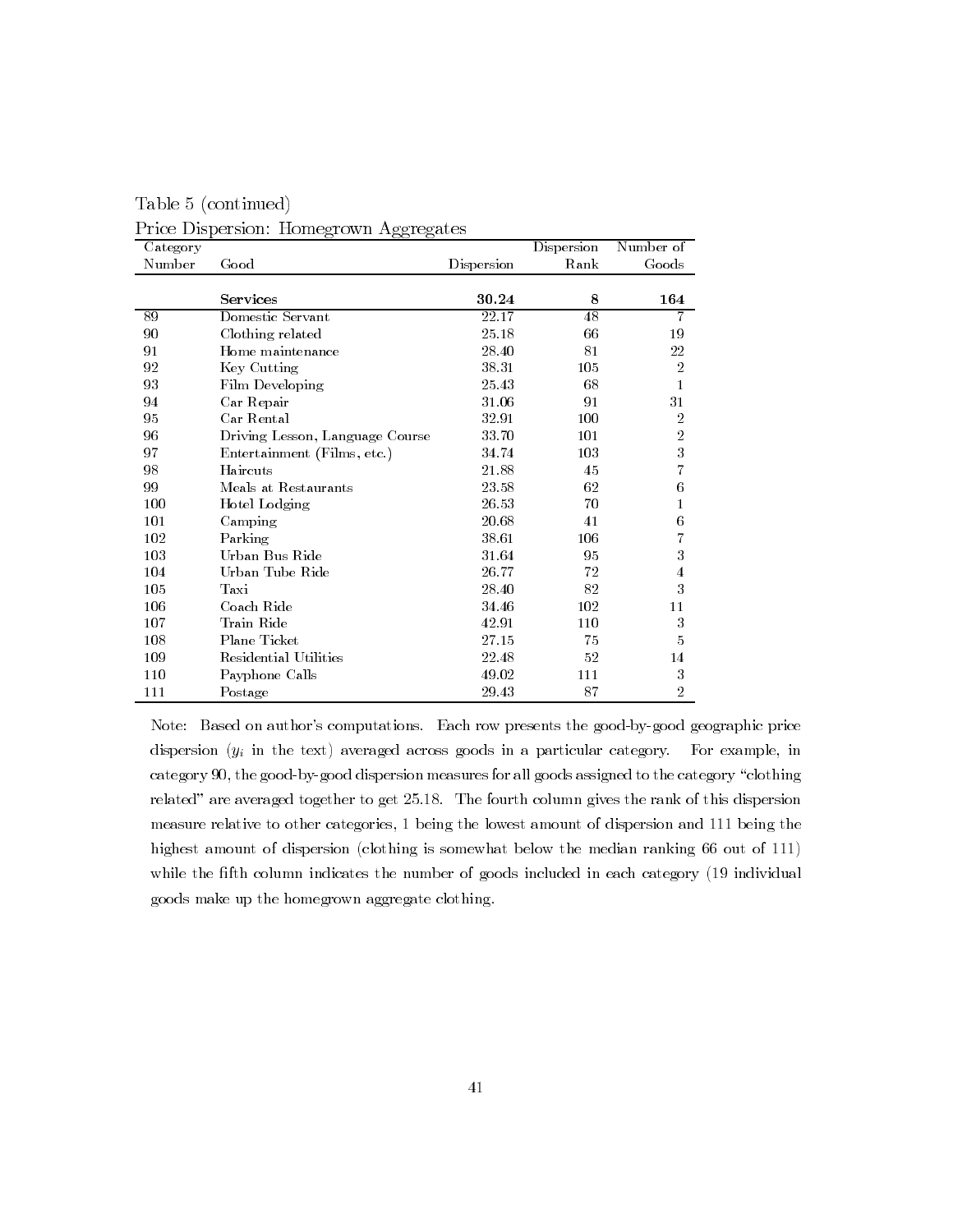| able |  |
|------|--|
|      |  |

Price Dispersion and Characteristics of the Goods

| Variable                      | Coefficient | Standard Error |
|-------------------------------|-------------|----------------|
| Intercept                     | 0.2112      | 0.0128         |
| Tradeshare                    | $-0.0508$   | 0.0096         |
| Non-tradeable inputs          | 0.1854      | 0.0694         |
| Dummy Variables:              |             |                |
| Large car                     | 0.1103      | 0.0309         |
| Vice goods                    | 0.0857      | 0.0142         |
| Services                      | 0.0323      | 0.0123         |
| Electronic goods              | $-0.0019$   | 0.0154         |
| $R^2$ (aggregated data)       |             | 0.326          |
| (dissaggregate data)<br>$R^z$ |             | 0.126          |

Note: The table presents the coefficients of estimating regression equation (8) in the text.  $R^2$ (aggregate data) is the  $R^2$  measure of fit from the GLS regression as defined in Appendix B.  $R^2$ (aggregate data) is the fraction of variance explained based on the raw data which is necessarily lower because we cannot explain intrasectoral dispersion in prices given the more aggregate nature of our explanatory variables.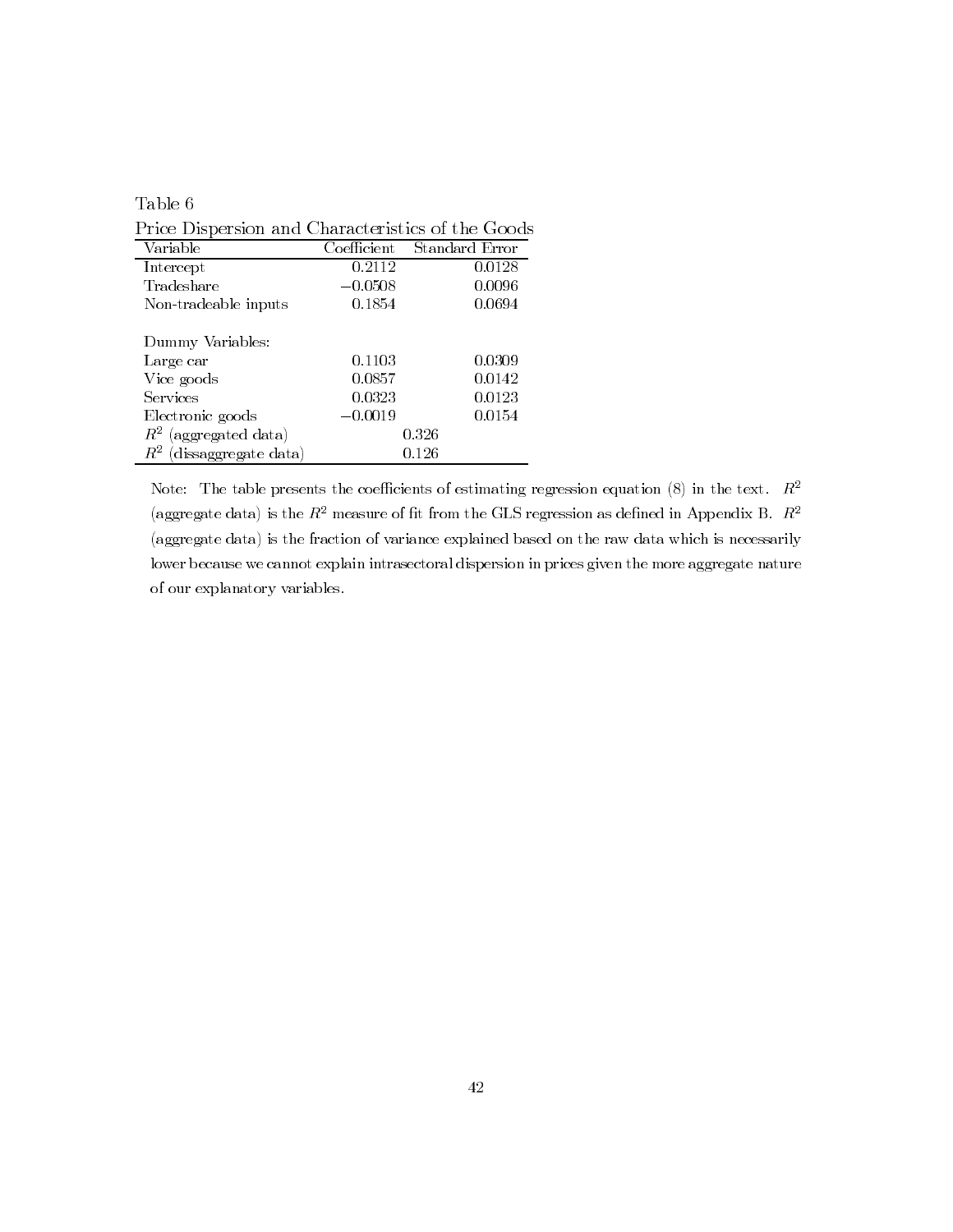Table  $7\,$ Availability of Brand Data

| Good                                | <b>Brands</b>           | Observations |
|-------------------------------------|-------------------------|--------------|
| Beer in bottle                      | 7                       | 35           |
| Car battery                         | 4                       | 16           |
| Cigarettes light, with filter       | $\overline{7}$          | 77           |
| Coffee maker                        | 5                       | 30           |
| Colour film                         | $\overline{4}$          | 32           |
| Dishwasher                          | 8                       | 96           |
| Electric razor                      | 5                       | 40           |
| Fridge-freezer                      | 8                       | 64           |
| Garden chair                        | $\overline{4}$          | 16           |
| Garden table                        | $\overline{5}$          | 25           |
| Hair dryer                          | 5                       | 35           |
| Hearing aid                         | 14                      | 168          |
| Hi-fi cassette, unrecorded          | 4                       | 32           |
| Motor car diesel                    | 8                       | 72           |
| Auto (less than 1200 cc)            | 23                      | 299          |
| Auto (1200-1700 cc)                 | 28                      | 364          |
| Auto (more than 1700 cc)            | 13                      | 143          |
| Motorcycle                          | 25                      | 300          |
| Portable typewriter                 | $\overline{5}$          | 50           |
| Reflex camera                       | 4                       | 24           |
| First main service, auto            | 5                       | 60           |
| Replacement of 4 tires, auto        | 5                       | 60           |
| Replacement of brake linings, auto  | 9                       | 117          |
| Replacement of clutch linings, auto | 10                      | 120          |
| Slide film                          | 4                       | 28           |
| Spark plug                          | 5                       | 35           |
| Television color                    | $\overline{7}$          | 42           |
| Tennis racket                       | $\overline{5}$          | 35           |
| Toilet soap                         | 5                       | 40           |
| Tumble dryer                        | $\overline{7}$          | 49           |
| Tire                                | $\overline{Q}$          | 117          |
| Vacuum cleaner, cylinder            | 10                      | 120          |
| Video recorder                      | 8                       | 48           |
| Washing machine                     | 8                       | 64           |
| Whisky                              | $\overline{\mathbf{4}}$ | 32           |
| Total                               | 287                     | 2885         |
| Average per good                    | 8                       | 82           |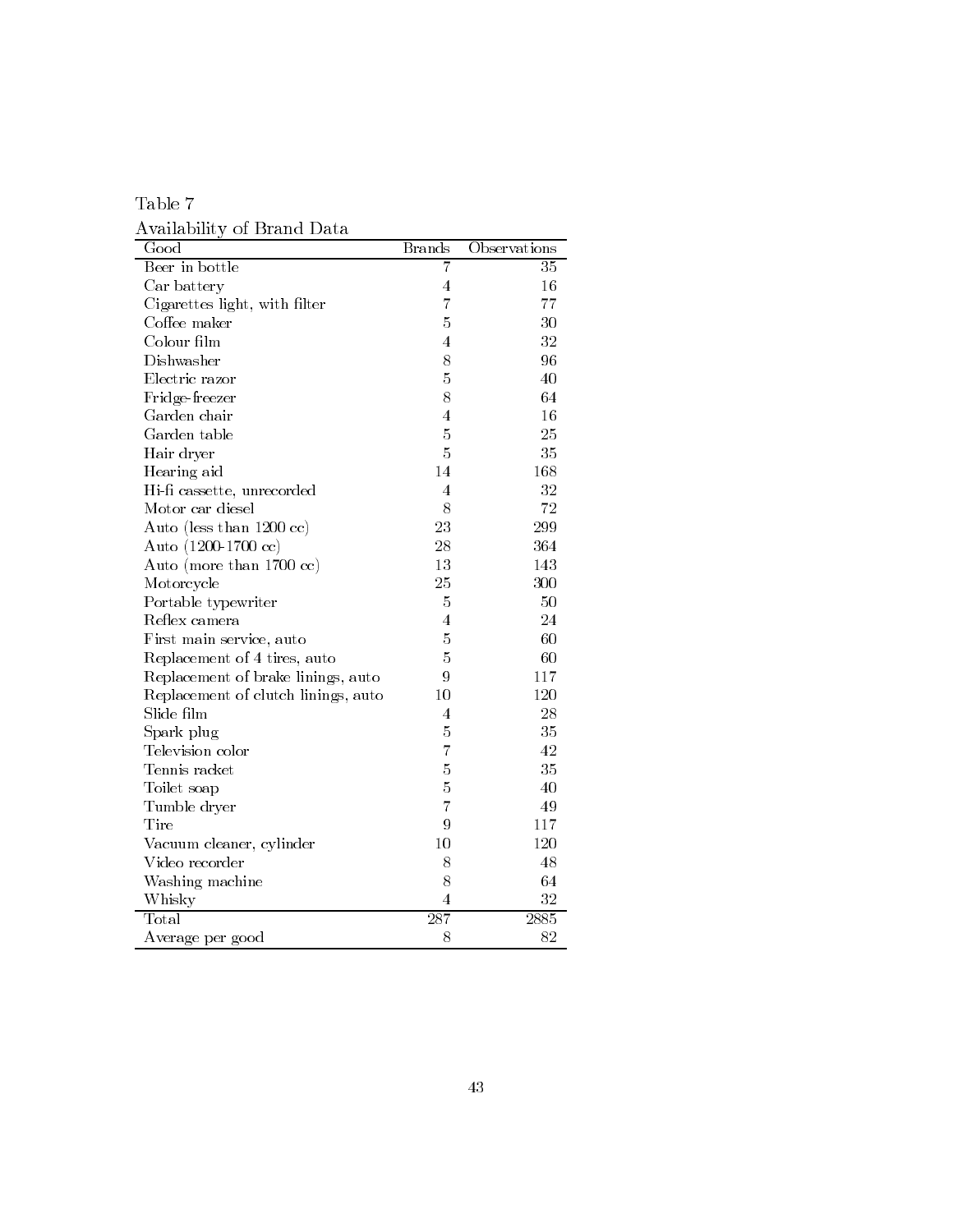Note: The first column reports a general description of the goods for which prices of multiple brands are reported in the price survey. The second column reports the maximum number of brands available for each of these goods. The third column reports the total number of observations available. The last two rows report the total number of brands and available observations and the average number of brands and available observations per good, respectively.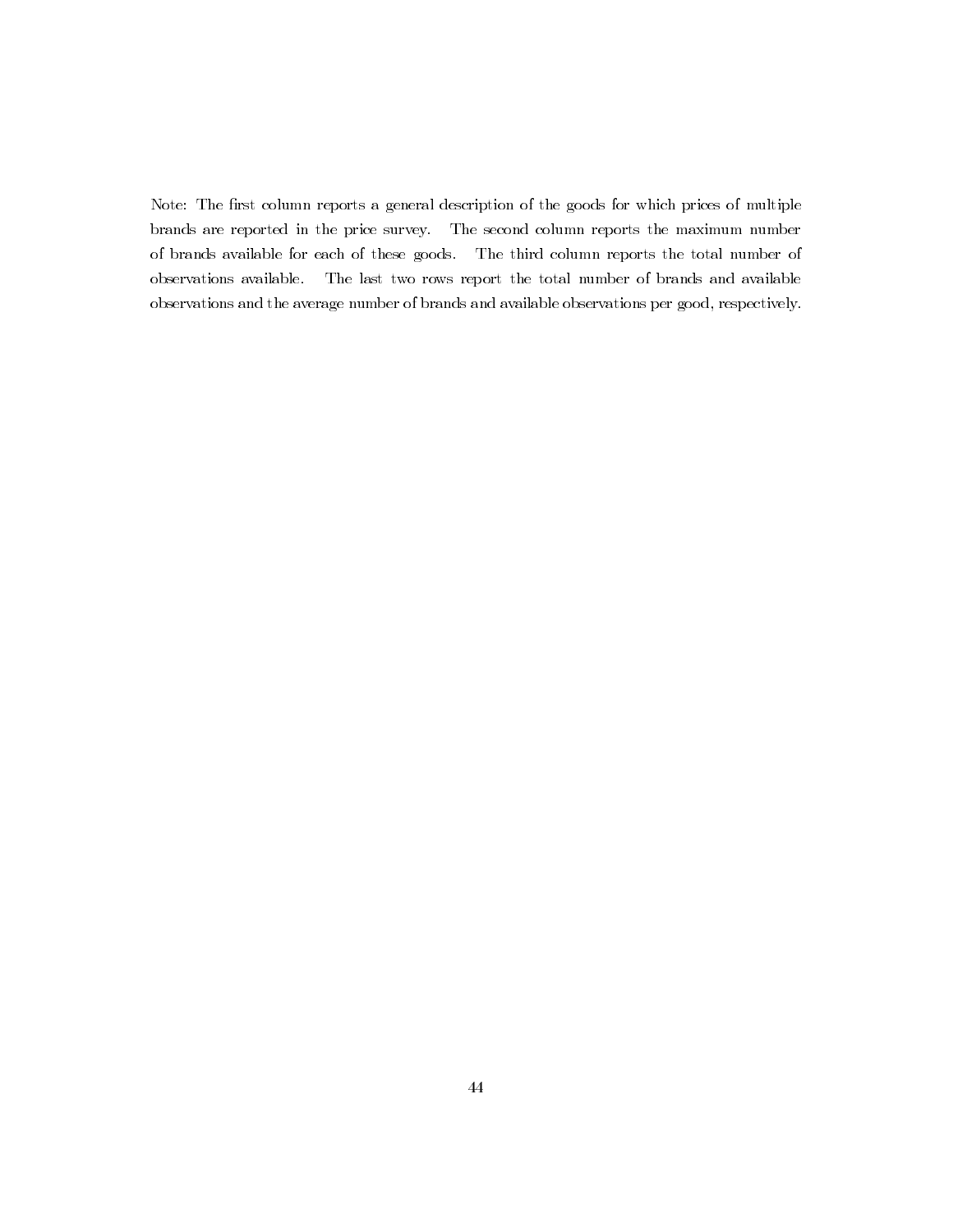| Table 8                               |  |
|---------------------------------------|--|
| Variance Decomposition (13 countries) |  |

| $\overline{\text{Good}}$            | Total             |                   | Variance Decomposition |                   | Dominant     |
|-------------------------------------|-------------------|-------------------|------------------------|-------------------|--------------|
|                                     | Variance          | <b>Brand</b>      | Country                | Residual          | Factor       |
| Beer in bottle                      | $\overline{5.22}$ | $\overline{0.07}$ | $\overline{0.45}$      | 0.48              | Ambiguous    |
| Car battery                         | 1.44              | 0.72              | 0.10                   | 0.18              | <b>Brand</b> |
| Cigarettes light, with filter       | 7.37              | 0.06              | 0.84                   | 0.10              | Country      |
| Coffee maker                        | 19.16             | 0.91              | $0.08\,$               | 0.01              | <b>Brand</b> |
| Color film                          | 1.26              | 0.62              | $0.27\,$               | 0.11              | <b>Brand</b> |
| Dishwasher                          | 7.56              | 0.78              | 0.15                   | 0.08              | <b>Brand</b> |
| Electric razor                      | 5.68              | 0.77              | 0.16                   | $0.06\,$          | <b>Brand</b> |
| Fridge-freezer                      | 2.43              | 0.70              | 0.20                   | 0.11              | <b>Brand</b> |
| Garden chair                        | 5.78              | 0.68              | 0.21                   | 0.10              | <b>Brand</b> |
| Garden table                        | 3.29              | 0.88              | $0.02\,$               | 0.09              | <b>Brand</b> |
| Hair dryer                          | 2.48              | 0.84              | 0.14                   | 0.03              | <b>Brand</b> |
| Hearing aid                         | 7.44              | 0.24              | 0.61                   | 0.15              | Country      |
| Hi-fi cassette, unrecorded          | 5.17              | 0.79              | $0.17\,$               | 0.04              | <b>Brand</b> |
| Motor car diesel                    | $5.36\,$          | 0.72              | 0.24                   | 0.03              | <b>Brand</b> |
| Auto (less than 1200 cc)            | 12.94             | 0.31              | 0.66                   | 0.03              | Country      |
| Auto (1200-1700 cc)                 | 19.95             | 0.30              | 0.66                   | 0.04              | Country      |
| Auto (more than $1700 \text{ cc}$ ) | 30.78             | 0.39              | 0.59                   | 0.02              | Country      |
| Motorcycle                          | 105.29            | 0.90              | 0.09                   | 0.02              | <b>Brand</b> |
| Portable typewriter                 | 20.71             | $\,0.85\,$        | $0.07\,$               | 0.08              | <b>Brand</b> |
| Reflex camera                       | 1.12              | 0.64              | 0.17                   | 0.19              | <b>Brand</b> |
| First main service, car             | 19.29             | 0.09              | $0.49\,$               | 0.41              | Ambiguous    |
| Replacement of 4 tires, auto        | $12.65\,$         | $0.01\,$          | 0.98                   | $\rm 0.02$        | Country      |
| Replacement of brake linings, auto  | $27\;32$          | 0.06              | 0.79                   | 0.15              | Country      |
| Replacement of clutch linings, auto | 25.78             | 0.04              | 0.93                   | 0.03              | Country      |
| Slide film                          | 1.81              | 0.13              | 0.63                   | 0.23              | Country      |
| Spark plug                          | 2.19              | 0.36              | $0.29\,$               | 0.36              | Ambiguous    |
| Television color                    | $2.92\,$          | 0.58              | $0.38\,$               | 0.04              | <b>Brand</b> |
| Tennis racket                       | 1.57              | 0.38              | 0.28                   | $0.35\,$          | Ambiguous    |
| Toilet soap                         | 1.69              | 0.00              | 0.77                   | 0.23              | Country      |
| Tumble dryer                        | 8.97              | 0.90              | $0.06\,$               | 0.04              | <b>Brand</b> |
| Tire                                | 4.04              | 0.37              | 0.44                   | 0.18              | Ambiguous    |
| Vacuum cleaner, cylinder            | 11.41             | 0.41              | $0.26\,$               | 0.33              | Ambiguous    |
| Video recorder                      | 5.88              | 0.26              | 0.70                   | 0.04              | Country      |
| Washing machine                     | 7.82              | 0.83              | 0.14                   | 0.03              | <b>Brand</b> |
| Whisky                              | $3\,$ $9\,$       | 0.05              | 0.88                   | 0.07              | Country      |
| Mean                                |                   | $\overline{0.48}$ | 0.40                   | $\overline{0.13}$ | <b>Brand</b> |
| Pooled $(N=2422)$                   | 456.18            | 0.55              | 0.08                   | 0.37              | <b>Brand</b> |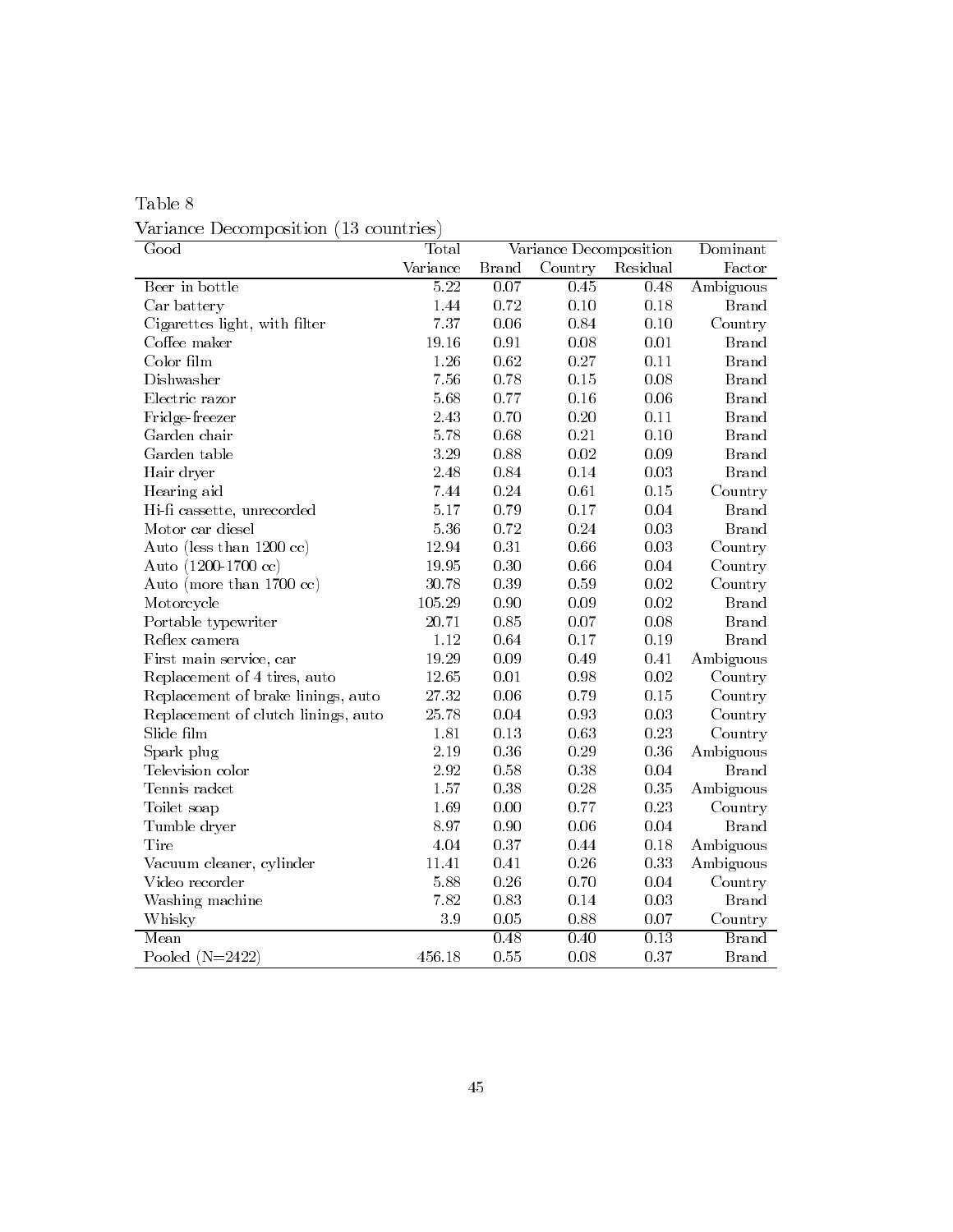Note: The figures in the table summarize the results from estimating equations  $(10)-(12)$ . The first column identifies each of the goods for which multiple brand observations are available. The second column is the total variance of price across brands and countries. The next three columns report the fraction (in percent) of this variance attributable to brand effects, country effects, and a residual term. The final column indicates the relative importance of brand or country effects unless the implications of the variance decomposition are ambiguous. Ambiguous here is defined as cases in which the difference in the proportions of the variance explained by the two effects is less than the proportion of the variance unexplained (the column labelled residual).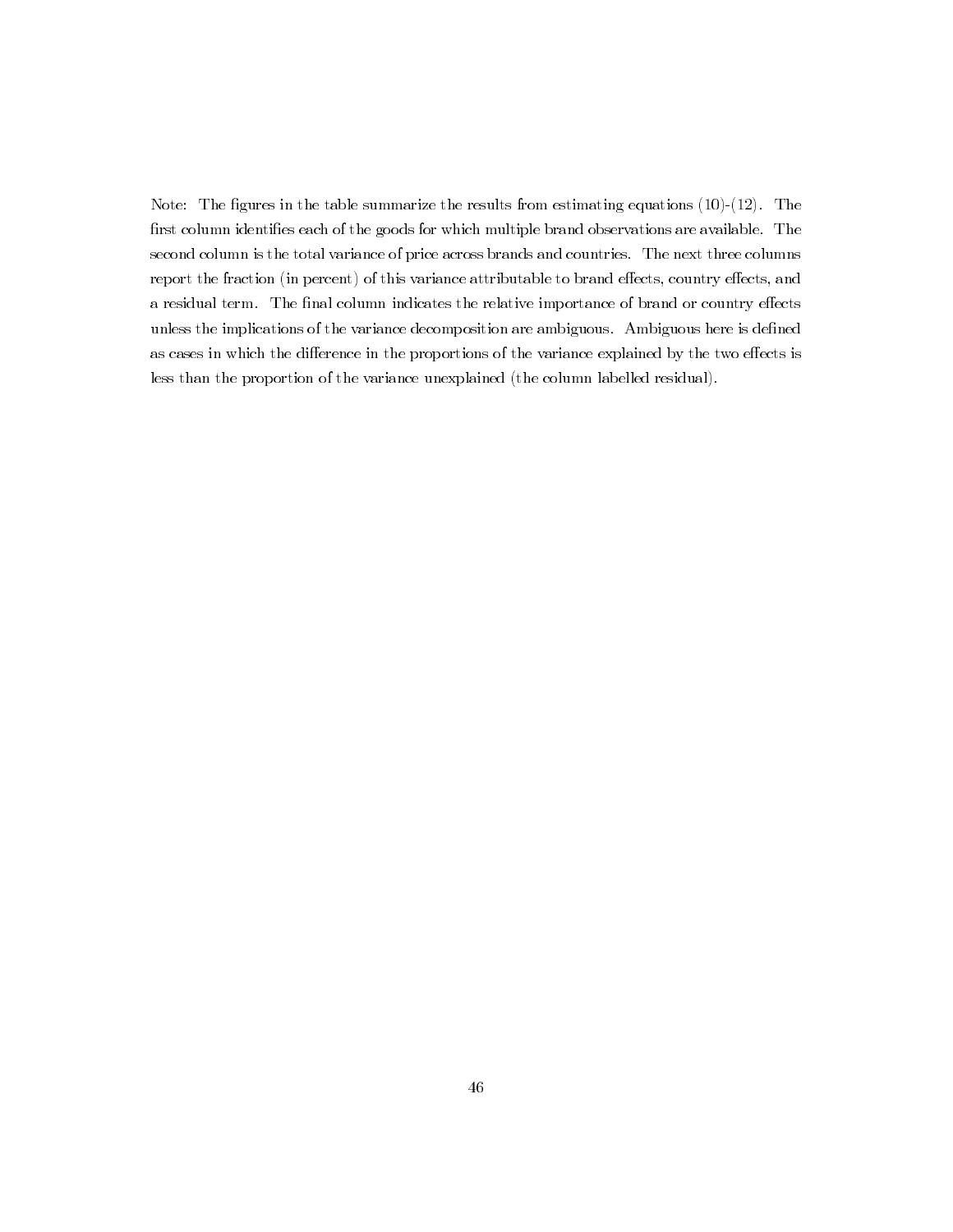| Table 9                              |  |
|--------------------------------------|--|
| Variance Decomposition (8 Countries) |  |

| Good                                | Total    | Decomposition of Variance |                        | Dominant               |                        |
|-------------------------------------|----------|---------------------------|------------------------|------------------------|------------------------|
|                                     | Variance | <b>Brand</b>              | Country                | Residual               | Factor                 |
| Beer in bottle                      | NA       | $\overline{\text{NA}}$    | $\overline{\text{NA}}$ | $\overline{\text{NA}}$ | NA                     |
| Car battery                         | 1.44     | $0.72\,$                  | $0.10\,$               | 0.18                   | <b>Brand</b>           |
| Cigarettes light, with filter       | 2.56     | $\,0.04$                  | 0.90                   | 0.06                   | Country                |
| Coffee maker                        | 12.14    | 0.98                      | $0.02\,$               | $0.01\,$               | <b>Brand</b>           |
| Color film                          | 1.11     | 0.66                      | 0.23                   | 0.11                   | <b>Brand</b>           |
| Dishwasher                          | 3.89     | 0.81                      | 0.11                   | $0.08\,$               | <b>Brand</b>           |
| Electric razor                      | 4.65     | 0.80                      | 0.13                   | $0.07\,$               | <b>Brand</b>           |
| Fridge-freezer                      | 1.22     | 0.81                      | 0.14                   | $0.05\,$               | <b>Brand</b>           |
| Garden chair                        | 5.78     | 0.68                      | 0.21                   | 0.10                   | <b>Brand</b>           |
| Garden table                        | 3.29     | 0.88                      | 0.02                   | $0.09\,$               | <b>Brand</b>           |
| Hair dryer                          | 1.89     | 0.82                      | 0.16                   | $0.02\,$               | <b>Brand</b>           |
| Hearing aid                         | $2\!.52$ | 0.33                      | 0.51                   | 0.16                   | Country                |
| Hi-fi cassette, unrecorded          | 4.10     | 0.78                      | 0.18                   | 0.04                   | <b>Brand</b>           |
| Motor car diesel                    | $3.94\,$ | 0.77                      | 0.20                   | $0.02\,$               | <b>Brand</b>           |
| Auto (less than 1200 cc)            | 4.67     | 0.59                      | 0.36                   | 0.04                   | <b>Brand</b>           |
| Auto (1200-1700 cc)                 | 6.69     | 0.55                      | 0.41                   | 0.03                   | <b>Brand</b>           |
| Auto (more than $1700 \text{ cc}$ ) | 10.16    | 0.79                      | 0.16                   | 0.05                   | <b>Brand</b>           |
| Motorcycle                          | 73.59    | 0.96                      | 0.03                   | $0.01\,$               | <b>Brand</b>           |
| Portable typewriter                 | 13.8     | 0.84                      | 0.05                   | 0.11                   | <b>Brand</b>           |
| Reflex camera                       | 1.12     | 0.64                      | 0.17                   | 0.19                   | <b>Brand</b>           |
| First main service, car             | 6.48     | 0.17                      | 0.33                   | 0.50                   | Ambiguous              |
| Replacement of 4 tires, car         | 3.75     | $0.00\,$                  | $1.00\,$               | $0.00\,$               | Country                |
| Replacement of brake linings, car   | $8.07\,$ | $0.09\,$                  | $0.53\,$               | 0.38                   | Country                |
| Replacement of clutch linings, car  | $5.37\,$ | 0.10                      | 0.84                   | $0.06\,$               | Country                |
| Slide film                          | 1.04     | 0.10                      | 0.62                   | $0.28\,$               | Country                |
| Spark plug                          | 1.81     | 0.59                      | 0.16                   | $0.26\,$               | <b>Brand</b>           |
| Television color                    | 1.78     | 0.73                      | $\rm 0.24$             | $\rm 0.03$             | <b>Brand</b>           |
| Tennis racket                       | 0.97     | 0.34                      | 0.34                   | $\rm 0.32$             | Ambiguous              |
| Toilet soap                         | 1.22     | $\rm 0.02$                | 0.84                   | $0.13\,$               | Country                |
| Tumble dryer                        | 6.5      | 0.92                      | 0.04                   | 0.03                   | $\operatorname{Brand}$ |
| Tire                                | $2.64\,$ | $0.43\,$                  | 0.43                   | $0.14\,$               | Ambiguous              |
| Vacuum cleaner, cylinder            | $5.21\,$ | 0.72                      | 0.12                   | 0.15                   | <b>Brand</b>           |
| Video recorder                      | 1.58     | $0.53\,$                  | 0.42                   | 0.05                   | <b>Brand</b>           |
| Washing machine                     | 5.24     | 0.93                      | 0.05                   | 0.02                   | <b>Brand</b>           |
| Whisky                              | 0.64     | $0.15\,$                  | 0.78                   | 0.06                   | Country                |
| Mean                                |          | 0.57                      | 0.32                   | 0.11                   | <b>Brand</b>           |
| Pooled $(N=1673)$                   | 228.96   | 0.75                      | 0.03                   | 0.22                   | <b>Brand</b>           |

Notes: See the notes to Table 8.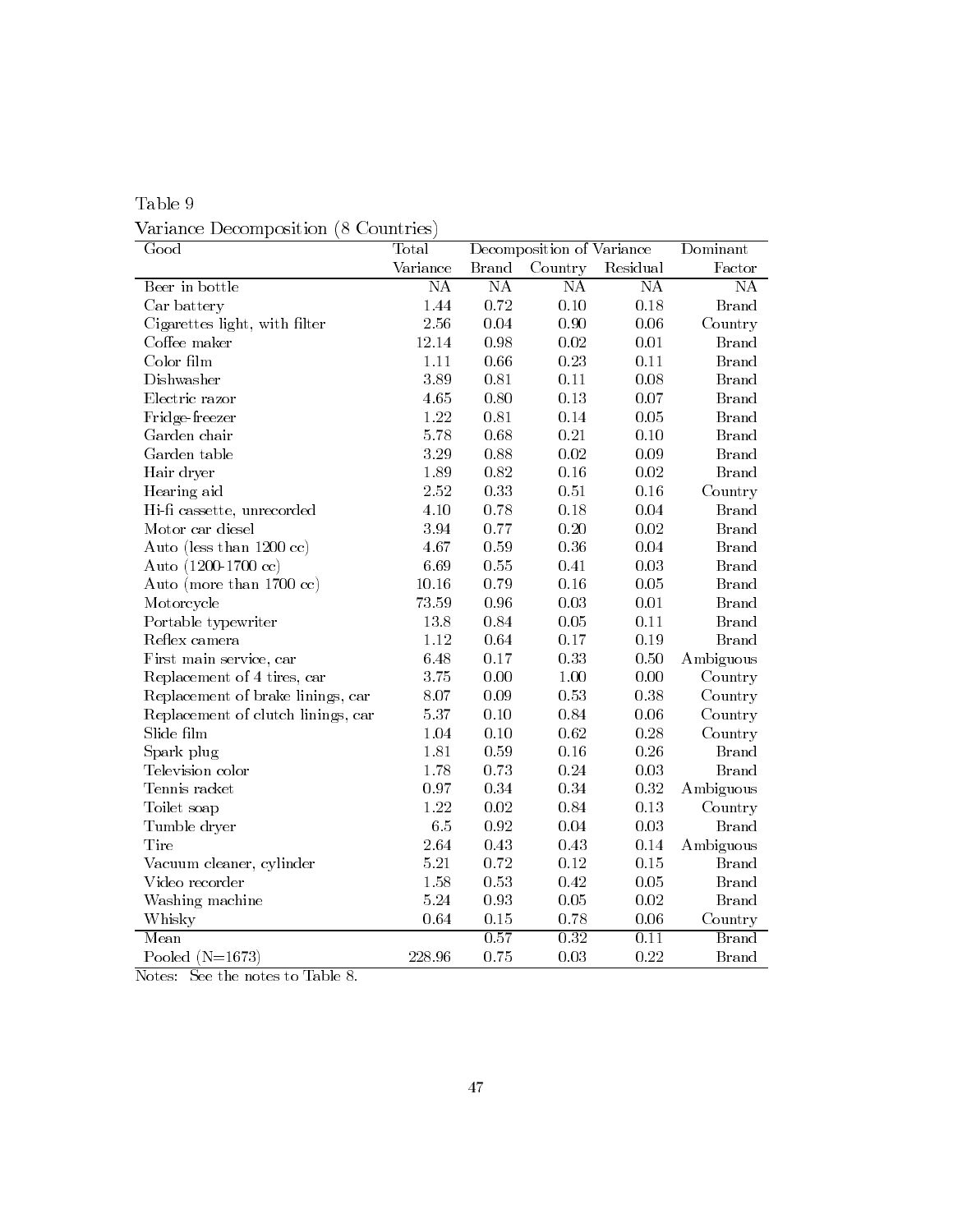Table  $10$ Regression Results

| Constant |                      |                                 | $R^2$   |
|----------|----------------------|---------------------------------|---------|
| 0.23     | 0.21                 | $-0.04$                         | 0.53    |
| (0.02)   | (0.04)               | (0.01)                          |         |
|          |                      |                                 |         |
| 0.29     | 0.09                 |                                 | 0.48    |
|          |                      |                                 |         |
|          | $\left( 0.02\right)$ | Distance<br>$\left(0.01\right)$ | Squared |

Note: The table reports coefficient estimates, standard errors (in parentheses) and  $R^2$  for the estimation of:  $\overline{z}_{kl} = \alpha + \beta_1 d_{kl} + \beta_2 d_{kl}^2 + \nu_{kl}$ . Specification 2 imposes the restriction  $\beta_2 = 0$ .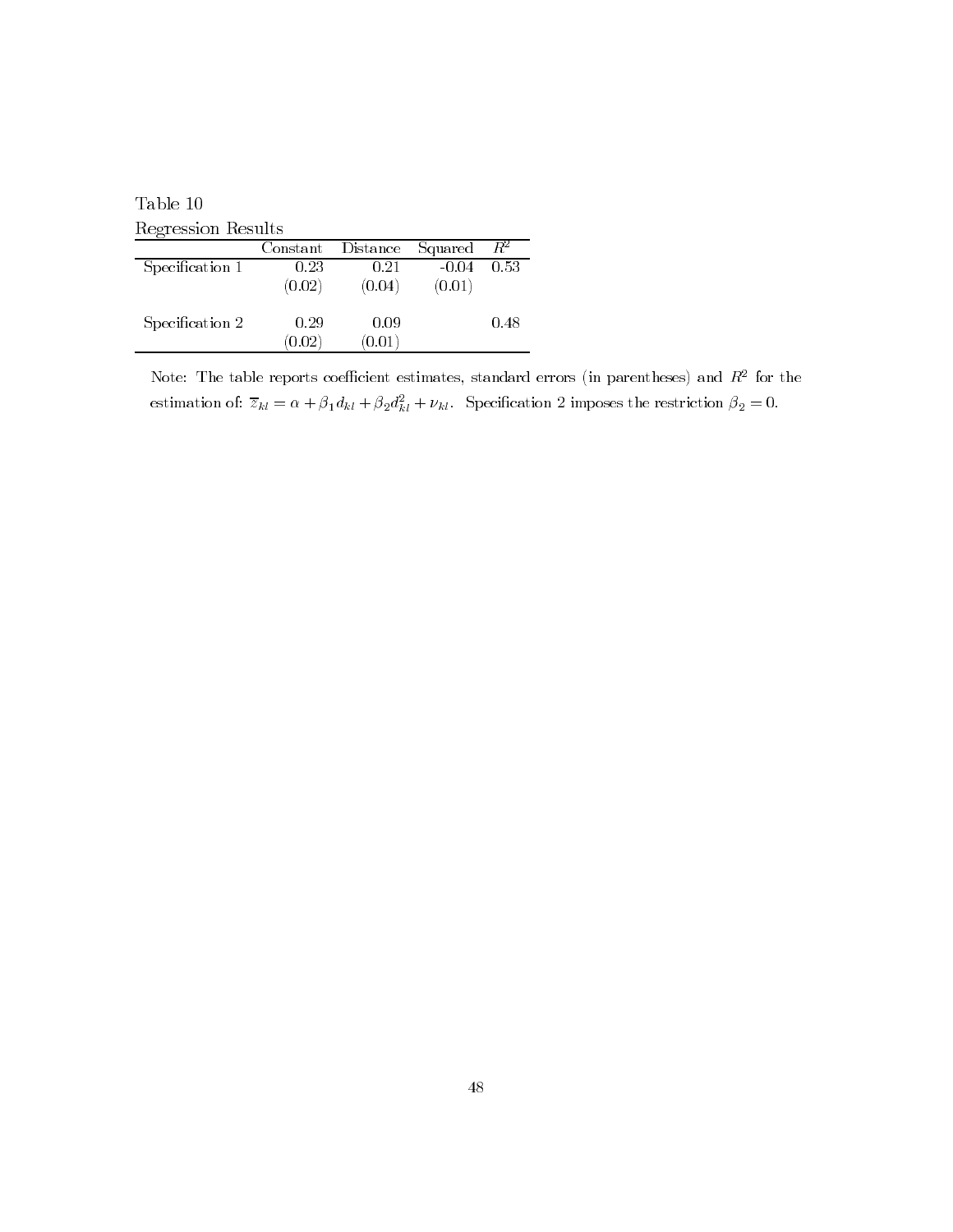## Table 11 A Pan European Shopping Trip

### Panel A: All Countries

|                 | All goods        |            | Excluding automobiles |            |  |
|-----------------|------------------|------------|-----------------------|------------|--|
|                 | Country-         |            | Country-              |            |  |
|                 | ${\rm Specific}$ | Savings in | Specific              | Savings in |  |
| Country         | Expenditure      | Percent    | Expenditure           | Percent    |  |
| Austria         | 996,707          | 26.73      | 312,976               | 38.06      |  |
| Belgium         | 847,890          | 13.87      | 311,490               | 37.76      |  |
| Denmark         | 1,494,882        | 51.15      | 365,520               | 46.96      |  |
| France          | 1,050,702        | 30.50      | 327,107               | 40.73      |  |
| Germany         | 843,672          | 13.44      | 278,762               | 30.45      |  |
| Greece          | 2,905,666        | 74.87      | 374,355               | 48.21      |  |
| Ireland         | 1,195,108        | 38.90      | 292,332               | 33.68      |  |
| Italy           | 925,466          | 21.09      | 301,524               | 35.70      |  |
| Luxembourg      | 843,432          | 13.42      | 280,432               | 30.87      |  |
| Netherlands     | 964,216          | 24.26      | 273,274               | 29.05      |  |
| Portugal        | 1,727,433        | 57.73      | 300,229               | 35.43      |  |
| Spain           | 1,427,634        | 48.85      | 318,352               | 39.10      |  |
| United Kingdom  | 1,022,277        | 28.56      | 254,497               | 23.82      |  |
| Minimized       | 730,267          |            | 193867                |            |  |
| Number of goods | 212              | 212        | 211                   | 211        |  |

Panel B: Eight Countries

|                 | All Goods   |            | <b>Excluding Automobiles</b> |            |  |
|-----------------|-------------|------------|------------------------------|------------|--|
|                 | Country     |            | Country                      |            |  |
|                 | Specific    | Savings in | Specific                     | Savings in |  |
| Country         | Expenditure | Percent    | Expenditure                  | Percent    |  |
| Austria         | 4,309,557   | 29.51      | 1,612,851                    | 36.32      |  |
| Belgium         | 3,655,630   | 16.90      | 1,441,450                    | 28.74      |  |
| France          | 4,248,811   | 28.50      | 1,499,887                    | 31.52      |  |
| Germany         | 3,481,140   | 12.73      | 1,325,208                    | 22.49      |  |
| Italy           | 4,427,646   | 31.39      | 1,601,270                    | 35.86      |  |
| Luxembourg      | 3,322,702   | 8.57       | 1,311,902                    | 21.71      |  |
| Netherlands     | 3,934,868   | 22.79      | 1,268,177                    | 19.01      |  |
| United Kingdom  | 3,938,714   | 22.87      | 1,204,469                    | 14.72      |  |
| Minimized       | 3,037,917   |            | 1,027,117                    |            |  |
| Number of goods | 433         | 433        | 429                          | 429        |  |

Note: The table reports the total expenditure necessary to purchase a common basket of goods in each country ("country-specific expenditure") and the expenditure required if each item is purchased from the least-cost location ("minimized"). The first panel utilizes a basket of goods for which all 13 countries have prices available while the second does the same exercise but restricted to 8 countries. For these calculations, there are no multiple brands, brands were eliminated in the same way as is discussed in the PPP section.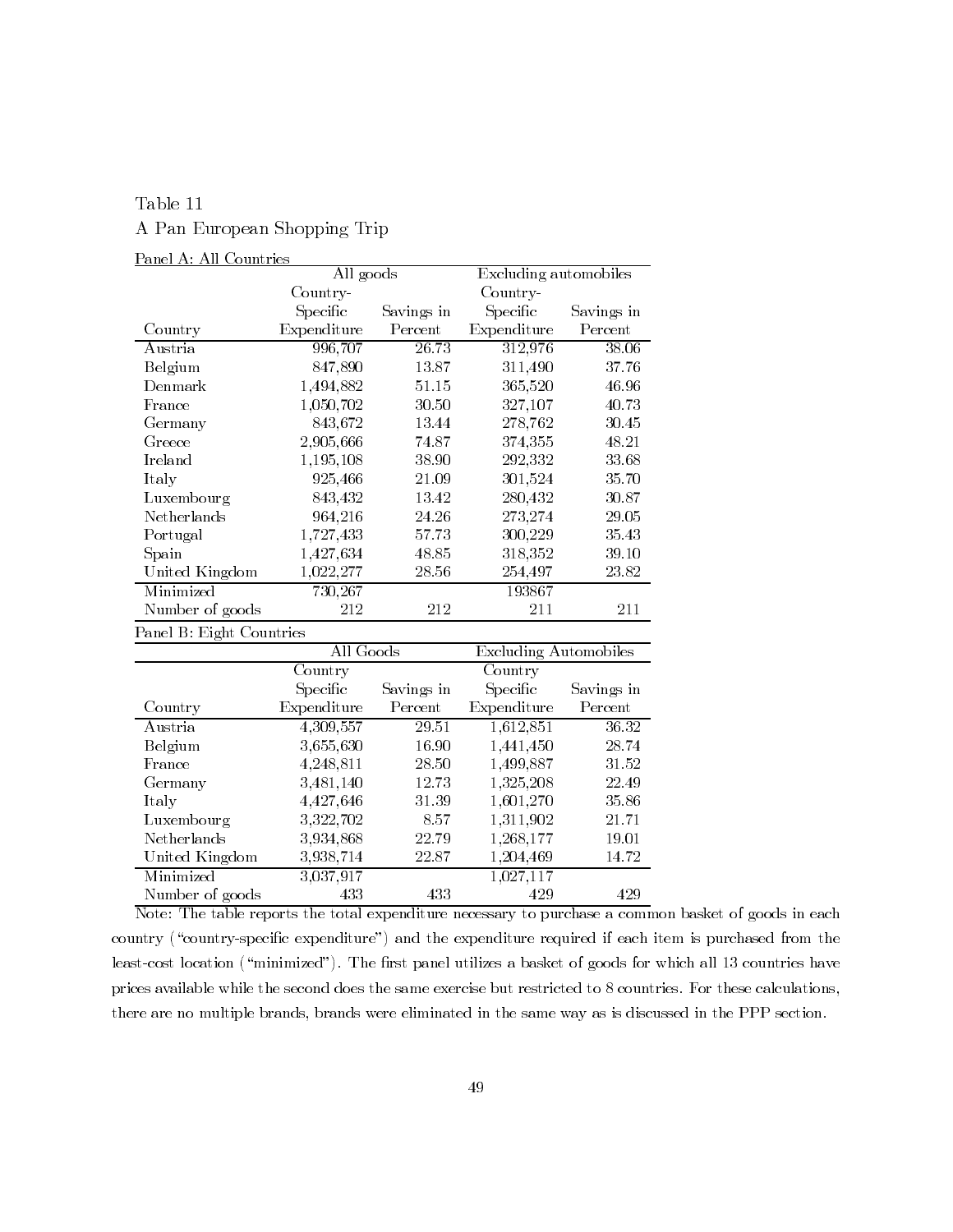

Figure 1: Empirical Distributions of Log Real Exchange Rates

Each thin line represents an estimate of the density of the log relative price, good-by-good, between a Belgium (the numeraire) and some other EC country. More specifically, each line is an estimate of the density, for country j, of  $\log q_{ij} = \log(e_j p_{ij}/p_{in})$ , where  $p_{ij}$  is the price of good i in country j, denominated in domestic currency and  $e_j$  is the spot exchange rate between country  $j$  and Belgium. The thick line represents the estimated density, pooled across all 12 countries.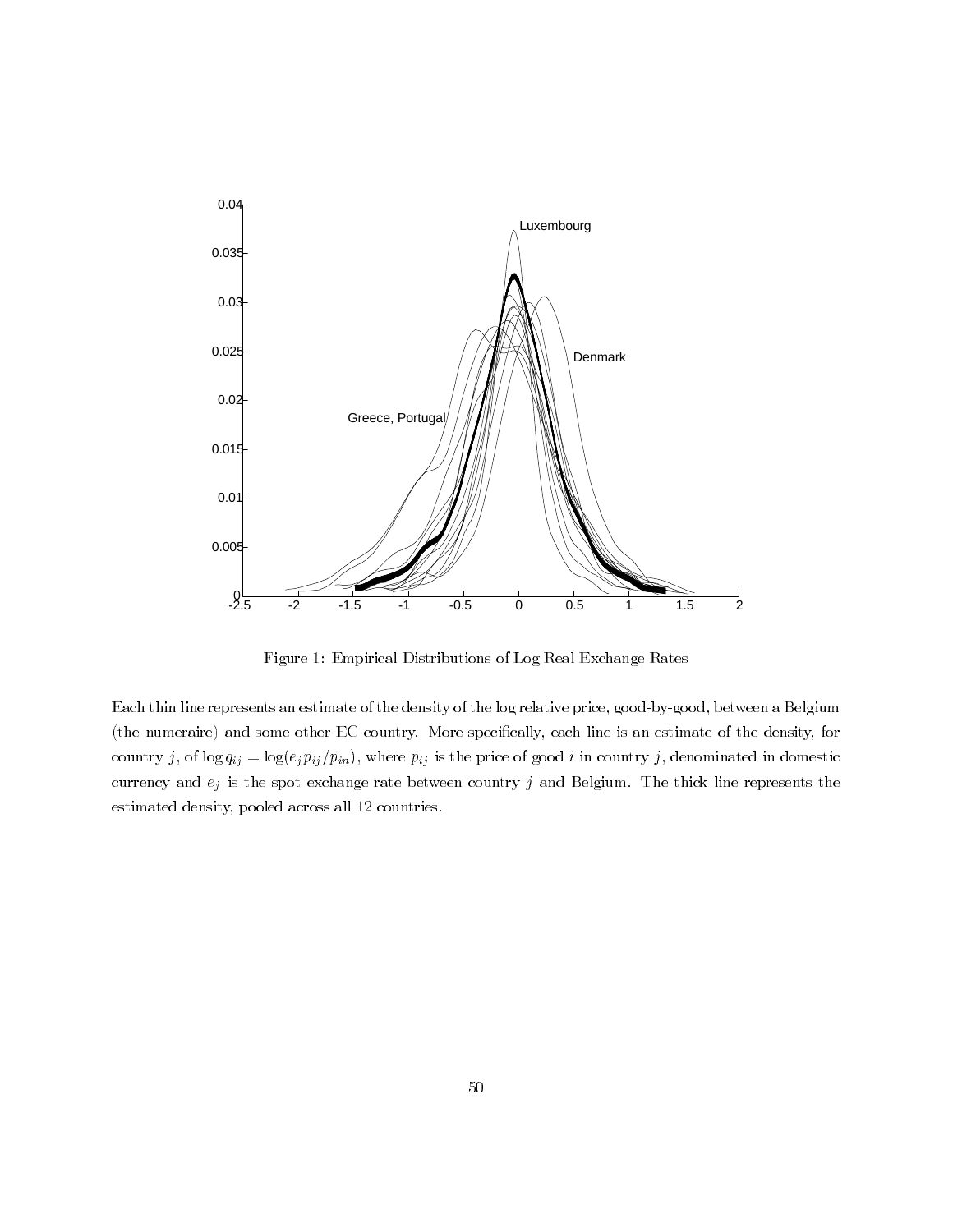

Figure 2: Price Dispersion Versus Eurostat Categories

Data points are the mean absolute deviation, across 13 countries, for each of our 1,164 goods. Prior to computing these statistics we convert common-currency prices into percent deviations from the good-specific mean and then remove the country effects reported in Table 4.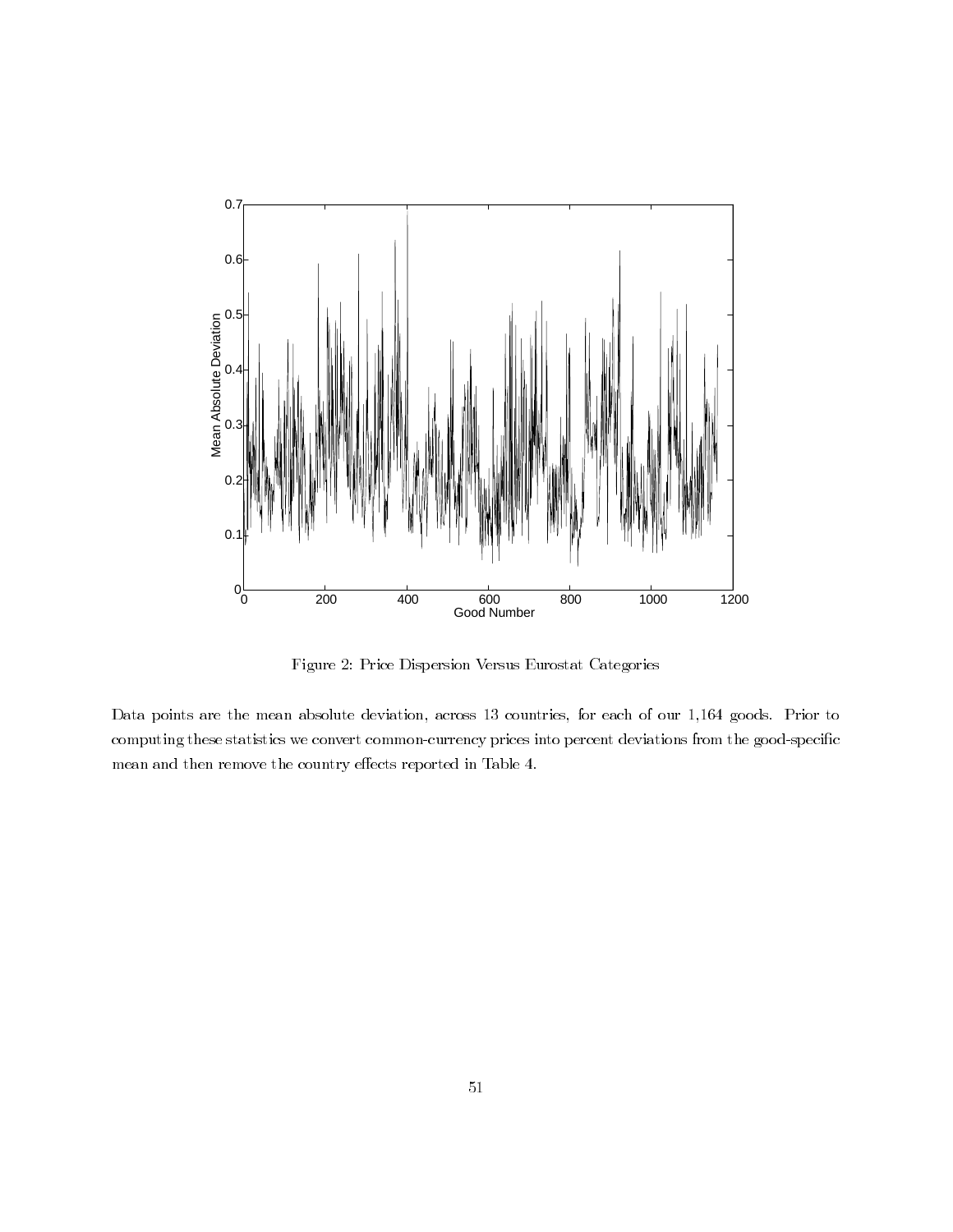

Figure 3: Good-by-Good Price Dispersion Versus Tradedness



Figure 4: Average Price Dispersion Versus Tradedness

Each data point in the top panel represents the mean-absolute-deviation (across 13 countries) of the price of a particular good, plotted against the trade-share for the ISIC category to which that good belongs (see the text for data definitions). Each point in the bottom panel plots the average measure of price dispersion for goods within a particular ISIC category (*i.e.*, in both panels the tradeshare data are 'averaged,' whereas only in the lower panel is the price dispersion data averaged). The downward sloping line in the lower panel is the GLS-estimated regression function, which incorporates the heteroskedasticty associated with unequal numbers of goods in each aggregative group. In the lower panel, we mark the four data points to which our GLS estimator will give the most weight with asterisks, and the four points which receive the the least weight with squares.